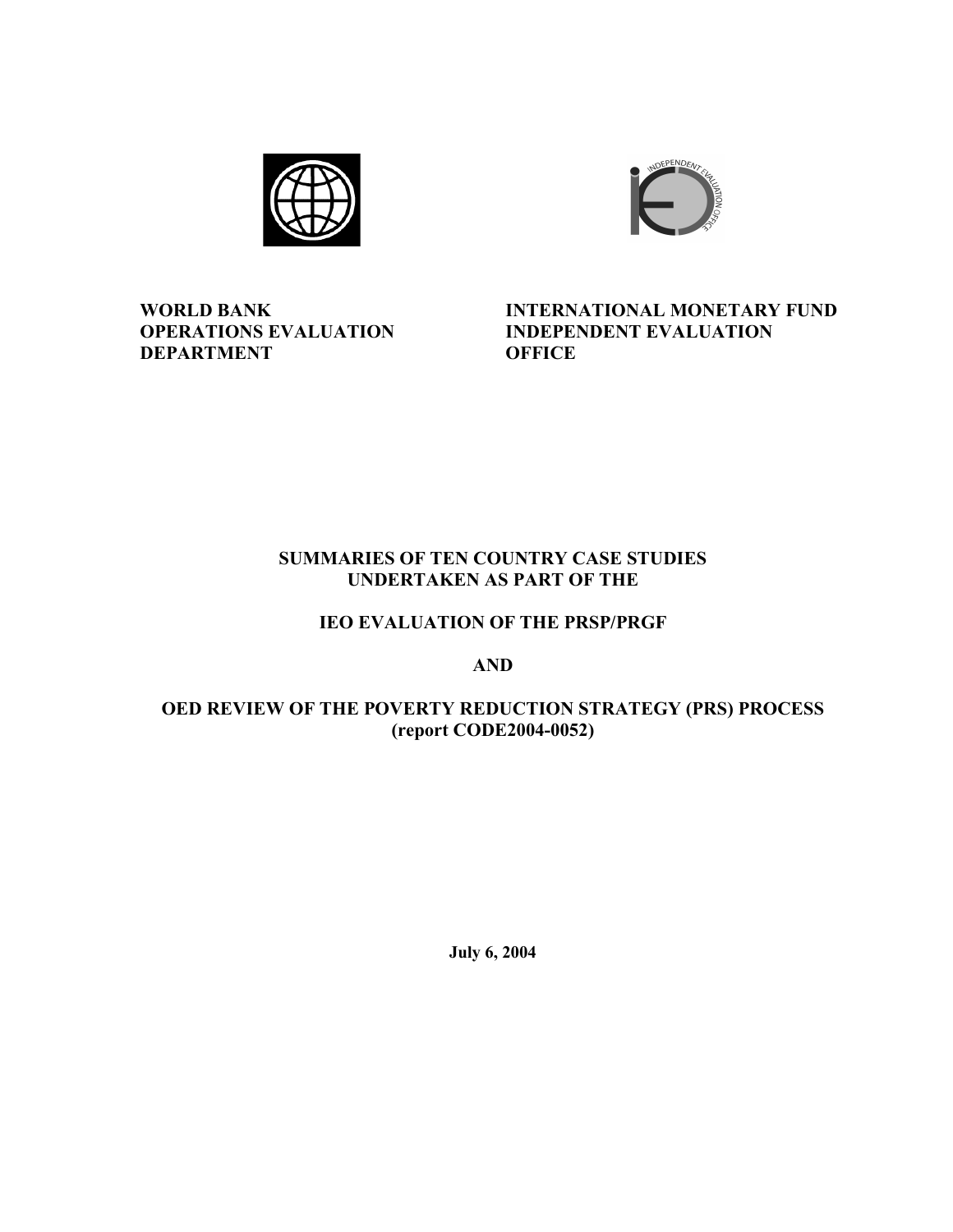| Contents | Page |
|----------|------|
|          |      |
|          |      |
|          |      |
|          |      |
|          |      |
|          |      |
|          |      |
|          |      |
|          |      |
|          |      |
|          |      |
| Annex    |      |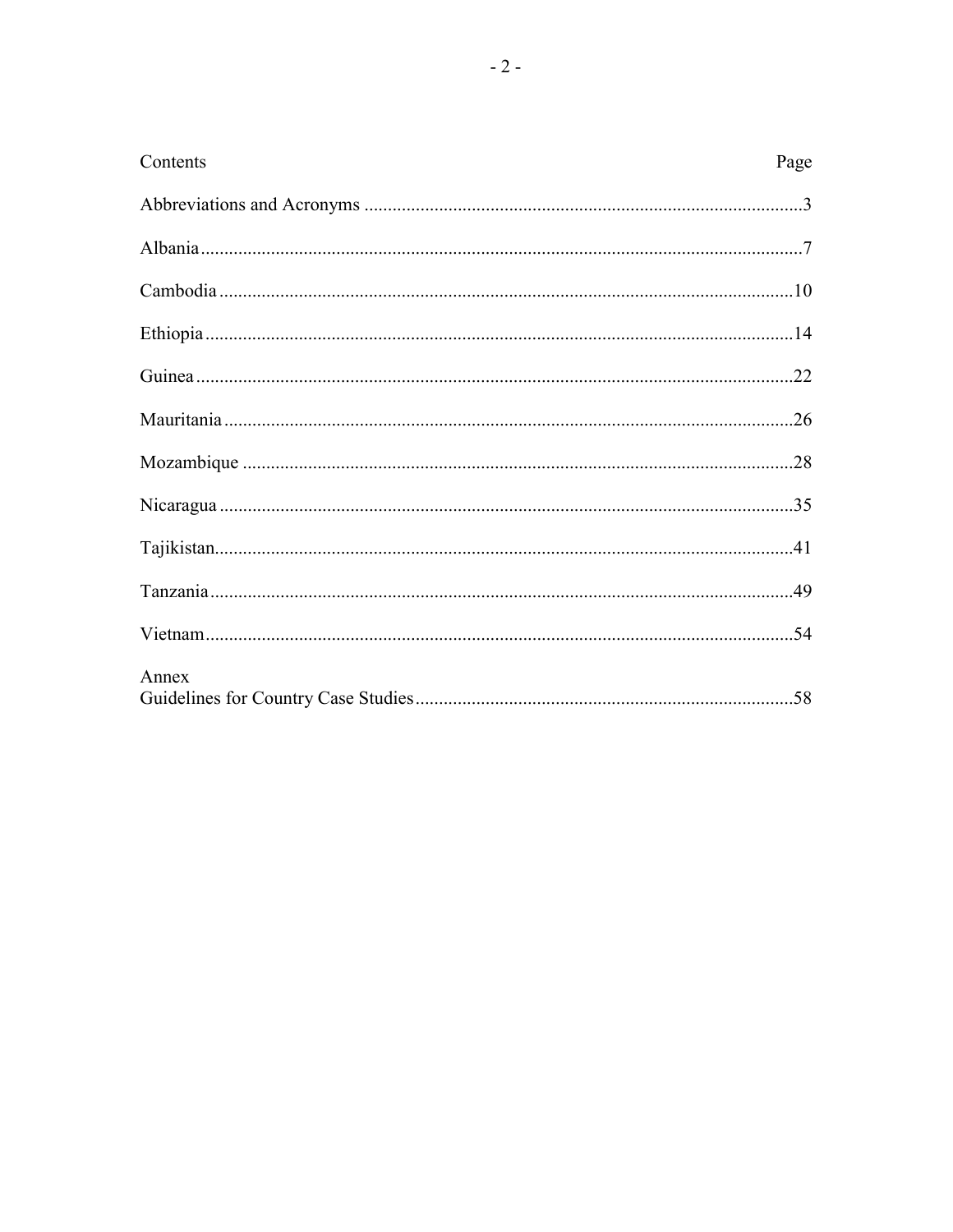# **Abbreviations and Acronyms**

| <b>ADB</b>  | <b>Asian Development Bank</b>                       |
|-------------|-----------------------------------------------------|
| <b>APR</b>  | <b>Annual Progress Report</b>                       |
| <b>BWI</b>  | Bretton Woods Institutions (World Bank and IMF)     |
| CAS         | <b>Country Assistance Strategy</b>                  |
| <b>CDF</b>  | <b>Comprehensive Development Framework</b>          |
| <b>CFAA</b> | <b>Country Financial Accountability Assessments</b> |
| <b>CPAR</b> | <b>Country Procurement Assessment Review</b>        |
| <b>DAC</b>  | Development Assistance Committee (OECD)             |
| <b>DFID</b> | Department for International Development (UK)       |
| <b>ESAF</b> | <b>Extended Structural Assistance Facility</b>      |
| <b>ESW</b>  | Economic and Sector Work (World Bank)               |
| EU          | European Union                                      |
| <b>HIPC</b> | <b>Heavily Indebted Poor Countries</b>              |
| <b>IDA</b>  | <b>International Development Association</b>        |
| <b>IEO</b>  | Independent Evaluation Office (IMF)                 |
| <b>IGR</b>  | <b>Institutional Governance Review</b>              |
| <b>IMF</b>  | <b>International Monetary Fund</b>                  |
| <b>JSA</b>  | <b>Joint Staff Assessment</b>                       |
| M&E         | Monitoring and evaluation                           |
| <b>MDG</b>  | Millennium Development Goals                        |
| <b>MTEF</b> | Medium-Term Expenditure Framework                   |
| <b>NGO</b>  | Non-governmental organization                       |
| <b>ODA</b>  | <b>Official Development Assistance</b>              |
| <b>OED</b>  | <b>Operations Evaluation Department</b>             |
| PA          | <b>Poverty Assessment</b>                           |
| <b>PEM</b>  | <b>Public Expenditure Management</b>                |
| <b>PER</b>  | Public Expenditure Review                           |
| PIU         | Project Implementation Unit                         |
| <b>PRGF</b> | Poverty Reduction and Growth Facility (IMF)         |
| <b>PRS</b>  | <b>Poverty Reduction Strategy</b>                   |
| <b>PRSC</b> | <b>Poverty Reduction Support Credit</b>             |
| <b>PRSP</b> | <b>Poverty Reduction Strategy Paper</b>             |
| <b>PSIA</b> | Poverty and Social Impact Assessment                |
| <b>SEDP</b> | Socio-Economic Development Plan                     |
| <b>SPA</b>  | Strategic Partnership with Africa                   |
| <b>WB</b>   | World Bank                                          |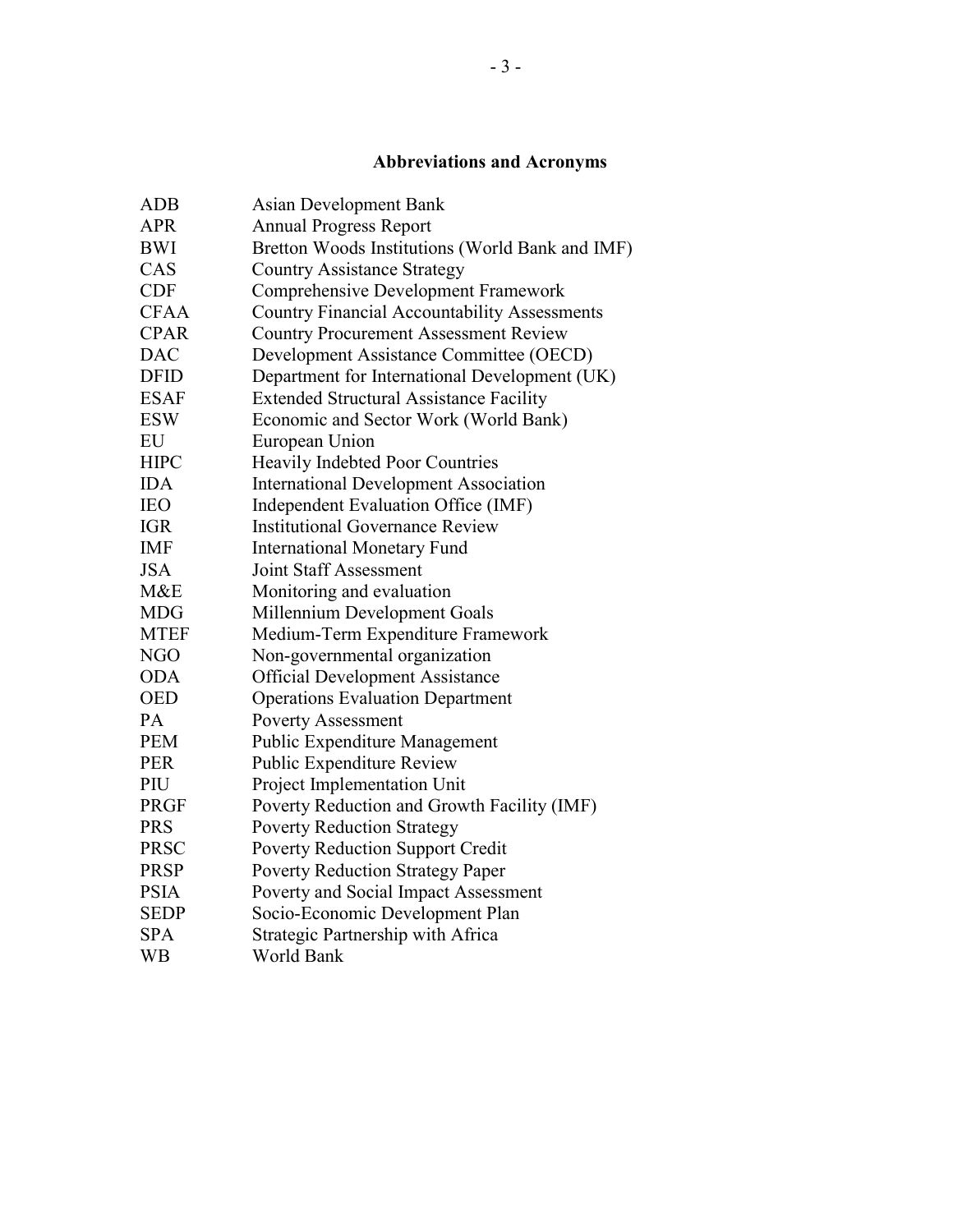### **Executive Summaries for Ten Country Case Studies Undertaken as Part of the IEO Evaluation of the PRSP/PRGF and the OED Review of the Poverty Reduction Strategy (PRS) Process**

This volume contains summaries of ten country case studies conducted for the IMF's Independent Evaluation Office (IEO) evaluation of the PRSP/PRGF and the World Bank's Operations Evaluation Department (OED) evaluation of the PRS process. Evaluators interviewed government officials, civil society groups or representatives, international NGOs and other external partners during field visits in all ten countries, and also reviewed internal and publicly available documents prepared by the IMF and World Bank staff. Stakeholders commented on the preliminary findings of the evaluation teams, and in most cases workshops were held at the end of the mission. The governments of the countries were asked to comment on the full case study reports, which reflect their remarks.

### **Background**

The World Bank and the International Monetary Fund launched the Poverty Reduction Strategy (PRS) Initiative in 1999 to improve the planning, implementation, and monitoring of public actions geared toward reducing poverty. The Initiative centers on promoting a PRS process in each country that is expected to be country-driven, results focused, long term, comprehensive, and partnership-oriented. The introduction of the PRSP was accompanied by the transformation of the Enhanced Structural Adjustment Facility (ESAF)—the IMF's concessional lending window—into the Poverty Reduction and Growth Facility (PRGF), with a view to giving a more central role to poverty reduction and pro-poor growth considerations in the design of IMF-supported programs in low-income countries. Both the PRSP and PRGF were intended to transform the way the Bank and the Fund operated in lowincome countries.

## **OED and IEO evaluations**

 $\overline{a}$ 

In 2003, the independent evaluation units of the World Bank and the IMF initiated collaborative evaluations of the PRS process and the PRGF to assess whether they had, indeed, resulted in transformations in the approaches of the BWIs to development aid for the poorest. OED, building on earlier reviews of the Comprehensive Development Framework (CDF) and the Heavily Indebted Poor Countries (HIPC) Initiative, undertook an assessment of the PRS Initiative's progress against its objectives, and the effectiveness of the Bank's support.<sup>1</sup> The IEO reviewed the PRS approach as a framework for the delivery of IMF

<sup>1</sup> *OED Review of the Poverty Reduction Strategy (PRS) Process* (OED 2004, report CODE2004-0052).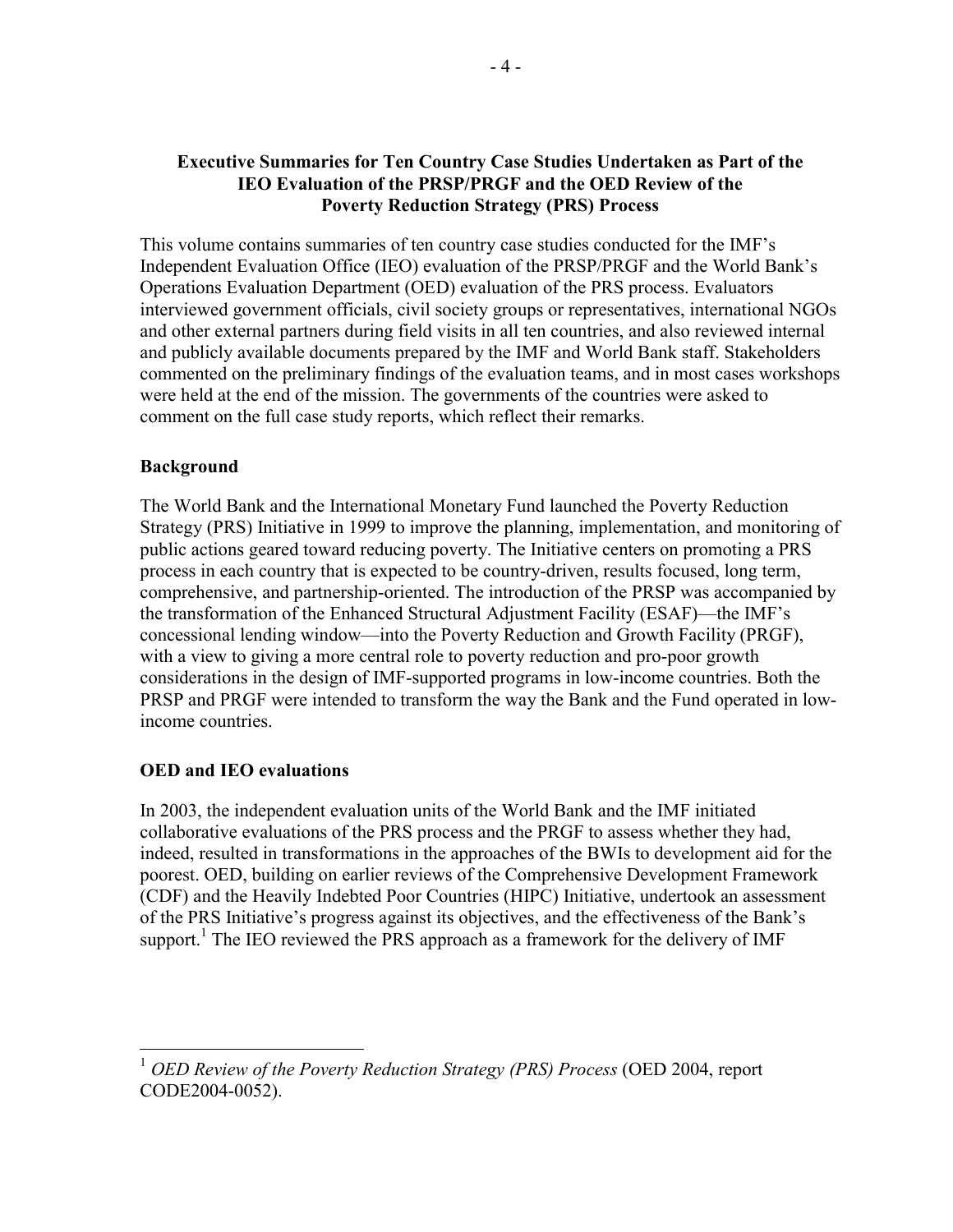concessional assistance, the IMF's own contribution to the approach, and the PRGF. $^{2}$  The respective Boards of the two institutions discussed the evaluation reports in July 2004.

#### **Purpose of this volume**

The evaluations drew evidence from the experiences of ten countries in which OED and IEO carried out case studies—Albania, Cambodia, Ethiopia, Guinea, Mauritania, Mozambique, Nicaragua, Tajikistan, Tanzania, and Vietnam. Drawing on field visits in each country and extensive interviews with national stakeholders, the case studies provide an in-depth assessment of the impact of the initiative on development policy-making. In order to make this material accessible, OED and IEO have summarized each study and collected the summaries in this volume, designed to complement the main evaluation reports. The full country case studies have been posted on the respective evaluation websites of the IEO and the  $OED<sup>3</sup>$ 

#### **How the case studies were carried out**

In order to assess changes in the process by which national stakeholders interact to work toward a country's development goals, the evaluation teams, consisting of international and local evaluators, conducted interviews with government officials, civil society, international NGOs and other external partners in the case study countries and with IMF and World Bank staff in Washington DC. An in-country stakeholder workshop was convened at the end of each field visit. In-country stakeholder surveys were conducted in each of the 10 case study countries. Finally, OED and IEO held a multi-country workshop in Addis Ababa on January 13–14, 2004, hosted by the UN Economic Commission for Africa, to discuss findings across all the case studies. $4$ 

Four of the case studies were undertaken jointly by OED and IEO (Mozambique, Nicaragua, Tajikistan, and Tanzania), two by the IEO alone (Guinea and Vietnam), and four by OED alone (Albania, Cambodia, Ethiopia, and Mauritania). Each institution is responsible only for the judgments in the case studies in which it was directly involved. The case study methodology, developed jointly by OED and the IEO, is presented in an Annex. All 10 case studies covered three main areas: relevance of the PRSP approach, the extent to which the

 $\overline{a}$ <sup>2</sup> *Report on the Evaluation of Poverty Reduction Strategy Papers (PRSPs) and the Poverty Reduction and Growth Facility (PRGF)* by the IEO is available as EB/EVC/04/3, June 1, 2004.

<sup>&</sup>lt;sup>3</sup> The IEO evaluation website is

http://www.imf.org/external/np/ieo/2004/prspprgf/eng/index.htm. and OED's is http://oed.worldbank.org/prsp.

<sup>&</sup>lt;sup>4</sup> Financial support of the workshop by the Commonwealth Secretariat and the Swiss Agency for Development and Cooperation is gratefully acknowledged.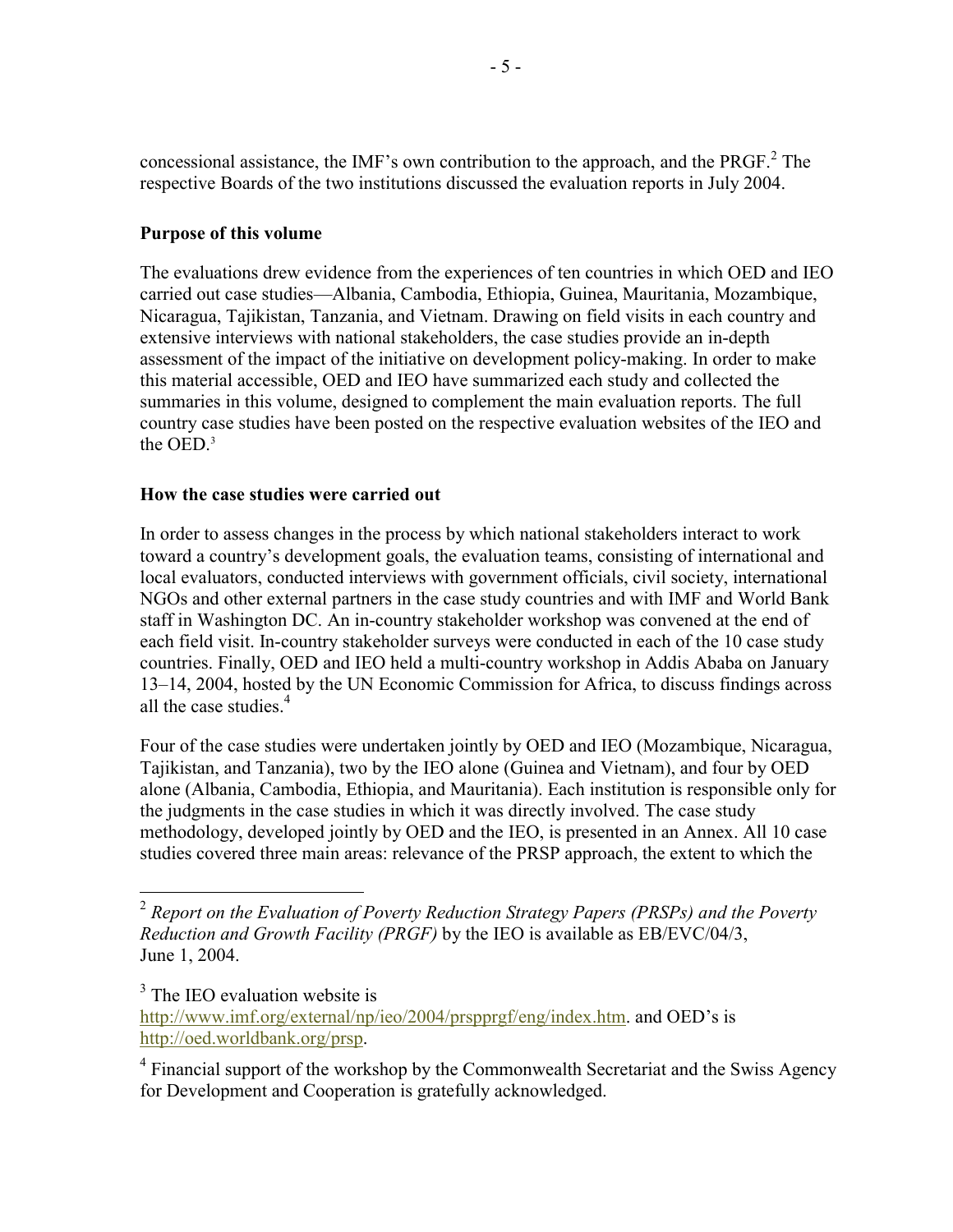underlying PRS principles were applied and preliminary evidence on the results. In addition, the effectiveness of World Bank support was assessed in the case studies in which OED participated (8 of 10), and similarly, the effectiveness of IMF support was addressed in the case studies in which IEO participated (6 of 10).

#### **How the 10 countries were selected**

 $\overline{a}$ 

The case study countries were chosen to cover a variety of country situations and stages of PRS and PRGF implementation. Selection criteria were: maturity of the PRSP process, geographic balance, coverage of non-HIPC countries, and country initial conditions. Coverage provided by case studies in recent or on-going OED work was also a factor in the selection of OED case studies.<sup>5</sup>

<sup>5</sup> *Toward Country-Led Development: A Multi-Partner Evaluation of the CDF* (OED 2003) covered the PRSP process in Bolivia, Burkino Faso, Ghana, Uganda, and Vietnam. *Debt Relief for the Poorest—An OED Review of the HIPC Initiative* (OED 2003) conducted case studies in Cameroon, Guyana, Malawi, Uganda, and Zambia.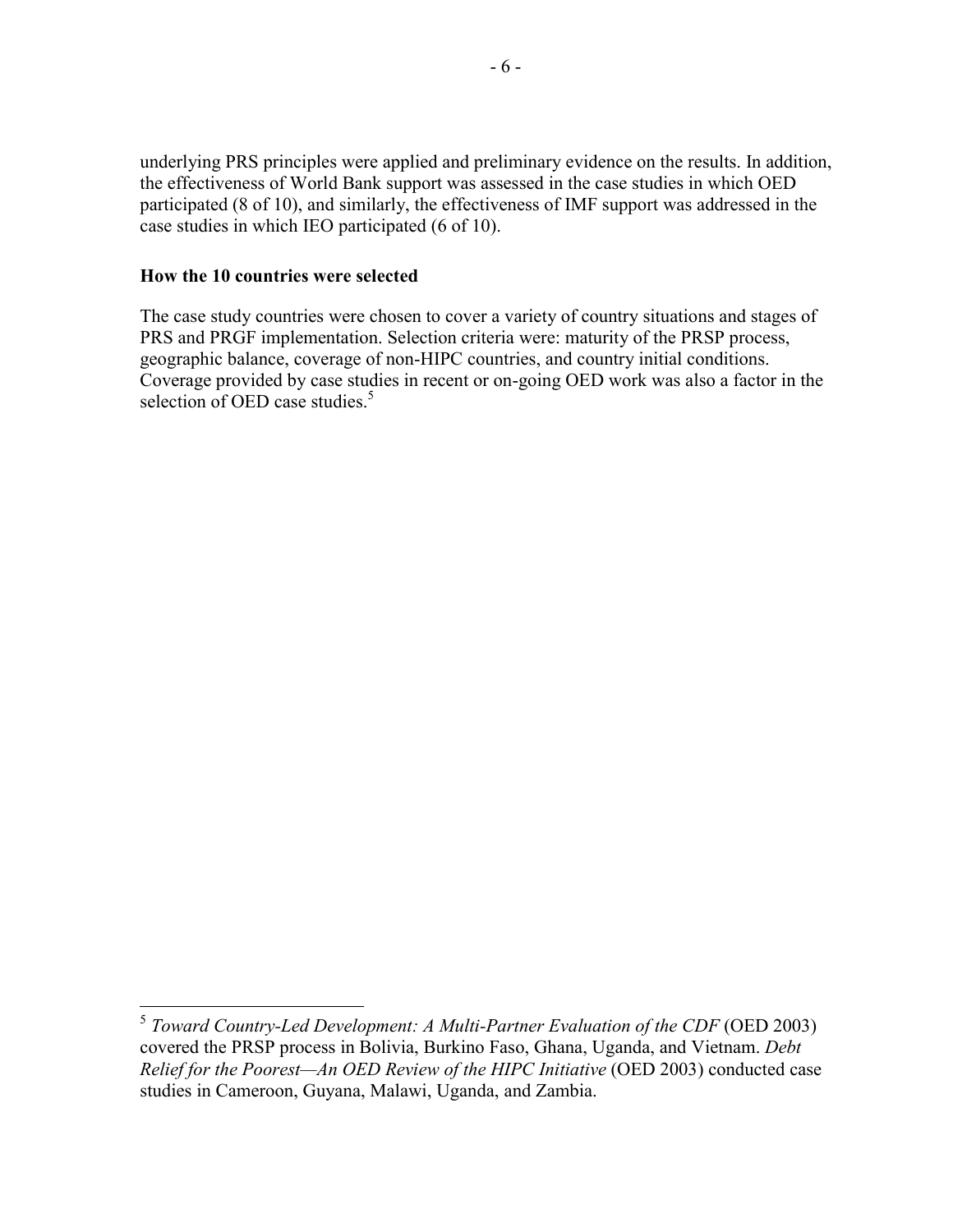#### **ALBANIA**

1. In the mission's view the PRSP has added value to Albania's development planning and management. Over time this is likely to translate into better outcomes for growth and poverty reduction.

2. **The PRSP was a highly relevant intervention for Albania**. After the setback of the 1997 crisis precipitated by the collapse of the pyramid schemes there was a vacuum of strategic process and direction in the Albanian Government. The PRSP helped to provide a new focus for the Government's planning system. Eight months were lost between the drafting of the document in 2001 and its eventual submission to the World Bank and IMF Boards in June 2002, due to the unsettled political situation in the country. But this provided time to shore up the weak analytic base. The process was reinvigorated in late 2002 by the decision of the Government to formally adopt the PRSP as a national strategy and to put in place monitoring and evaluation systems within most ministries.

3. **With respect to process three aspects of the PRSP have been satisfactory**. The Government wisely turned to a group of local consultants to handle the **preparation** of the PRSP document, given the limited capacity within the Government to focus on medium-term issues. The consultants worked closely with Government officials to ensure that this was a document which would be owned by the respective ministries. The **consultations** were well planned and reached a wide spectrum of civil society representatives. Discussions were open and reported in the media. The Government has put a great deal of emphasis on **monitoring and evaluation** of the PRSP; it required individual ministries to put this capacity in place, and funded a central coordinating unit for this purpose. While these achievements are considerable, there is still much to be done in 'mainstreaming' the PRSP, by putting in place the structures, processes, regulations and trained staff which can ensure the continuation of the PRSP as the Government's core strategic instrument.

4. **The area of partnership and donor alignment has been a weak aspect of the PRS Process**. This is a difficult area in Albania. The country has received very large amounts of aid relative to its size and is of geo-political importance to a number of key donors. It is also an aspirant for EU membership and remains the poorest country in Central Europe. Donors have not been willing to align their agendas with the PRSP and the Government, mirroring these tensions, has been unable to come to a clear approach on the structure and form of its aid coordination activities.

5. **The quality of the strategy needs substantial strengthening**. The PRSP is particularly weak on the cross-cutting themes which need to be at the center of Albania's planning in the years ahead:

**Private Sector Development:** Albania's growth will depend on the development of small and medium enterprises. This in turn will require improvements in the legal and tax systems and more effective control of crime and corruption.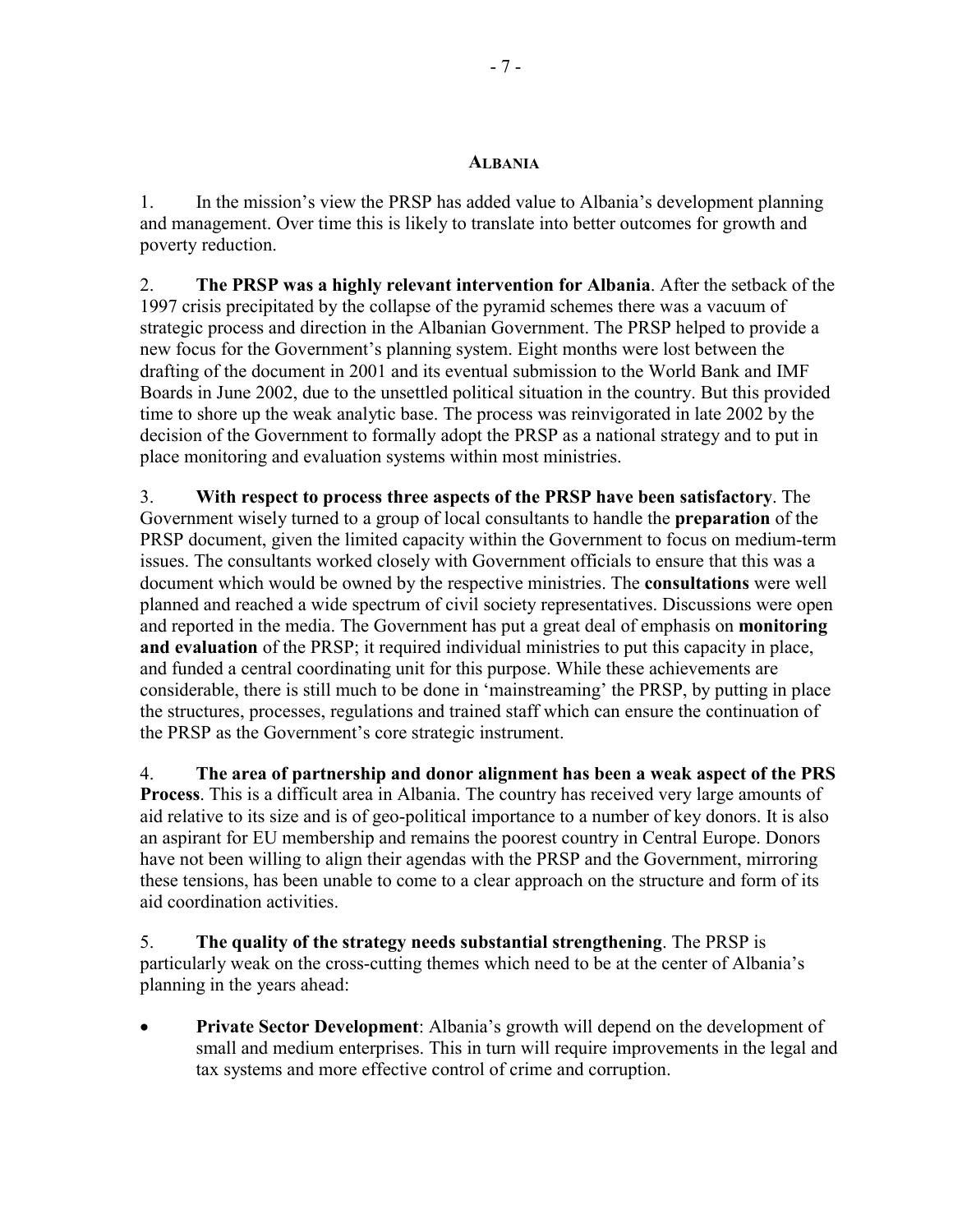- **Improved basic service delivery through decentralization**: The Government has a decentralization program, but it is being implemented at a different pace and in a different way by each ministry and there is no clear roadmap which would help to put in place the local capacity needed.
- **Urban Infrastructure**: There can be few European countries with as poor a stock of urban infrastructure as Albania. In most places roads are potholed and electricity and water available for only hours a day. Simple amenities like traffic lights, street lighting, public parks, etc. are few and far between and streets and sidewalks are often strewn with garbage. The problems with infrastructure are a legacy of the pretransition under investment in maintenance by government and have been exacerbated by the high levels of migration into the cities of the coastal plain which are now ringed by peri-urban squatters and have makeshift infrastructure.

6. **The PRSP is making significant contributions to better alignment of the strategy with the budget and to capacity enhancement**. The PRSP has taken root as a key part of the overall budget process, linked to the annual budget through the MTEF. This said, the process is at an early stage and it would be hard to argue that there is effective alignment between the PRSP and MTEF at this point. The PRSP has made a useful contribution to capacity enhancement in areas such as statistical development, monitoring and evaluation, and through supporting the public debate on development issues.

7. **The PRSP has resulted in a greater focus on poverty reduction**. The Government has consistently increased the share of pro-poor expenditures in the budget. Most of these increases went to pay higher salaries for workers in health and education, but this is significant in a context where very low salaries made it difficult to retain qualified individuals and to motivate them to undertake the training and other efforts needed to improve their performance. The expenditure on maintenance of schools and hospitals has also risen, but it has been unevenly distributed.

8. The World Bank's contribution to the PRS Process has been appropriate and effective in the three areas of preparation, consultation and monitoring and evaluation. Although the Bank played an unduly dominant role in formulating the I-PRSP, it learned from the experience and confined itself to comments on the PRSP itself. The Bank applied what one official called 'steady pressure' to ensure that preparation remained on track and that the PRSP remained in view during the year of political instability. The Bank supported the consultation process inter alia through a dedicated international staff member in the Tirana office, and through its dialogue was able to develop a better understanding of the benefits of an effective consultation process. The Bank also devoted substantial resources to training and support for monitoring and evaluation.

9. **The Bank's overall lending program did not support the development of a more strategic focus for the PRSP**. The Bank's lending program in Albania is distributed over a large number of development sectors. The Bank resisted focusing too narrowly on the specific pro-poor sectors, given the huge needs for infrastructure and the shortage of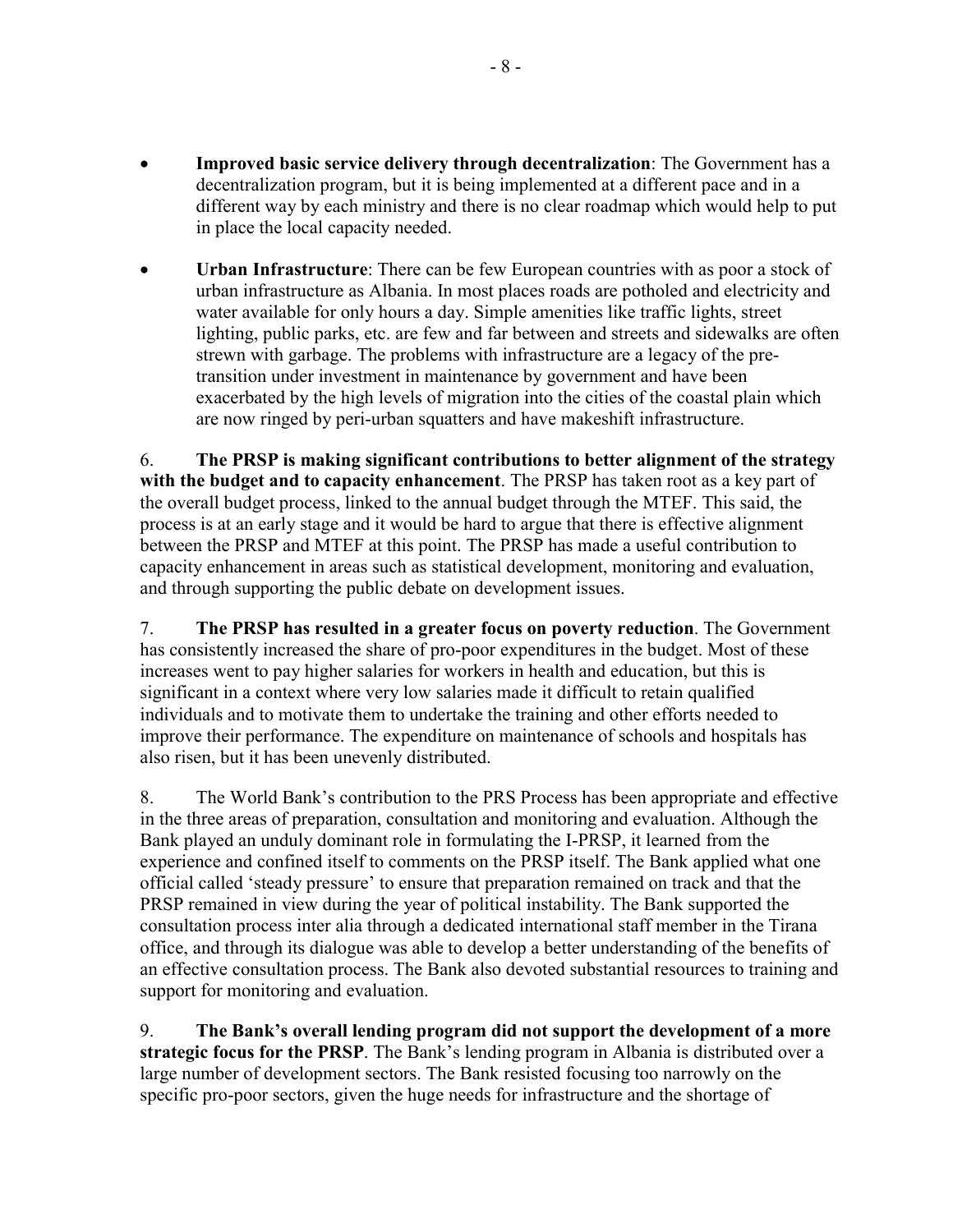alternative sources of donor support. But at the same time, the Bank program lacked the strategic underpinning which could have made the benefit of the whole program exceed the sum of projects' individual benefits. Bank staff felt that as long as the PRSC was tackling core strategy issues, the content of the rest of the program was less relevant. As a consequence potential synergies may have been neglected. For example, even where individual projects tackle decentralization issues they do not add up to a coherent and consistent approach which could have supported similar developments in the Government's program.

#### 10. **The Bank was not able to promote a more coherent approach to donor**

**coordination in Albania**. The Bank was very active and effective in persuading the EU that the PRSP was well aligned with the EU accession program. But except for a few bilateral donors (most notably DFID, the Netherlands and Switzerland), the donor community viewed the PRSP as a Bank driven initiative. The Bank might have done more to use its own program to support donor alignment through promoting sector wide approaches and increased budget support. It could also have moved away from the approach—widely copied by other donors—of numerous small projects administered through Project Implementation Units. It is difficult to argue that these efforts would have succeeded, however, given divergent donor interests. A more significant step would have been Government leadership in resolving the conflict over responsibilities for aid coordination of the Ministries of Finance and Economy.

# 11. **Improved coordination between the Bank and IMF is an important benefit of**

**the PRSP in Albania**. Most observers agree that the recent past has seen a more consistent approach between the two institutions with regard to the balance between expenditures on poverty reduction and the overall budget deficit, and also on the balance between the need for increased tax revenues and the need to retain adequate incentives for private sector activities.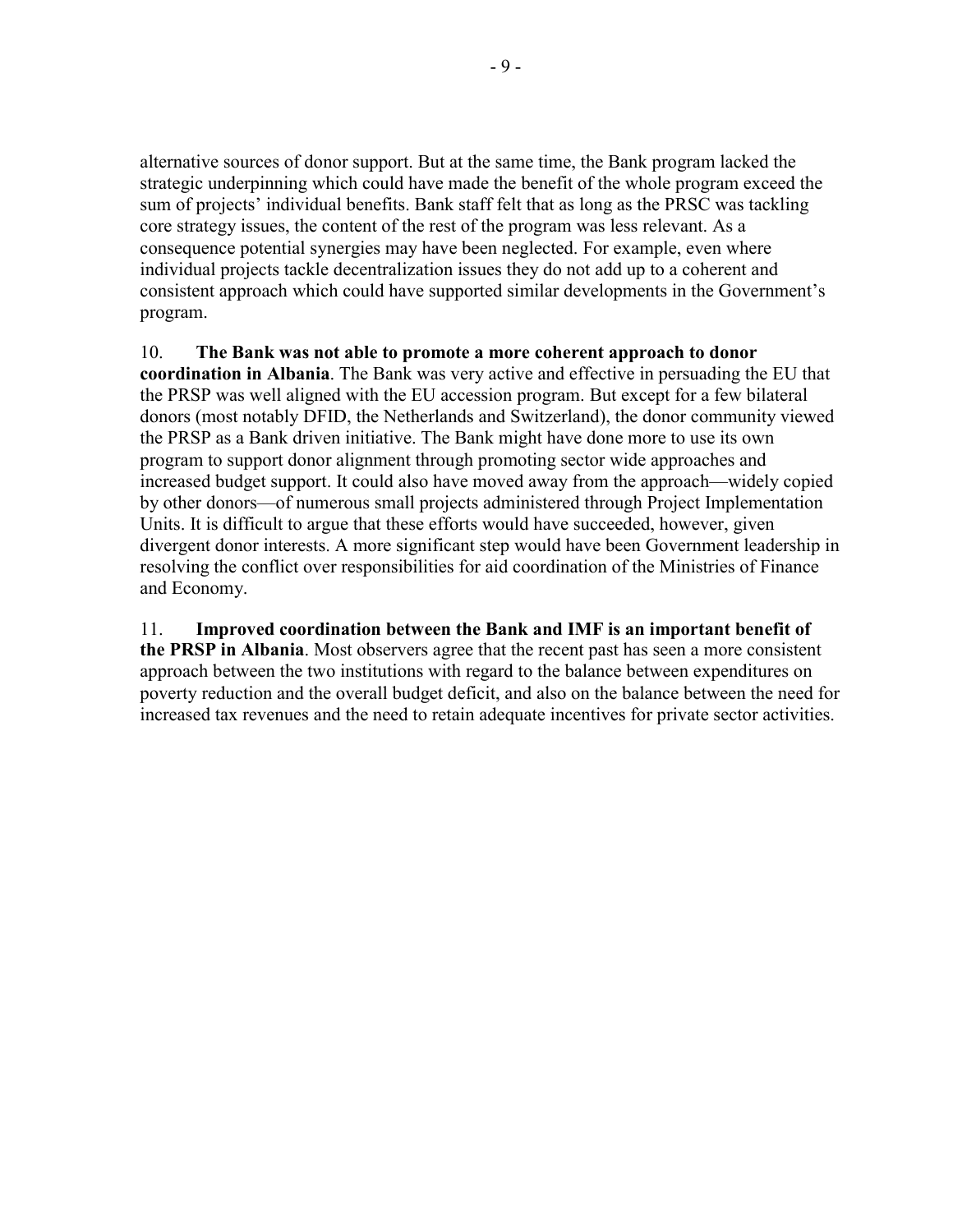#### **CAMBODIA**

1. Cambodia's Poverty Reduction Strategy Paper (PRSP) was approved by the cabinet in December 2002 and discussed by the Boards of the World Bank and IMF in February 2003. This case study presents a snapshot of the Cambodian experience with the PRS Process as of mid-2003, covering strategy formulation and the very early stages of implementation. OED concludes that progress toward improved development planning and management is limited. However, it is important to bear in mind that the constraints faced in Cambodia were, and continue to be, daunting (e.g., severe public sector capacity weaknesses, heavy aid dependence, problems with donor coordination). Whether over time the PRS Process will translate into better outcomes will depend on the Government's willingness and capacity to take steps to institutionalize the PRS Process and the use of the framework by donors to provide coordinated assistance focused on sustained poverty reduction.

2. The objectives of the PRSP initiative are highly relevant to the Cambodian case, though demanding in light of the country's current development constraints. The focus on poverty reduction is indispensable in a country with major problems of both income and nonincome poverty. The PRSP focus on Government ownership and participation also strikes an important chord in the need for institutional development of both the administration and civil society, and the need to move from a donor driven program to one which is both designed and perceived to be home-grown. But the timing of the PRSP preparation pushed by the Bank and Fund was awkward in that the pre-existing planning process supported by the Asian Development Bank (the Socio-Economic Development Plan, SEDP) had just begun a new cycle with a legally mandated time-frame which was too short to allow for the integration of the PRSP principles. Rather than moving quickly to prepare a second planning document, the time could have been better spent in getting a consistent poverty baseline and building the capacity and processes, within the Government, needed for implementing the PRSP principles.

3. **Ownership** of the PRSP—both the document and the process—resides in a small group of Government officials. The Ministry of Planning (MOP) took leadership of the PRS process and liaised effectively with planning officials in the four key line ministries. But senior officials in the line ministries were not sufficiently engaged, and the Ministry of Economy and Finance (MEF), played little part until the final stages when it was actively involved in drafting the sections on prioritizing and costing the program. As a consequence the PRSP is not perceived as having broad ownership within the Government, let alone outside the Government. The donor community in Phnom Penh is also skeptical of the degree of Government ownership of either the process or the document, perceiving the PRSP as Bank driven with limited Government ownership. This is partly a consequence of the tension with SEDPII and the concern that the Bank was imposing an unnecessary burden on the Government by insisting on a separate strategic process.

4. There was a genuine effort to consult with NGOs in the preparation of the PRSP and to incorporate their views which represented a change on behalf of Government relative to past planning processes, but participation was limited with regard to broader civil society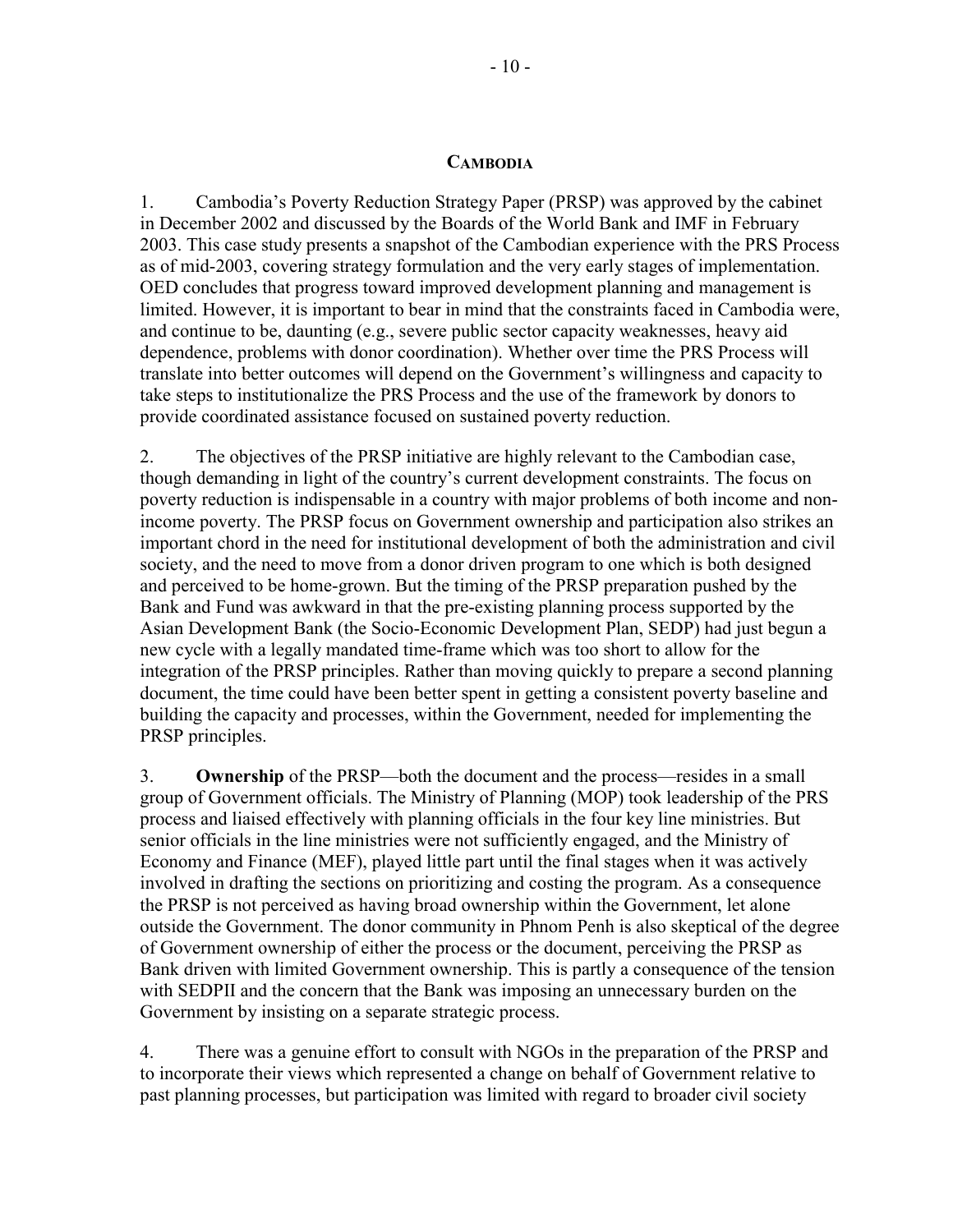involvement, and consultation at the regional and local levels. The NGOs were consulted through three national workshops held in Phnom Penh. While they coordinated among themselves to prepare comments on the various drafts, the time available for this was viewed by them as insufficient. In addition, drafts were only made available in English and this in turn limited the potential for consultation. Parliament and the private sector were not significantly involved in the formulation process; regional workshops were held in only 3 of the 24 provinces; and there was little attempt to involve the media prior to the launch of the final PRSP.

5. The PRSP is helping to make **poverty reduction** more central to the thinking of the Government, donor and NGO communities. The MOP has made clear to line ministries the need to think through the poverty impact of the programs they support. Donors are also more sensitive to this requirement. However, the PRSP leaves considerable work to be done in identifying clear **priorities**. Many stakeholders interviewed were disappointed that the PRSP document did not deliver as an operational plan—as advertised to be a complement to the general framework of the second Socio-Economic Development Plan. Ministry submissions during PRSP preparation were generally wish lists of projects for donor support rather than reflecting clear prioritization on the basis of poverty impact as the MOP had requested. There are exceptions that can serve as positive examples, such as the health and education sectors where clearly defined strategies and coverage by the medium-term expenditure framework (MTEF) reflect the substantial past support by donors, in human and financial terms. In other sectors, most critically agriculture, the strategy remains unclear. An effort is being made to improve the alignment of project selection with poverty impact for the authorities' first PRSP Progress Report. The PRSP does not provide a longer term vision, which can guide short and medium term programs, in some of the key cross-cutting strategic issues facing Cambodia, such as private sector development, the management of natural resources, and civil service reform.

6. There is not as yet sufficient **linkage** of the PRSP to the MTEF and the annual budget, with little evidence currently available at this early stage that this is impacting resource allocation—the build up of expenditures in the social sectors which pre-dated the PRSP is continuing. As in many other countries, MTEF implementation is at an early stage in Cambodia and lacks ownership beyond the MEF. The limited involvement of the MEF in the PRSP between the I-PRSP and the final stages of document preparation is in large part responsible for the lack of more effective budget alignment.

7. Two areas that warrant attention in the PRS Process going forward are agricultural growth and capacity enhancement. Over 70 percent of Cambodia's population depend on agriculture as their primary source of income, and most of the poor fall into this category. Productivity in the sector is well below that of Cambodia's neighbors. The PRSP could be a very effective instrument for bringing together the four concerned ministries, the donor community, local authorities and the many NGOs in the sector, to develop a strategy and coordinate effectively in implementing it. Similarly the PRSP could provide a framework for analyzing capacity enhancement needs and providing guidance on how to address them. A consistent approach needs to be taken to the problem of inadequate training and motivation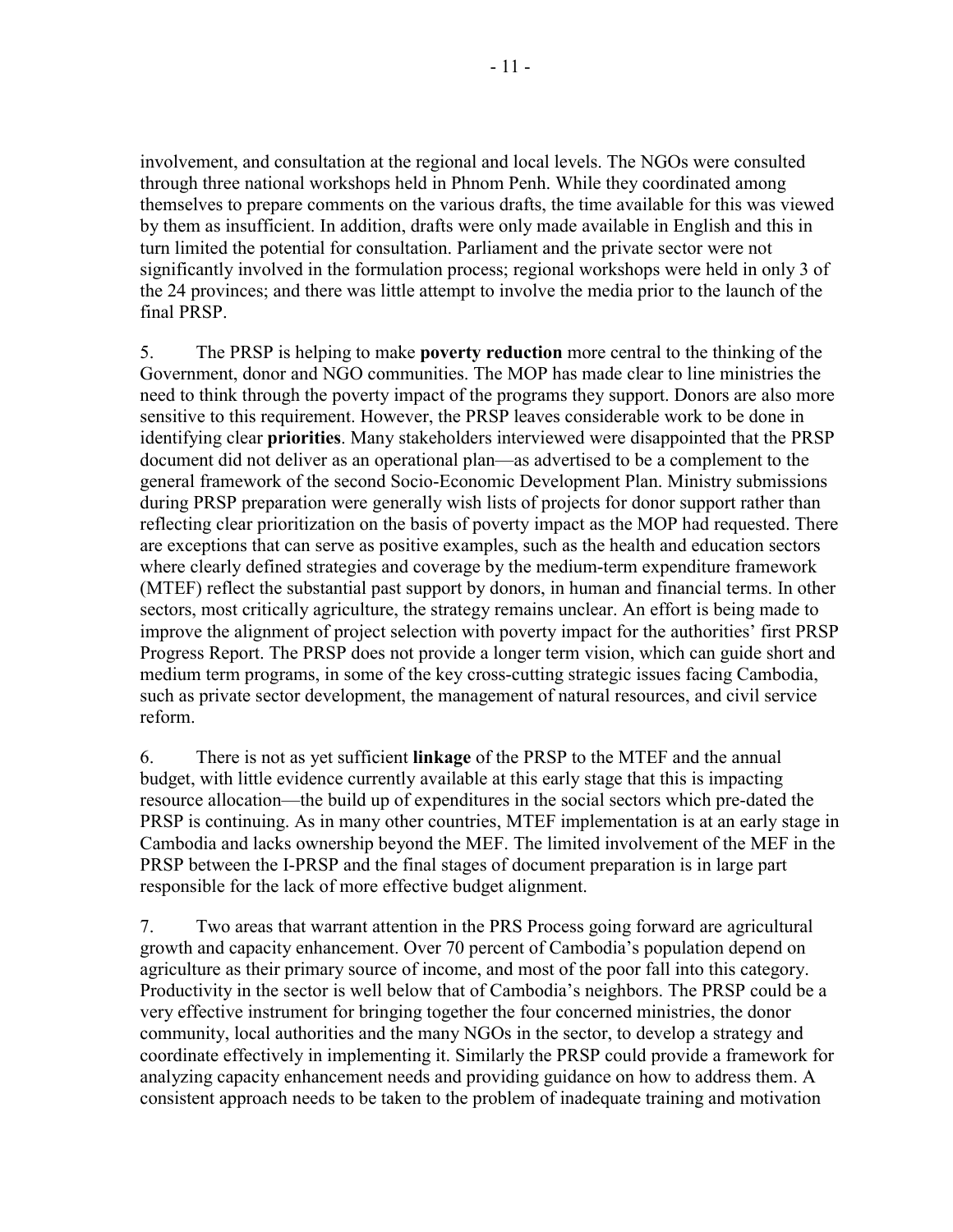of Government officials which moves away from the arbitrary top-ups for staff in donor supported Project Implementation Units (PIUs) and Technical Units. At the national level the focus needs to be on enhancing the capacity of the judiciary, the police and customs and tax officials so as to reduce the constraints, imposed by corruption, on the growth of small and medium enterprises.

8. The instruments and processes for **implementation and monitoring** of the PRSP are still at an early stage of development. A central monitoring unit has been established in the MOP, but it is only weakly linked to the data collection units at the central and sectoral levels. In general the areas where implementation is likely to proceed well are the education and health sectors where the capacity of the ministries was strengthened through wellcoordinated donor support prior to the PRSP. Implementation in Cambodia is largely handled through individual donor-supported PIUs and there is no consensus on changing this model, which is not consistent with longer term capacity building in this area.

9. Cambodia is highly aid dependent and improved **partnership** among development partners and with government can yield significant gains in aid effectiveness. The PRSP has increased the potential for improved donor coordination in Cambodia. The PRS Process promoted a framework for discussion of the government's priorities with donors that did not exist in previous national planning processes. A major objective of the PRSP initiative is to turn aid management into a government-driven process but shifting to government control over the allocation and management of aid will be a long term process.

10. Following the launch of the PRSP, attention has shifted to the role of donors in supporting and aligning to the government's strategy, as well as synergies among partners. As new country assistance strategies will be developed by several key partners in the coming months, including DFID, WB, and ADB, it is too early to assess the nature and degree of donor alignment. The education and health sectors in Cambodia represent good examples of effective donor coordination. In other areas, however, donors appear to be focusing on their own projects with specific implementation mechanisms which are often not well linked to the ministry in which they are housed.

11. **The World Bank's support** to Cambodia in formulating the PRSP was substantial, but its efforts seem to be have been dictated by concerns that the Government should prepare a credible document. Accountability seems to have been less in terms of assisting Cambodia to put in place the PRSP principles. The Bank financed through an IDF grant a support unit in the MOP which was key to keeping the document preparation process moving forward. At periodic intervals, staff from Washington provided comments and advice on the document preparation, and a staff member from the Bangkok Office supported the MOP in getting the consultation process off the ground. A major challenge for the Bank in supporting preparation of the PRSP was balancing quality and ownership, given the government's past treatment of planning processes. The Bank provided close consultation in the final stages of document preparation that led to positive quality improvement but at the expense of perceptions among some in the donor and NGO communities that the draft document "had gone to Washington".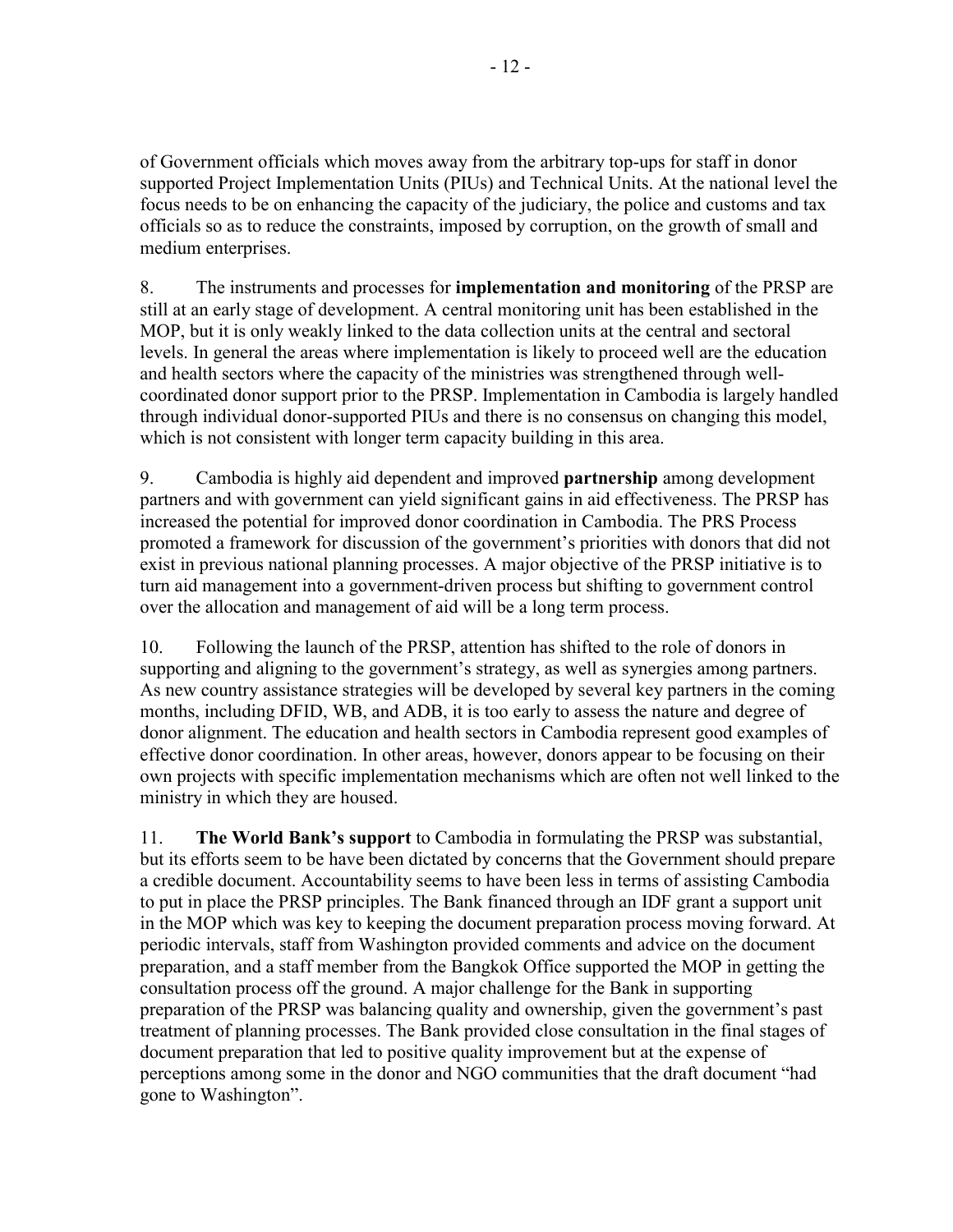12. The Bank needs to refocus its support towards the 'mainstreaming' of the PRSP principles in Cambodia's development planning and management. During the formulation process, the Bank was not well placed to provide support for the PRS Process. The country office was relatively new and not staffed at the level needed for such support until quite late in the cycle. The country team did not see itself as having a joint responsibility for assisting the Government and did not put the activities of the Bank in Cambodia into a PRSP context. It was not seen as a change in the business model. Further progress in strengthening the country office and a more cohesive approach on the part of the Country Team will be needed. One important advantage going forward is the recently completed Public Expenditure Review which fills an important analytic gap in underpinning the PRS Process.

13. Though it is premature to assess the effectiveness of the Bank's support for PRSP implementation, alignment in terms of lending and non-lending activities with the PRS Process is an area of concern that should drive the Bank's forthcoming Country Assistance Strategy (CAS). The Bank's analytic work seems to have been a matter of business as usual during the preparation of the PRSP and there was poor sequencing of key PRSP-related products. The Bank could have moved much more quickly to gear up donor activities in support of agricultural development in Cambodia. There continue to be major weaknesses in this sector, which is the dominant sector in the Cambodian economy and a priority area for addressing poverty reduction. The new CAS being prepared provides an important opportunity for the Bank to fully align its lending and analytic work with the PRS Process in Cambodia.

14. **Moving ahead**, the effectiveness of the PRSP in Cambodia as an instrument for supporting growth and poverty reduction, will depend on the Government and the international community taking a number of steps over the coming months and years. First, the same coordinated approach, which has been effective in health and education, needs to be applied in other key areas: a) agriculture/rural development; b) small and medium private sector development; c) capacity enhancement and civil service reform. Second, an effective cross-ministerial steering group needs to be established with a secretariat responsible for providing regular monitoring reports. These need to be available to the media and the NGOs to ensure proper accountability. Many other supporting steps need to be taken, but these dominate in their urgency and potential pay-off. Given its starting point, Cambodia has moved some way in developing ownership of the program, and carrying out consultations on it. There is a clear upward trend in the understanding of the ministries of the potential inherent in the PRSP approach and the dialogue between government and donors, and among donors, has improved. If this can be maintained then Cambodia should begin to realize the benefits of the PRS Process in the near future.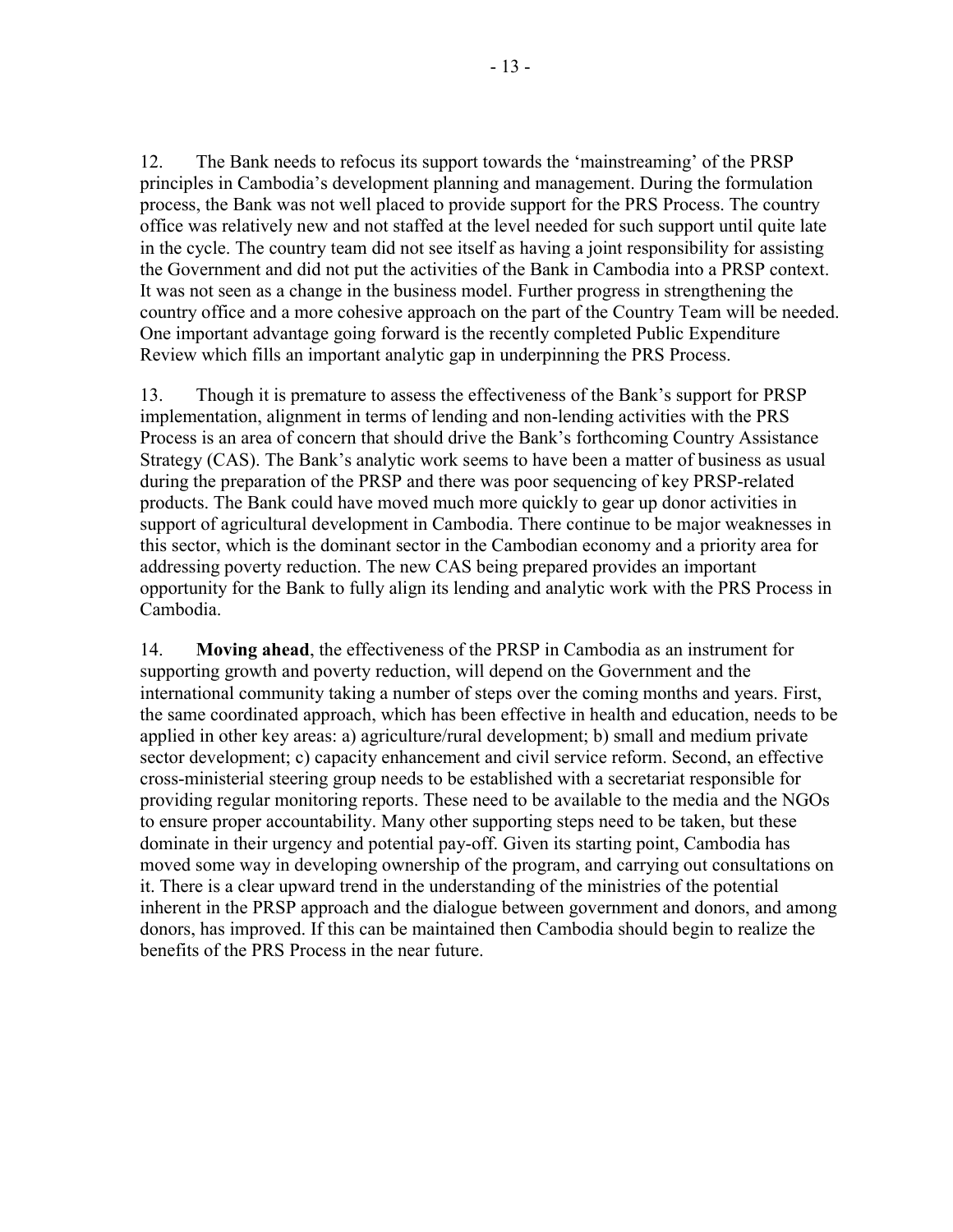#### **ETHIOPIA**

1. Poverty in Ethiopia is widespread with almost half of its population of 66 million estimated to be in absolute poverty and an average of 4 million people per year, and between 11 and 13 million during the most recent drought, facing the prospect of serious food insecurity. Conflict, most recently, the 1998-2000 war with Eritrea, and commodity price shocks have only served to exacerbate these problems. In 2002/3, due to a combination of drought and a collapse in coffee prices, real GDP growth plunged to - 3.8 percent. Ethiopia relies on development assistance for 40 percent of public sector spending and is likely to remain heavily dependent for many years to come.

#### **Relevance of the PRSP Approach**

2. Ethiopia became a pilot country under the Comprehensive Development Framework (CDF) in 1998. In 2000, after gaining eligibility for HIPC II assistance, Ethiopia began preparing its IPRSP. Preparation of the full PRSP began in 2001. While closely linked to HIPC II, the timing of the PRSP also proved opportune in domestic political terms. The period since the war with Eritrea was a particularly active one in policymaking terms in Ethiopia, with several high-level initiatives<sup>6</sup> setting out the core development policy and implementation strategies of the country as well as some far reaching changes in the formal structures of government. With significant development challenges ahead of them, the PRSP provided the GoE with an opportunity to articulate their policy agenda to internal and external constituencies while bringing together a range of policy commitments under one comprehensive and long-term framework. The PRSP approach also provided added incentives to focus on results and the resource allocation framework, areas that had been given insufficient attention in the past.<sup>7</sup>

3. The timing of the PRSP was also opportune from the standpoint of government-donor relations in Ethiopia. Aid relations were in a poor state leading up to and during the war with Eritrea, due to political differences about the war and also because of mistrust that had developed during the 1990s with government concerned about the motives of some donors, and donors concerned about key areas of government policy and a climate of limited transparency. After the war, both government and donors were keen to see an improvement in aid relations. Building on the CDF experiment, the PRSP offered a tangible organizing framework to focus this dialogue and bring to the fore key issues around donor behavior and the role of the international community in supporting poverty reduction in Ethiopia.

#### **Application of Principles**

 6 Starting with the EPRDF congress in 2001.

<sup>&</sup>lt;sup>7</sup> Sectoral strategy documents, for example, in health, education and food security include M&E frameworks but are often quite detailed (the monitoring framework for HSDP I had 110 indicators) and not systematically applied as a measure of progress against specific policies and programmes focused on poverty reduction.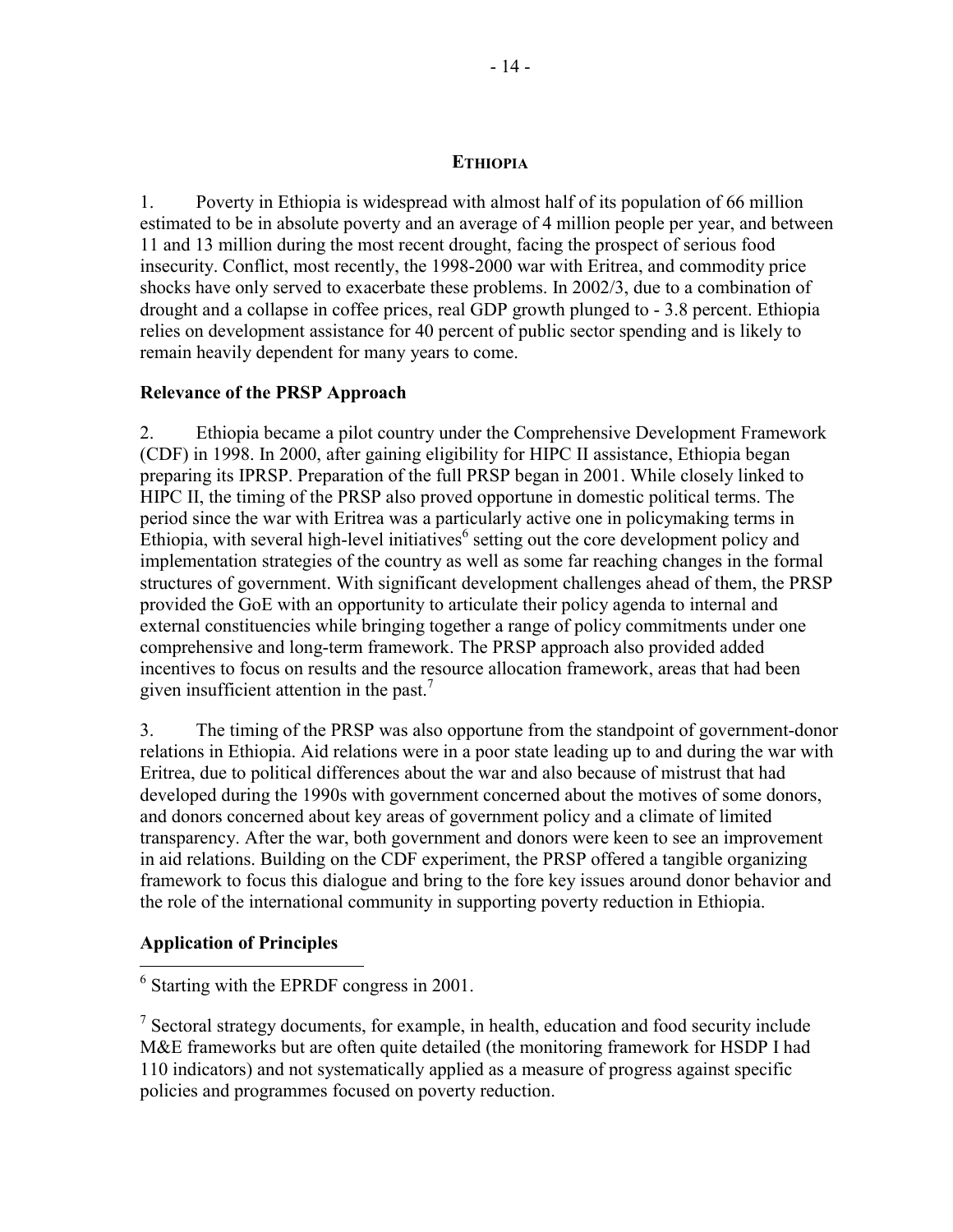4. Overall the PRSP has been well received by government in Ethiopia. Ownership at central government level has been high because of strong continuities between the existing policy agenda of the EPRDF (the ruling party) and the PRSP (SDPRP). The strategy adopts a multi-dimensional approach to poverty and identifies a general M&E framework. There are some signs of second-generation thinking in the PRSP document, particularly around the role of the private sector and how to address key constraints to growth, but in general terms, as government has indicated, the SDPRP is a continuation of existing government policy under a more comprehensive, multi-sectoral umbrella.

5. The consultative process for preparing the SDPRP was broad-based, closely mirroring the federal and administrative hierarchy of the country - a major undertaking given the size of the country and its population. Most respondents to an OED survey in government, the private sector and in the donor community regarded the consultative process as an important first step towards increased voice and local accountability. Woreda (district) level officials noted the benefits in terms of awareness-raising about poverty issues and an increased emphasis on self-help at the community level. Amongst domestic and international NGOs working at federal and at state level, views on the consultative process were less sanguine. The majority recognized the importance of the process and its intrinsic value for those who participated, but a significant number felt that the consultations promised more than they delivered. In particular, there was little space to consider policy alternatives, a finding also supported by survey results. Several were unsure of how their own participation had contributed to the preparation of the document and were concerned that government had sought to get endorsement for existing policy and program commitments without discussing whether or not they were working. The expectation from these groups seemed to be that the consultative process would herald a more fundamental shift in political accountability in the country. Arguably this goes well beyond the PRSP alone. What the consultative process does appear to have done, however, is to expose the importance of the government's agenda for institutional and political transformation which will prove to be a critical factor affecting the success of PRSP implementation over the medium to long run.

6. The PRSP has also provided a context for a range of new partnerships between government and donors and between government and private sector partners. The 40-strong donor Development Assistance Group (DAG) played a vital role during SDPRP formulation and subsequently in supporting greater alignment and harmonization around SDPRP implementation, while the public-private sector consultative forum was established to address major problem areas identified by private sector partners during the consultative process.

### **Preliminary Evidence on Results**

7. Although the SDPRP was only completed in July 2002 and the year following it has been marked by one of the worst food crises for many years, there is some preliminary evidence of progress as a result of the PRSP process. Bank staff in particular point to important shifts in government's attitude towards policy discussions in areas previously 'out of bounds', such as business regulation, land tenure, telecoms and financial sector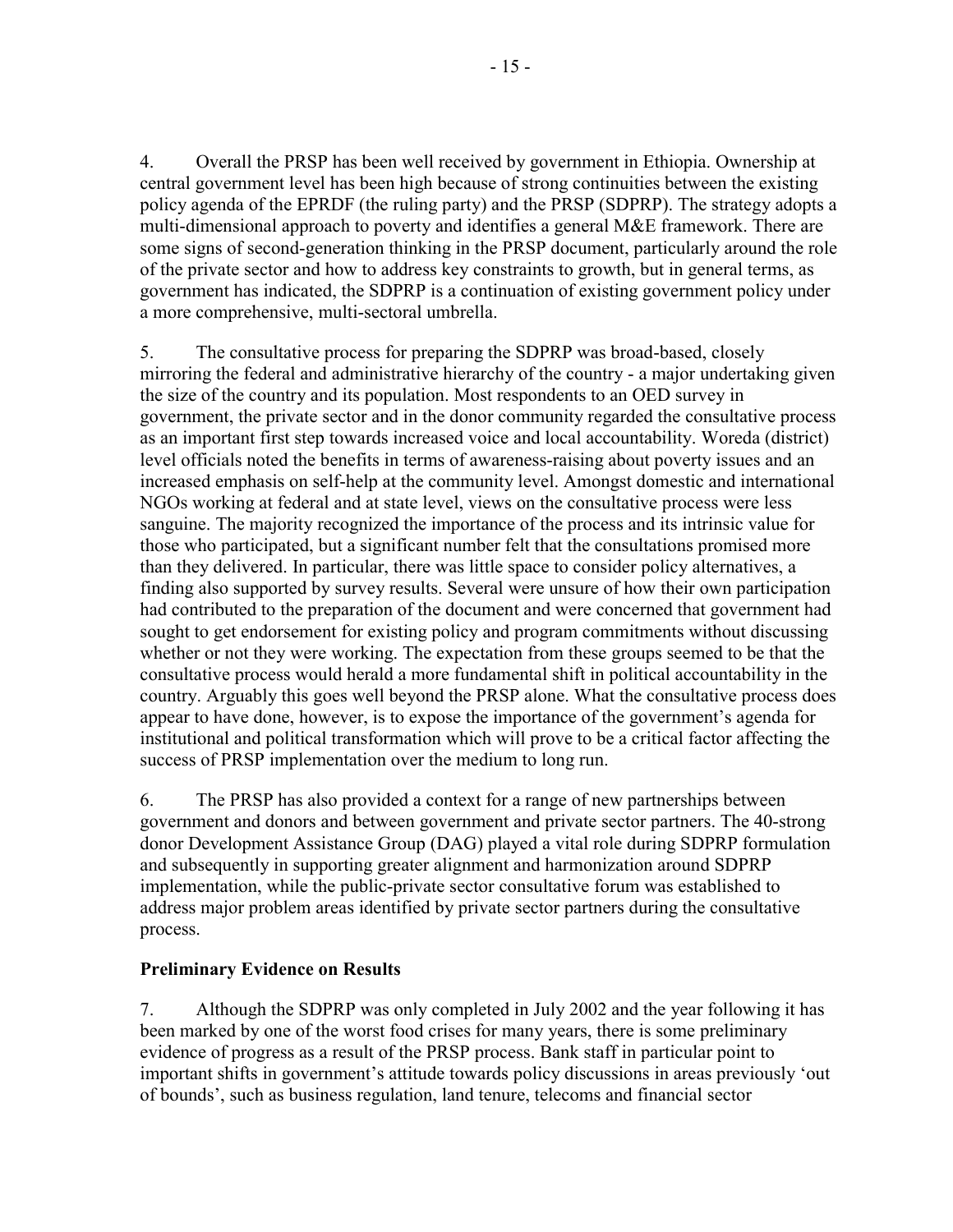development. The hope is that this will lead to some rebalancing of old policy agendas in favor of more market-based approaches. However, no significant policy adjustment has yet taken place and donors are aware that the SDPRP remains only one of a number of government agendas, including outstanding issues with Eritrea and increasing national security concerns.

8. Progress is also evident in the recent push towards more devolved and responsive local government. While the system is still in flux the decision to push ahead quickly with un-earmarked transfers (block grants) to the woreda level in the four largest regions (Amhara, Oromia, SNNP and Tigray), has provided a clear indication of the government's intention to address critical service delivery blockages and promote downward accountability—both central to SDPRP implementation. A major challenge will be providing the right incentive environment and overcoming capacity weaknesses at lower levels of government.

9. Progress with monitoring and evaluation around the SDPRP was initially slow. Interviewees from within and outside government spoke of a loss of momentum around M&E linked to the emergency situation, the demands of the new block grant system and the time taken up by donor-related processes, including work on harmonization.<sup>8</sup> At the time of the evaluation mission progress had picked-up, mainly because of the need for government to prepare a common performance assessment tool for PRSC-budget support from donors. The Annual Progress Report submitted to the IFI Boards in December 2003 sets out a comprehensive plan for an M&E system, however, progress in developing key indicators, clarifying how they will be monitored and how the M&E system will work in the context of decentralization is still required.

10. Although Ethiopia stands out amongst low-income countries as having a fairly sound PEM system, progress with internal budget alignment with the SDPRP has also been slower than hoped. The medium term macroeconomic and fiscal framework (MEFF) is still something of a shadow exercise and the full procedural integration of recurrent and capital budgeting is yet to be effected. A comprehensive program for public expenditure reform is in place but the pace of change has been uneven, with the demands of the government's decentralization program placing the system under added strain, including ongoing efforts at budget consolidation. Budget out-turns for 2002/3 were above those in 2001/2 but well below those forecast in the SDPRP. Out-turns for poverty targeted expenditures amounted to 77.6 percent of budgeted levels. Nevertheless budgeted levels for 2003/4 continue to show strong optimism on the part of government. The APR details expected increases ranging from 42.5 percent in agriculture and food security to 10.6 percent in health and 2.3 percent in education. No clear indication is given of the basis for such projections in the view of the estimated out-

<sup>&</sup>lt;sup>8</sup> Somewhat ironic given that donor efforts at greater harmonization, especially in relation to budget support, are reliant on government having a credible performance assessment, and hence M&E framework in place.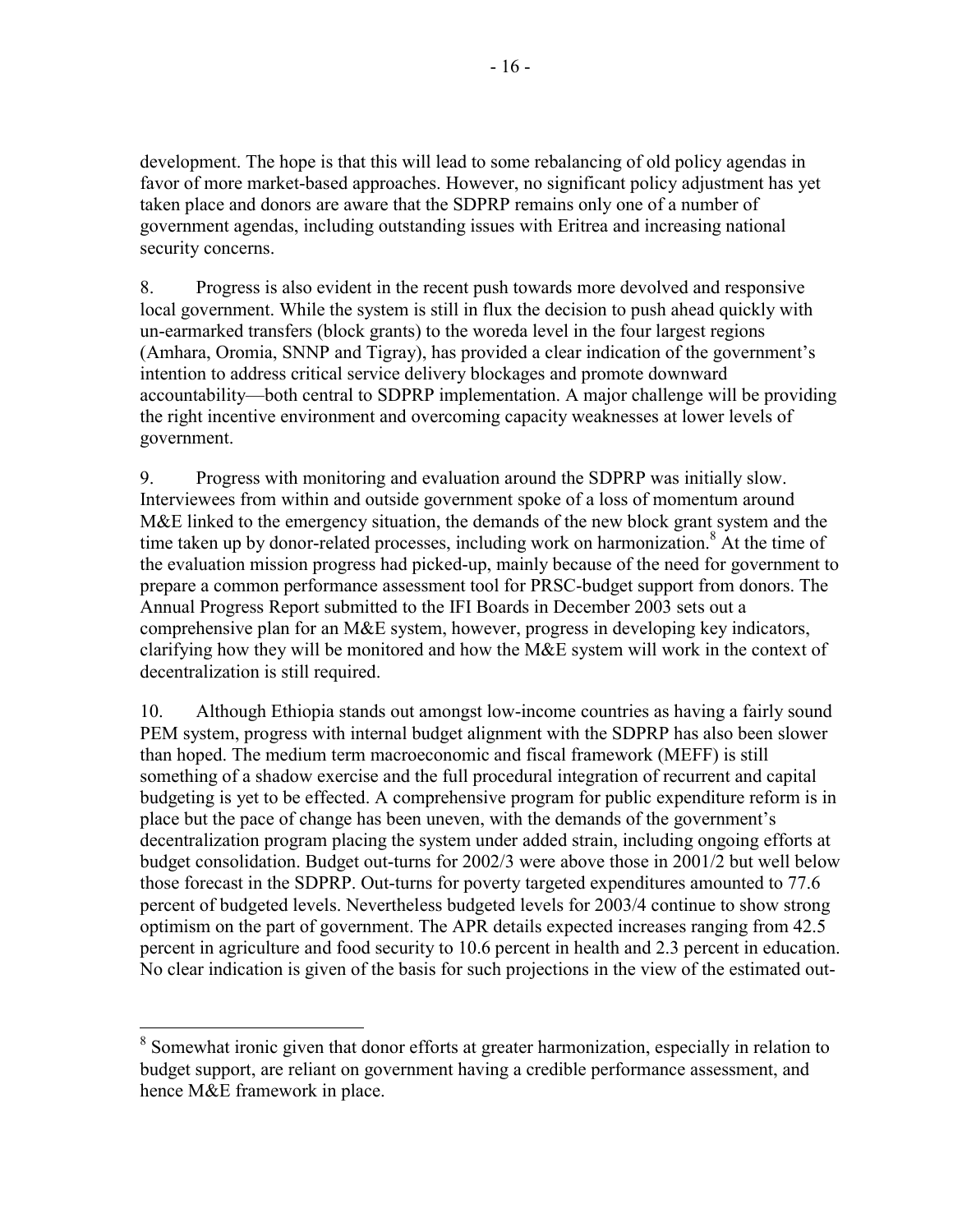turns for 2002/3 nor is there any further prioritization of core poverty programs, particularly given expected shortfalls in required funds over the medium term.

11. Of all the principles underlying the PRSP approach, it is the context for aid partnerships that has probably changed most significantly. Since completion of the PRSP, government and donors have formed a joint task force on harmonization and agreed on architecture to facilitate a coordinated dialogue on high-level policy issues. The establishment of a High Level Forum for taking forward government-donor dialogue was one of the first of its kind in the region. Ethiopia was also the first country to host an SPA mission to discuss ways of aligning multilateral and bilateral budget support behind the PRSP. Since the SPA mission, budget support donors have formed a DBS group and have agreed with the World Bank to align any DBS arrangement with the PRSC. The PRSC appraisal mission in August 2003 included bilateral donor representatives committed to providing DBS. Further evidence of progress with harmonization was difficult to find, however. While progress had been made in pulling together a harmonization framework covering donor project procedures, procurement and fiduciary management standards, there was still limited progress<sup>9</sup> by donors in moving the framework forward. At the time of the evaluation mission there was some frustration emerging over the harmonization agenda as donors confronted the practical (and political) difficulties of signing up to procedural changes at country level and in donor capitals.

### **World Bank Effectiveness**

12. The Bank has played a consistently supportive role in the PRSP process in Ethiopia. Its role has been in line with the principle of country ownership while supporting the government with advice and technical inputs as and when required. The PRSP Task Manager and the country team played an active and constructive role in guiding and supporting the process. The Bank also provided various forms of technical and analytical input to enhance local capacity, for example, in support of an M&E framework for the SDPRP. Workshops and seminars were provided through a combination of Bank and WBI support, including a workshop for NGOs on the PRSP approach towards the start of the process.

13. Bank engagement was also shaped by the CAS preparation process, which ran virtually in parallel with SDPRP formulation. The consultations around the CAS—mainly a series of high level workshops during 2002/3 on themes such as decentralization, private sector development, capacity building and rural development—were intended to pick up on issues and themes that the government was grappling with in the SDPRP. The country team viewed the two processes as more or less synergistic, despite some Bank staff being concerned about possible challenges to government ownership of the PRSP process. There is some evidence to suggest that the CAS consultations did have some influence on government thinking, especially around the PSD agenda, but equally there is limited evidence to suggest

<sup>&</sup>lt;sup>9</sup> Confirmed by the donor group in their Joint Partner Review of the APR.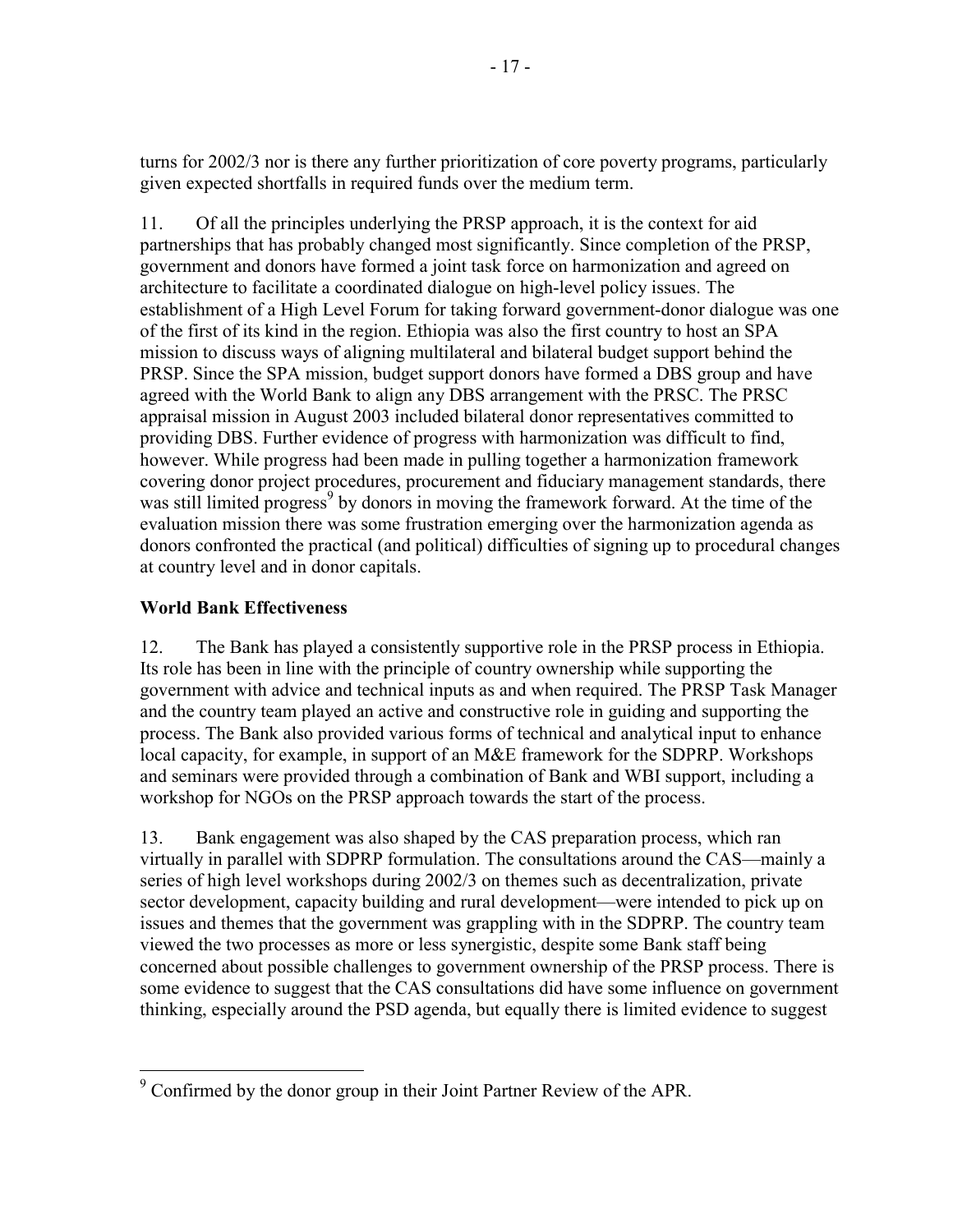that this in anyway challenged government ownership.<sup>10</sup> What is harder to determine is whether by running the CAS preparation process in parallel with the PRSP process there were any added costs to government. In terms of time costs on government, the only real indication was a certain frustration from some government officials about the number and frequency of workshops hosted by the Bank and others during 2002/3. In the circumstances, should the CAS process have been delayed? It is hard to come up with a simple answer. The consultations did overlap with SDPRP preparation but the final CAS document was delayed to ensure that presentation to the Board did not precede SDPRP endorsement. In addition, the Interim Support Strategy had come to an end requiring that a CAS be prepared as soon as possible. The strong synergies between the CAS and the SDPRP is in accordance with Bank guidance, although avoiding too much additional burden on government during a parallel process such as this seems equally important.

14. Responses from government officials about Bank support for the PRSP were almost universally positive. Government officials also noted that relations with the Bank had improved with the increased status of the country office and the Country Director based in Addis. This was also echoed by members of the DAG who had witnessed a significant improvement in donor-Bank relations since 2000/1. Particular high points in collaboration were the common position on revisions to the SDPRP policy matrix, joint participation in the SPA mission, combined support for work on harmonization and the joint preparation of key analytical products such as the CFAA, CPAR and PER. In relation to the PRSP principles themselves, several donors acknowledged that the Bank had acted appropriately in ensuring that the government was able take control of the process.

15. Some different views were expressed, however. Representatives of NGOs interviewed during a roundtable meeting were unsure of whether the Bank was playing a role as a referee (who also sets the rules) or a team player. They felt that expectations had been heightened around the room for policy adjustment as part of the PRSP process only to find that such room disappeared during the consultations themselves. The Bank's support for country ownership was also perceived to be a double-edged sword by some nongovernmental stakeholders. On the one hand, they agreed that a country-led, country owned process was crucial. On the other hand they were concerned that government paid insufficient attention to their views and demands for inclusiveness, and wanted the Bank to advocate more strongly on their behalf. This kind of double bind is familiar to Bank staff, but once again it suggests a mismatch in expectations. Perhaps a more comprehensive communication strategy at the beginning of the PRSP process could have helped set out clearer expectations about the process, the role of government, donors and NGOs, and what could reasonably be achieved?

1

 $10$  Some NGO representatives were concerned that there was more 'open' debate during these CAS workshops than there was during the PRSP consultations.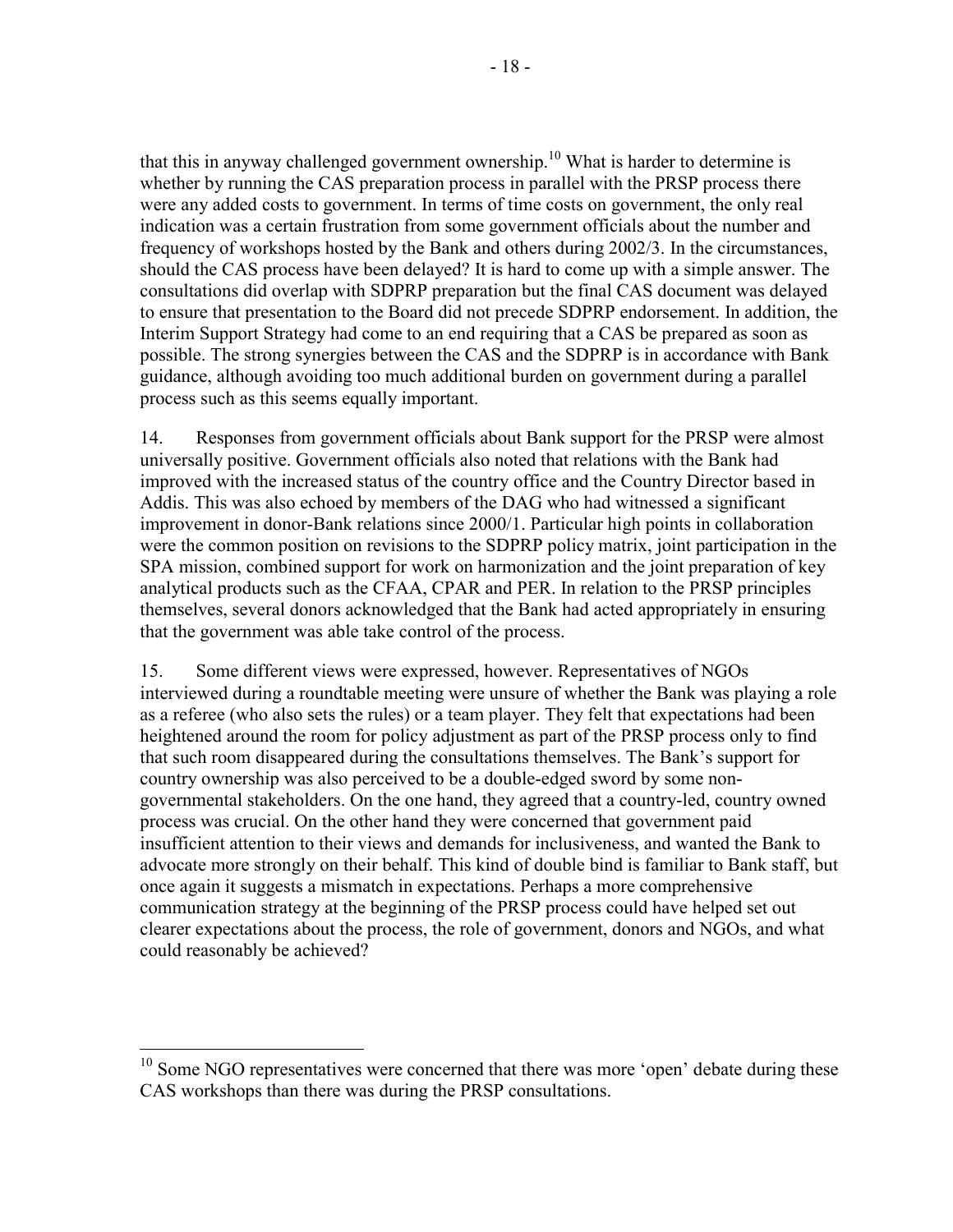16. The CAS clearly defines its objectives in terms of support for SDPRP implementation. It also goes further in detailing weaknesses in the current strategy for promoting growth and private sector development and reducing vulnerability and managing risks. The assistance program focuses on three clusters of objectives – enhancing pro-poor growth, enhancing human development outcomes by improving governance and reducing vulnerability – that track closely with the four pillars of the SDPRP. At the heart of the assistance program is a series of PRSCs intended to support each of the strategic objectives of the CAS. Initial preparations for the PRSC coincided with the SPA mission in September 2002, so from the very beginning, the PRSC appraisal process was connected to wider discussions about alignment and harmonization with the SDPRP. Other new aid modalities are also considered, including capital grants to local authorities for infrastructure development and a programmatic approach to public sector capacity building. Perhaps one of the most innovative elements of the CAS is the plan to use the non-lending program not only as a tool for furthering national dialogue but as a way to strengthen monitoring and evaluation of key policies included in the SDPRP. The Institutional Governance Review (IGR) was already being prepared in this vein. A key challenge is to ensure adequate buy-in from government so that the results of such exercises can utilized as part of the SDPRP review process.

17. While innovative, the CAS program still remains very wide-ranging. It covers a broad spectrum of projects and programs across PSD, roads, energy, rural capacity building, health, education, water, empowering civil society, pastoral development, drought recovery, HIV/AIDS and public sector capacity building. The breadth of the program reflects the scaling up of IDA assistance following the end of the war and the fact that the SDPRP itself is a wide-ranging and relatively weakly prioritized document. The CAS explains the breadth of the program in terms of IDA's dominant role in Ethiopia (it is larger than all other donors combined) and its commitment to supporting the transition from SDPRP vision to tangible improvements in policies and capacities. The expectation is that in the medium to long term, as other donors scale up their programs, IDA will become more selective, focusing in areas attracting less support from other donors, such as infrastructure. Compared to recent CAS's, the current CAS is ambitious with a much larger IDA allocation. The challenge for the Bank will be in managing such a broad (and high volume) strategy and ensuring sufficient complimentary with what other actors are doing or planning to do in support of the SDPRP. There are also some risks to moving upstream acknowledged by the Bank team. As the CAS states "...the Bank will closely monitor results during CAS implementation, and if necessary, move back to more traditional instruments" (2003:43).

18. In terms of ways of working, the PRSP approach, along with the PRSC, have resulted in some important changes. There is more emphasis on multi-sectoral working in the country team, there is greater collaboration and information sharing with other donors through the DAG, and the on-the-ground presence of the Country Director has definitely improved relations with both government and other donors. However, the Bank's size and dominance in policy dialogue in Ethiopia remains a concern to some donors. Although the PRSP has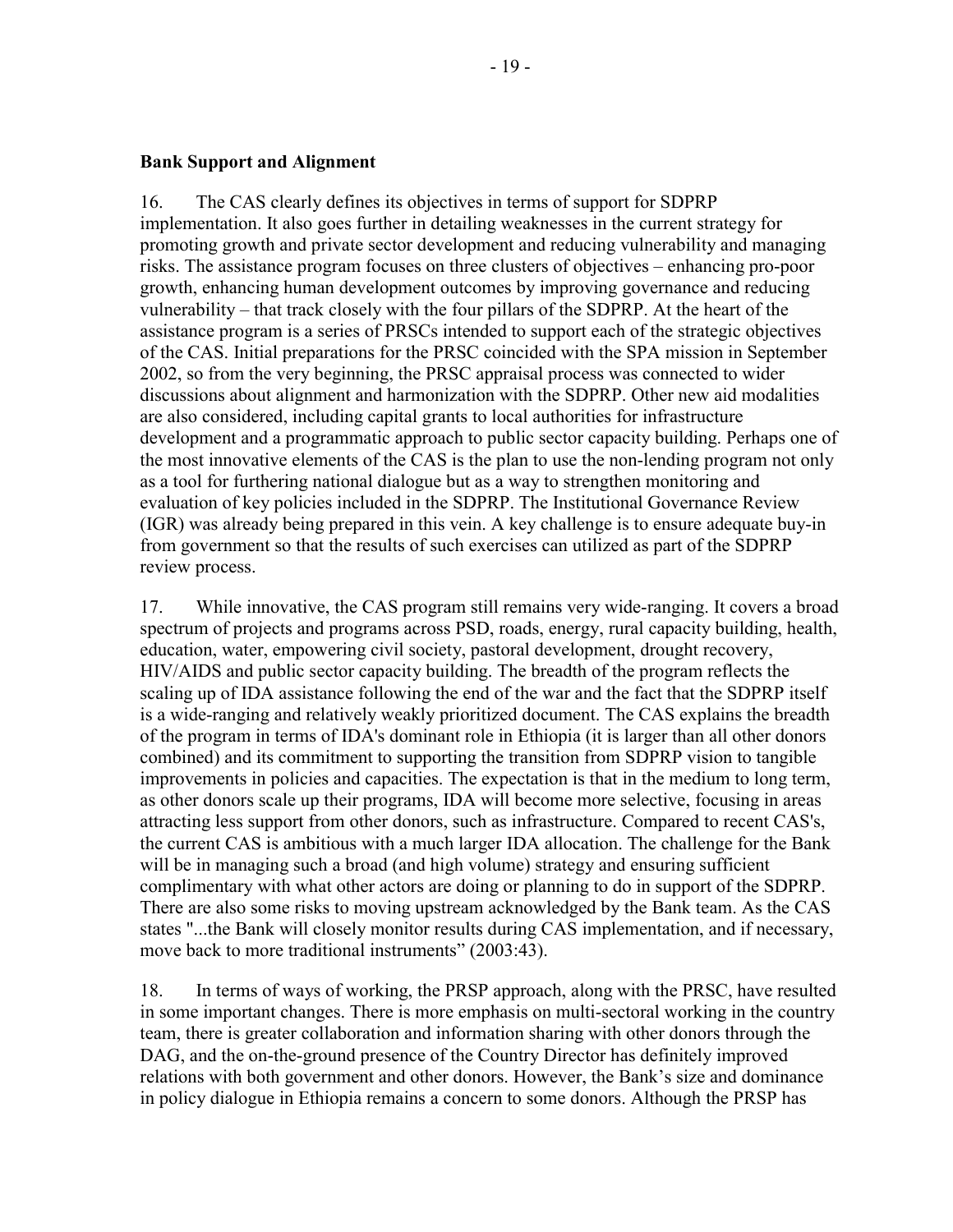increased opportunities for joint working within the donor community there is still a concern from some of the smaller donors that the Bank can go it alone when it wants to. The breadth of its CAS only serves to fuel this worry. Remaining fully engaged in donor coordination processes will be vital to ensure that this doesn't happen.

### **Bank-IMF Cooperation**

1

19. Bank-Fund collaboration was not a topic many in Addis felt able to comment on. Nevertheless stakeholders with some contact with both institutions, and particularly amongst donors, acknowledged that relations between the Bretton Woods institutions had improved and had 'warmed up' significantly during the PRSP period.

20. From the perspective of both Bank and Fund staff based in Addis and in Washington, the PRSP process had been a period of constructive engagement. The IMF resident representative had participated in several consultations and was an active member in DAG discussions. Washington-based Fund staff were less involved on a regular basis but did take the lead in encouraging government to undertake an assessment of the sources of growth and to consider alternative macroeconomic scenarios in the SDPRP. The IMF country team also played a central role in preparing the JSA in collaboration with the Bank country team. Donor representatives noted several areas of increased cooperation between the Bank and Fund, most recently around financial sector development and the inclusion of a Bank country economist on the latest PRGF review.<sup>11</sup> The Fund resident representative also participated in various PRSC missions, with the office economist participating in almost all of the August 2003 PRSC mission meetings.

21. Areas where collaboration could have been better included the early stages of the CFAA, where there was the perception that the IMF could have supported (or been asked to support) the process more directly and, as a result, taken greater ownership of the findings.<sup>12</sup> IMF participation in PERs was also an area that some—particularly donors—felt needed strengthening. The IMF did commit resources to the 2001 PER, including drafting a chapter on fiscal policy, nevertheless the perception was that Fund 'ownership' of the PER's findings was limited with implications for the take-up of priority issues in the PRGF. In the most recent PER 2003, the Fund was not invited to participate, this time due to the dominance of bilateral donors. However a future role for the Fund in a strengthened PER process seems vital, especially in enhancing future PRGF-SDPRP alignment.

22. At the time of the evaluation mission, some senior staff in MOFED were still expressing reservations about the IMF's stance in Ethiopia. Some were concerned about a possible disconnect between the macroeconomic framework set out in the PRGF and the financing needs of the PRSP. Although the PRGF was considered to be consistent with the

 $11$  According to Fund staff, Bank staff have been invited to participate in all PRGF missions, though by their own choosing they did not attend all meetings.

 $12$  The resident representative did participate in CFAA discussions alongside other donors.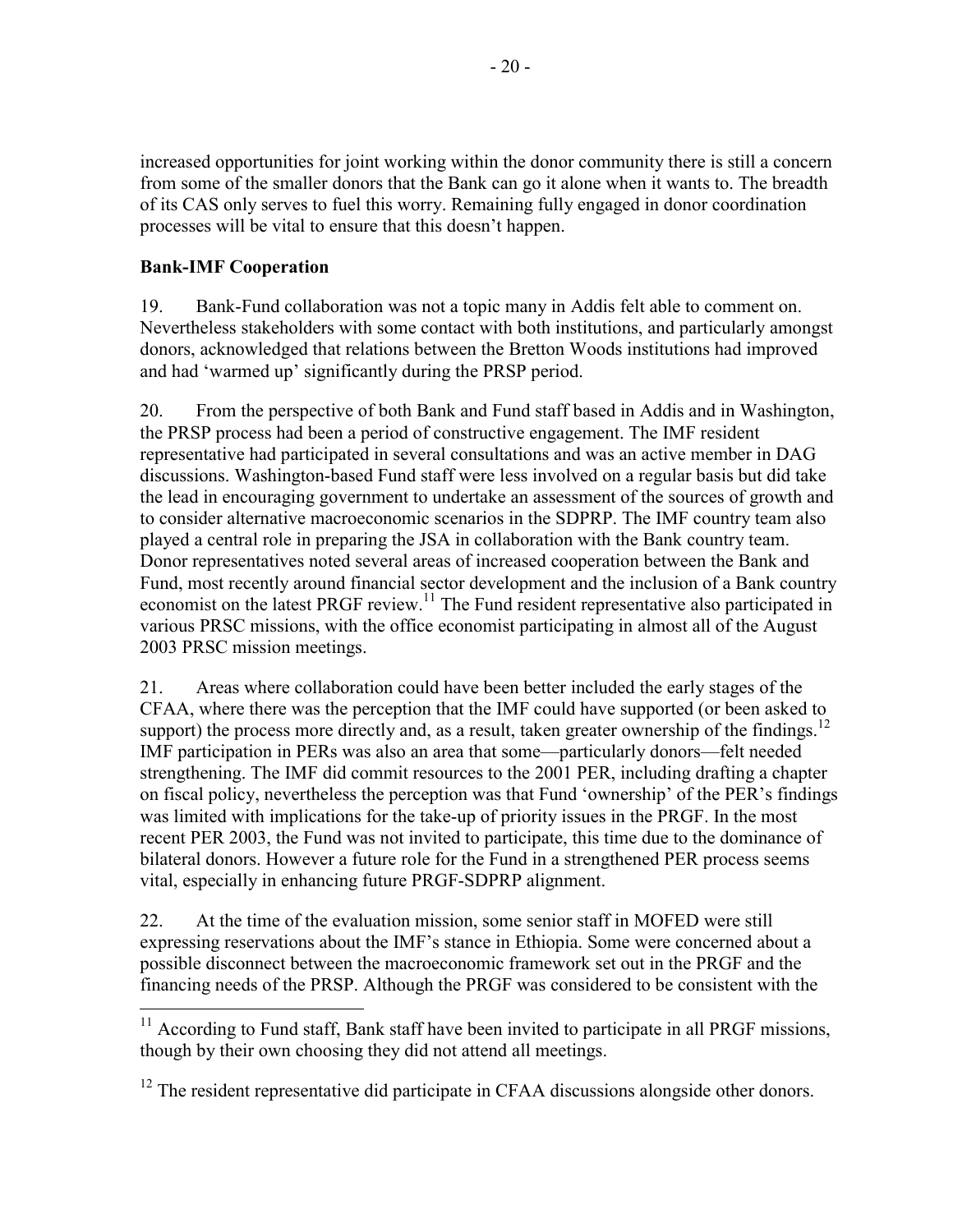policy thrust of the SDPRP, the perception was that the Fund's programming rules were not altogether in alignment with the financing demands of the SDPRP. The Fund's view, however, was that the authorities assumptions in the SDPRP were too optimistic and a more realistic macroeconomic framework based on achievable growth and revenue targets and identified financing was necessary to ensure that programs were prioritized and targets could be met. The PRGF review in 2002 did allow for some relaxation of the deficit rules following requests for greater flexibility from MOFED, but the perception remained that more should be done to address the financing needs of the PRSP and ultimately, Ethiopia's realization of the MDGs.

### **Conclusion**

23. The Bank has played a constructive role in the PRSP process in Ethiopia. Ownership of the strategy by central government is clear. The Bank program is broadly aligned with the SDPRP. Progress has been made in taking forward some key areas of the government's program, most notably in telecoms and private sector development. Tangible progress has also been made in donor alignment with the SDPRP. While the SDPRP is still in its infancy, the evaluation uncovered some potentially divergent expectations about the process. The government views the SDPRP as an important opportunity to articulate its longstanding policy program to both internal and external constituents. Many donors view it as the first step on the road to more responsive and transparent government and a new context for aid relations. CSOs and NGOs view the PRSP approach in a more radical light, hoping for a more fundamental shift in the political economy of policy making and the consideration of policy alternatives. Although these expectations are not necessarily in conflict, at least over the medium to long term, they are the source of some tensions already. Being aware of these differing expectations and finding the right balance between respect for country ownership and providing intellectual and financial leadership is likely to be a critical challenge for the Bank going forward.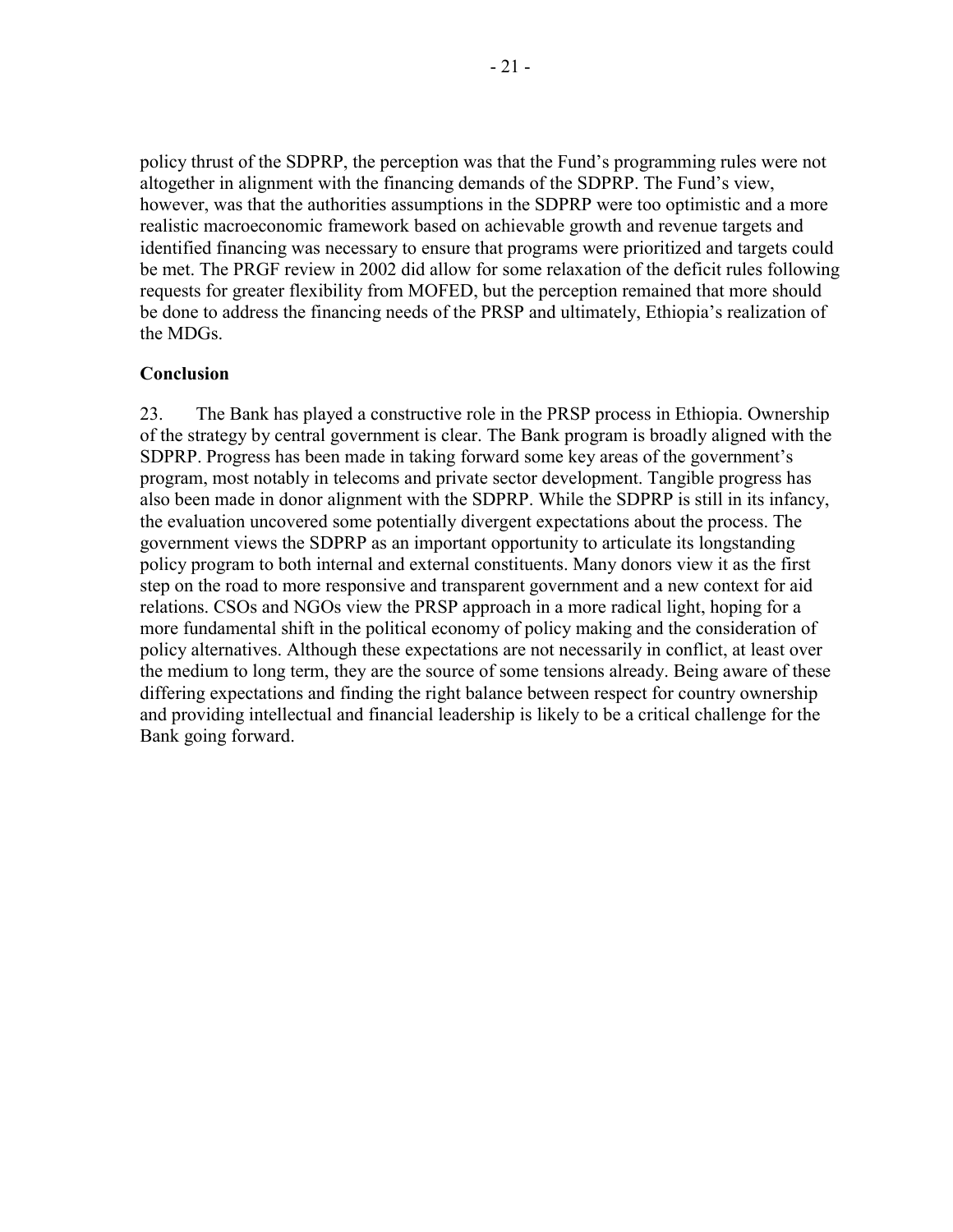1. Guinea is a small country endowed with rich natural resources but very low human development indicators and a GDP per capita of only US\$550. A centrally planned economy until 1984, it has since embarked on a gradual process of economic opening and liberalization. Public finance imbalances and weak governance are among the major challenges it faces today. From 1995 onwards, Guinea launched several participatory initiatives to draft development strategies that, although incomplete and not directly operational, provided a good starting point for the PRSP process. Guinea was declared eligible for the HIPC initiative in December 1999 and reached its decision point a year later, having prepared an interim PRSP in October 2000. The full PRSP was completed in January 2002. Guinea has been engaged in IMF-supported programs (first under the ESAF, then under the PRGF) almost continuously since 1987, although with a poor track record of implementation. At the time of the evaluation, the current PRGF-supported arrangement approved in May 2001—was off-track.

2. While the key incentive for Guinea's PRSP was that it conditioned access to debt relief and concessional IFI lending, **the formulation process was country-driven** in the sense that the government organized the process and drafted the document without pressures from the donor community. The participatory element rested on the work of seven thematic groups composed of representatives of government, civil society and donors, and on a series of workshops with broad public attendance held both in the national capital and at the decentralized level. The IMF kept a low profile throughout the process, largely limiting its involvement to observing the debates.

3. **Stakeholders generally viewed this process as having significant value added**  over past practices and particularly appreciated the government's outreach efforts to present its policies to the public. At the same time, concerns were expressed about the representativeness of participants to thematic groups, and the actual impact of the participatory process on the final PRSP appears to have been limited, particularly in the macroeconomic area. It was more significant with respect to the poverty diagnostic and the prioritization of the policy agenda—bringing to the fore, in particular, governance issues. Factors mentioned to account for the limited impact include weak civil society capacity to participate, restrictions to the freedom of expression of actual and potential stakeholders and poor communications. All these factors were accentuated by the modalities of the consultation process itself (such as limited access to the documents under discussion, absence of choice between alternative policy options and of discussion of the tradeoffs involved, insufficient time, strong government involvement in the process etc.). As a result, **it does not seem that the process led to broad-based ownership of the PRSP**, even within government broadly defined, although it is strongly owned by the relatively narrow circle of civil servants most closely associated with its drafting.

4. **Guinea's PRSP is generally viewed as a good "document"** in the sense that it contains all of the expected building blocks and that it adopts a comprehensive definition of poverty, identifies expected pro-poor outcomes in some specificity and contains elements of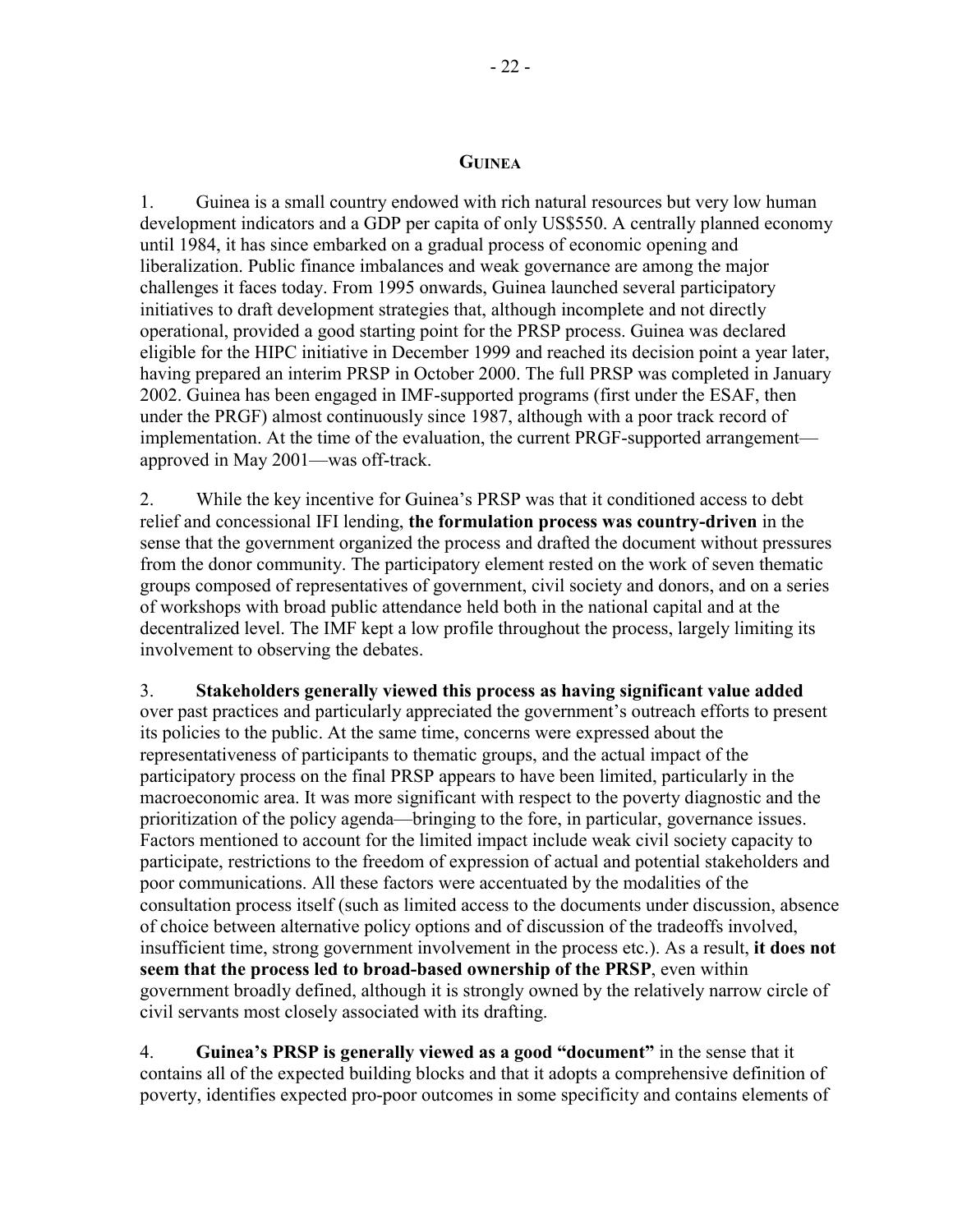a long term perspective. At the same time, it suffers from critical weaknesses which have limited its usefulness as an operational roadmap for policy making to date. In particular, its analytical contents are poor, providing few insights on the links between policy actions and poverty/growth outcomes. The macroeconomic framework is based on overoptimistic assumptions, and not well integrated with the rest of the strategy, and sources/factors of growth receive only limited attention. Furthermore, there is a general sense that the policy agenda contemplated in the PRSP is at variance with the government's implementation capacity, and that it is insufficiently prioritized, including in the sense that it does not offer guidance to solve tradeoffs between competing objectives, or contingency plans to adapt to changes in the external environment.

5. **The joint staff assessment of Guinea's PRSP fell short** of meeting several of its purposes. It offered a balanced assessment of the PRSP's contents and was candid in pointing out many of the areas that required continued attention from the authorities going forward, which was valuable to the authorities. However, it was less candid in its description of the participatory process which was assessed very favorably. Likewise, the assessment tended to downplay implementation risks. In both areas, the JSA was at odds with the perceptions of most nongovernmental stakeholders on the ground. The JSA did not seek to incorporate inputs from other parties than the authorities and received very little dissemination in Guinea. Thus, most stakeholders were either unaware of it or viewed it as irrelevant. IMF Board members, when reviewing Guinea's PRSP, made few references to the JSA, but when they did, accepted its appraisal at face value.

6. **Limited changes have been observed in the IMF's way of doing business** under the PRGF. Some efforts were made in the early days of the initiative to undertake limited qualitative social impact analysis of key elements of the program, but they have faltered since. There is also evidence that more policy space is given to the authorities in the negotiation of structural conditionality, and that meeting macroeconomic targets by squeezing social spending is now viewed by the IMF as an unsustainable strategy, that should not be supported. However, the IMF failed to use the opportunity of the PRSP process to ensure that key policy issues and tradeoffs in its areas of competence were duly aired and debated. At the same time, IMF staff's outreach efforts to explain the rationale for the PRGFsupported program to a broader audience than the authorities have been very limited. Key explanations for these shortcomings include lack of time and staff resources, reluctance of the authorities, and lack of clarity about what was expected of the staff in what was meant to be a government-led process—especially if some key policy issues were not emerging in the public debate.

7. **The design of the PRGF-supported program reflects some progress towards most of the seven key features** supposed to distinguish the PRGF from the ESAF, but it is still a long way from being fully embedded in the PRSP:

• Alignment: The PRGF was approved before the finalization of the PRSP, and its original framework adopted as macroeconomic framework of the PRSP. That framework, however, was soon overtaken by adverse shocks, so that by the time of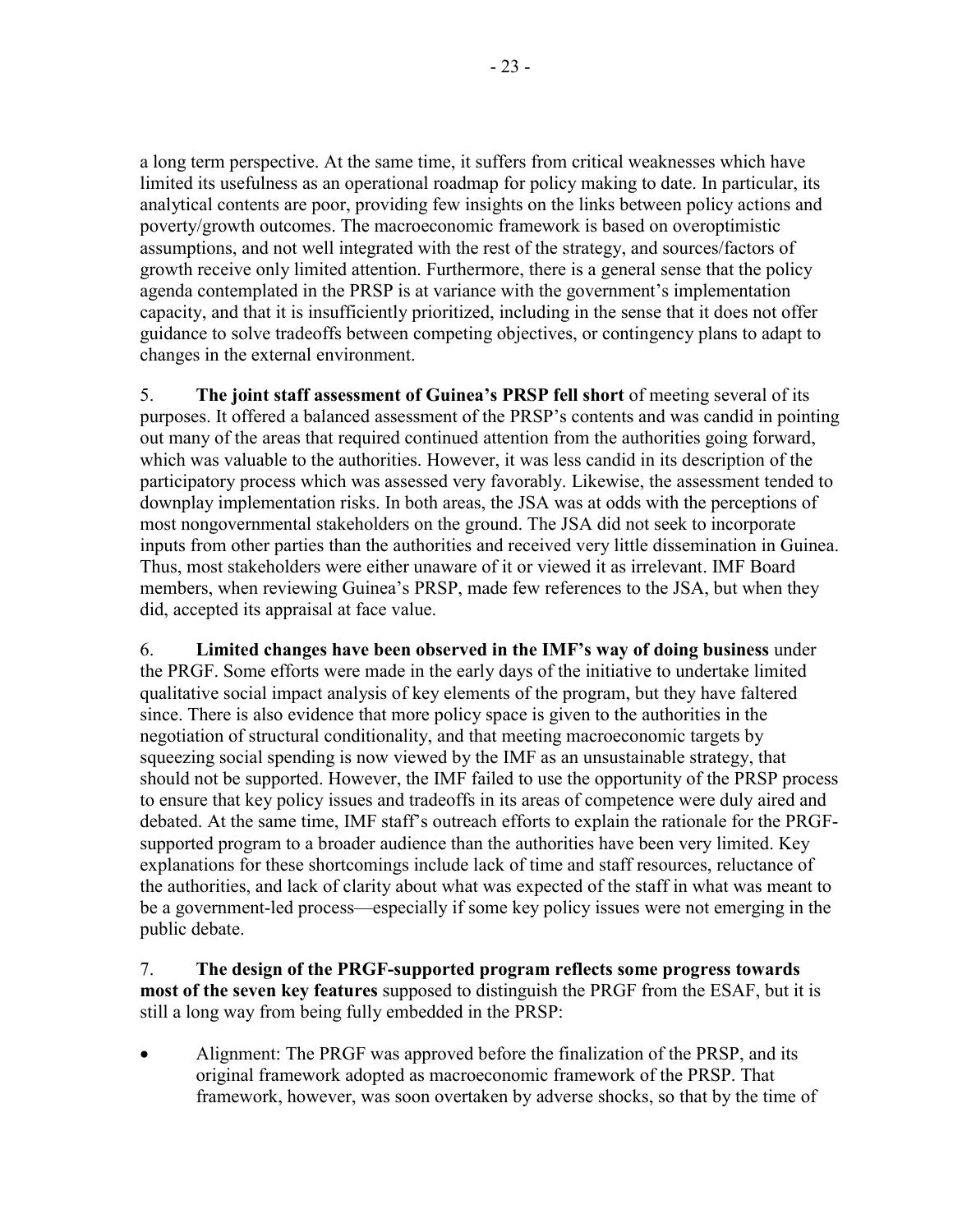the first review of the program, there was a clear mismatch between the macro framework of the PRGF-supported program, which had been updated, and that of the PRSP, which had not. Moreover, the latter did not provide guidance as to how to handle tradeoffs required by such shocks, leaving the PRSP underfinanced and with unattainable macroeconomic objectives. Regarding structural policies, by contrast, the PRGF-supported program and the PRSP are broadly aligned.

- Program design did protect priority sector spending and allowed for substantial flexibility in fiscal targets, both to accommodate higher pro-poor spending and in response to shocks. However, that flexibility was not always present in the initial program design and instead often resulted from ex post adaptations which, not being determined on the basis of fully transparent criteria, gave rise to misunderstandings and criticism of arbitrariness, both with the authorities and with the donor community. Also, problems remain with the efficiency and targeting of "pro-poor" spending.
- Structural conditionality was streamlined in the sense that the number of formal conditions in the program declined and that they became more focused on IMF core competencies. Conditionality was streamlined in areas where either the authorities had demonstrated strong ownership of the reform agenda or an understanding was reached with the World Bank to make it the "lead agency" in that area. Within that framework, significant emphasis was put on governance and public accountability. However, this trend coincided with the proliferation of informal conditionality, frequently in the context of informal interim programs negotiated to put performance back "on-track." These interim programs had little linkage to the PRSP.
- Areas where progress has been lacking include the use of poverty and social impact analysis in program design, and the realism of key underlying macroeconomic assumptions.

8. **Collaboration between the IMF and the World Bank** was significantly enhanced at the working level from late 1999 onwards, thanks to systematic joint missions to the country and a clear articulation of respective "lead agency" responsibilities, leaving few areas of overlap. However, collaboration in connection with the streamlining of conditionality encountered problems, most critically in the area of SOE reform, where the indicated reform outcomes were not achieved. This resulted in large part from lack of country ownership of the reforms concerned, but also from differences in approach to conditionality and lending instruments between the Bank and the Fund that implied limited leverage in the timeframe relevant for the Fund-supported program. The PRSP process itself did not include a significant debate on SOE reform and alternative policy options, which were consequently left to more traditional negotiating vehicles and conditionality, which proved ineffective.

9. **The impact of the PRSP has been limited to date**, in part because its implementation has been hindered by substantial shortfalls in external financing, but also for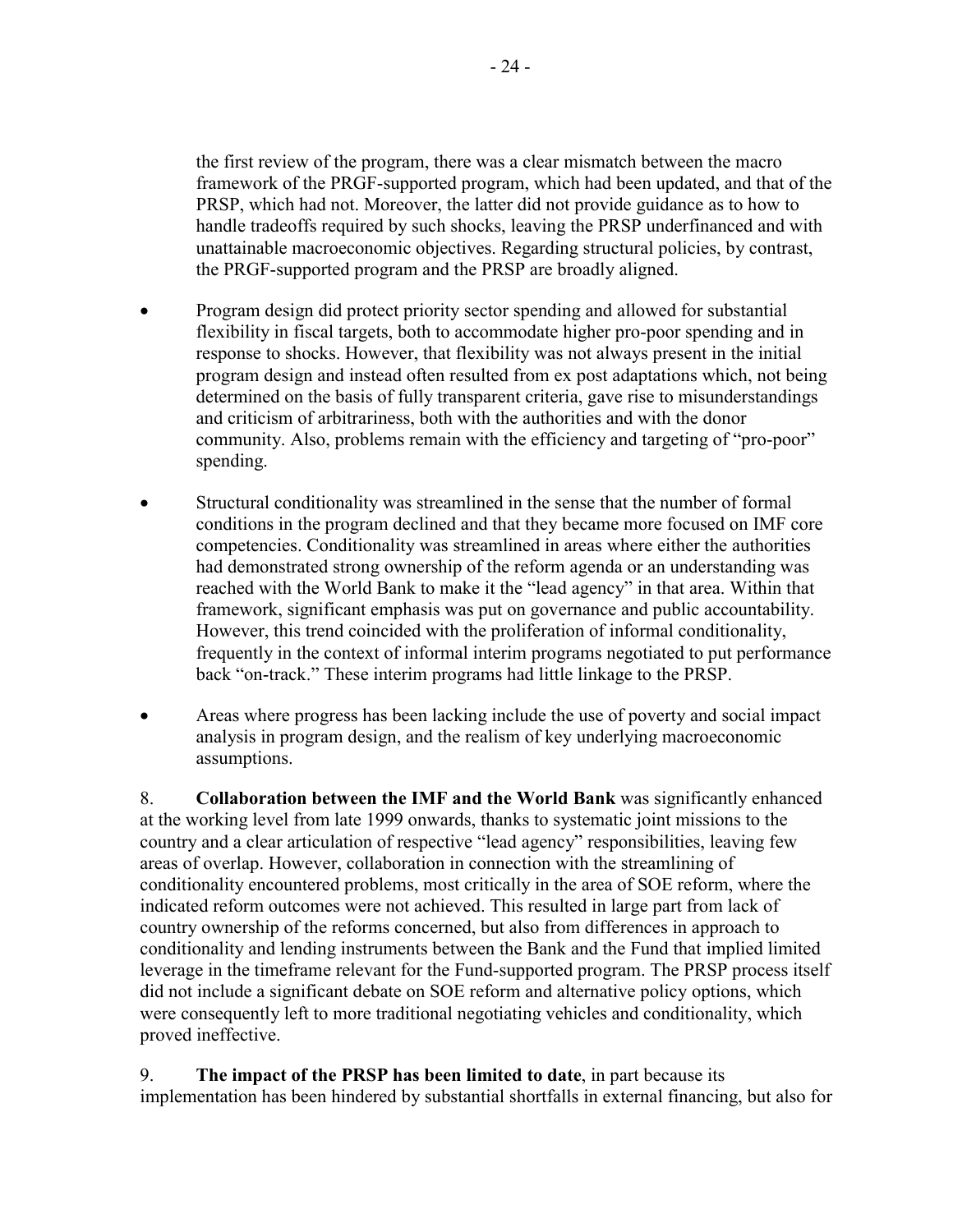lack of government support. Impact on the policy making process is visible only, to some degree, in the budgetary process, where priority sectors have been protected, and through some progress in decentralizing revenues and spending authority. Impact on program ownership and on the policies adopted is, likewise, hard to detect, including in areas, such as governance, that the PRSP process identified as critical. Impact on donor coordination has been elusive, as most donors have taken a wait and see attitude towards the PRSP process, while reducing their aid owing to governance-related concerns (including concerns related to the political aspects of governance that go well beyond the PRSP). More critically, the sustainability of the process is far from ensured, as two years after the adoption of the full

PRSP, there were no clear institutional arrangements for its implementation, monitoring, and

adaptation over time.

10. **The main lessons arising from this case study** are as follows: (i) initial expectations of what the PRSP process could deliver in the short term in the Guinean context were probably too high given in particular the political context and the fragility of macroeconomic stability; (ii) for PRSPs to be effective as an operational roadmap for policy making, they need to provide strategic guidance for setting priorities among competing demands and for solving unanticipated tradeoffs. They also need to be backed by working institutional arrangements for their implementation, monitoring and regular updating; (iii) in their assessment of PRSPs, the staffs of the IMF and the World Bank should focus on whether or not these elements are present at least as much as on the specific contents of PRSPs as documents or on whether various process requirements have been met. Taking into consideration the views of local stakeholders in the JSA process could help reach a balanced and candid assessment; (iv) IMF staff needs to be proactive in the discussion of the macroeconomic framework of the PRSP to ensure that it offers a suitable basis for policy formulation. Without restraining the policy space, it should in particular ensure that major policy issues are discussed, alternative options considered, and likely tradeoffs considered; (v) IMF staff need to be more explicit about the criteria taken into account to reconcile macroeconomic stability and pro-poor/pro-growth policies in the formulation and monitoring of PRGF-supported programs; (vi) streamlining conditionality has two distinct dimensions: enhancing ownership and improving the division of labor between the IMF and the World Bank. With regard to the first, problems can arise if the PRSP is overly vague about the strategy envisaged, thereby leaving the key elements to be addressed as part of negotiations on the PRGF-supported program. On the second, the integration of Bank and Fund conditionality can be highly complicated in practice and the assumption that conditionality will be more effective simply by letting the Bank take over responsibility for conditionality in areas where the Fund is reducing its direct involvement may not be warranted, as the example of conditionality on state enterprise reform illustrates.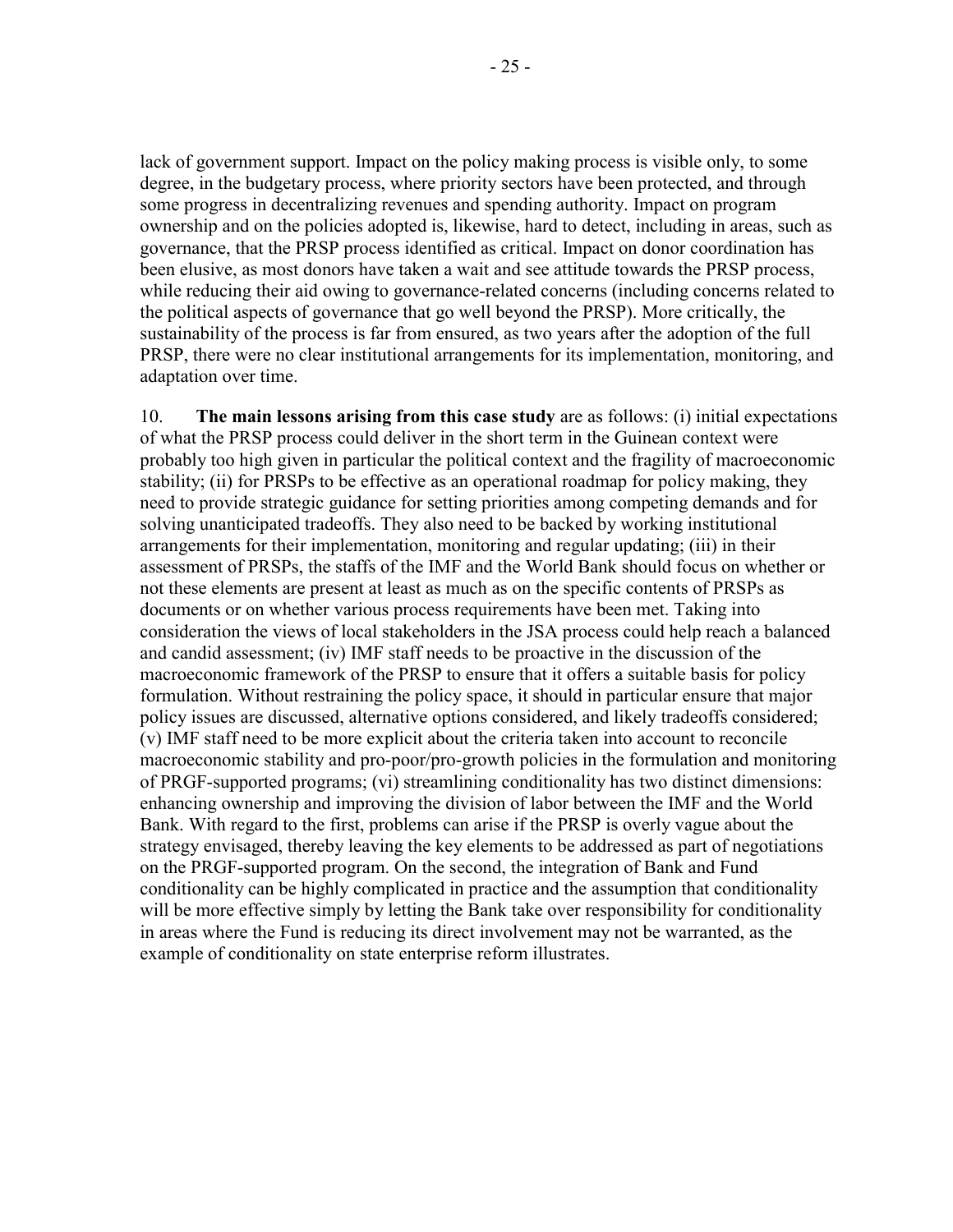#### **MAURITANIA**

1. The PRSP process is relevant for Mauritania and represents a more comprehensive approach to poverty reduction than in the past. The PRSP built on a pre-existing Government focus on poverty reduction which had already resulted in upward trends in poverty reduction and social indicators. Mauritania was one of the first countries to join the PRSP initiative and was motivated to complete a PRSP by the prospect of debt relief under HIPC. An Interim PRSP document was not prepared and a full PRSP was completed in one year based on the existent outdated poverty diagnoses. These deficiencies were addressed in the two Progress Reports when more recent data was used to update the strategies.

2. **Ownership of the PRSP by the Government was strong** at the outset of the process and the final draft of the PRSP document was felt by the Government to be country owned and an improvement on the past frameworks for donor assistance such as the PFP. The PRSP was supported by high-level leadership in Government and was approved by Parliament. The participatory process undertaken during PRSP preparation was more than had previously been attempted in Mauritania, and a number of external commentators have perceived the process to have been successful. Stakeholders in-country, however, report excessive Government control over the choice of participants and issues discussed during formulation of the PRSP and note that the depth of participation has not evolved during implementation. It is also difficult to assess to what extent participation has affected or added value to the PRSP program. **Sustained Government commitment to the PRSP is an area of concern** in Mauritania. The implications of recent political instability in the country are unclear; after achieving irrevocable HIPC debt relief, stakeholders perceived there to have been policy fatigue on the part of Government.

3. Implementation has lagged behind original plans due to **overoptimistic targets and capacity constraints**. Expected costs of the PRSP program have varied from year to year and remain overoptimistic. The first Progress Report included a vast increase in the projected allocations for education and health, although the specific programs remained constant. These cost estimates were subsequently reduced, as expenditures on PRSP priorities reached only 43% of the target. Also, while allocations for growth promotion are projected to grow to almost 30% of total PRSP expenditures by 2004, actual spending only reached 0.4% of total PRSP expenditures in 2002. Despite analytic work undertaken by donors including the Bank, the Government's **limited absorptive capacity is a serious risk to implementation** of the PRSP program. The increased role of the Commissariat in PRSP implementation has also raised concerns over fiduciary controls and safeguards.

4. **The Bank's program has been well aligned with the PRSP priorities**. The ESW program provided inputs into the PRSP preparation process. The CAS of May 2002 states that the Bank's main objective for FY03-05 is to assist the authorities in implementing the PRSP and the proposed operations are in fact designed to support implementation of the four strategic axes of the PRSP. The level of Bank lending has not, however, kept pace with that foreseen in the CAS and the PRSC planned for FY03 has not materialized. The **near-term**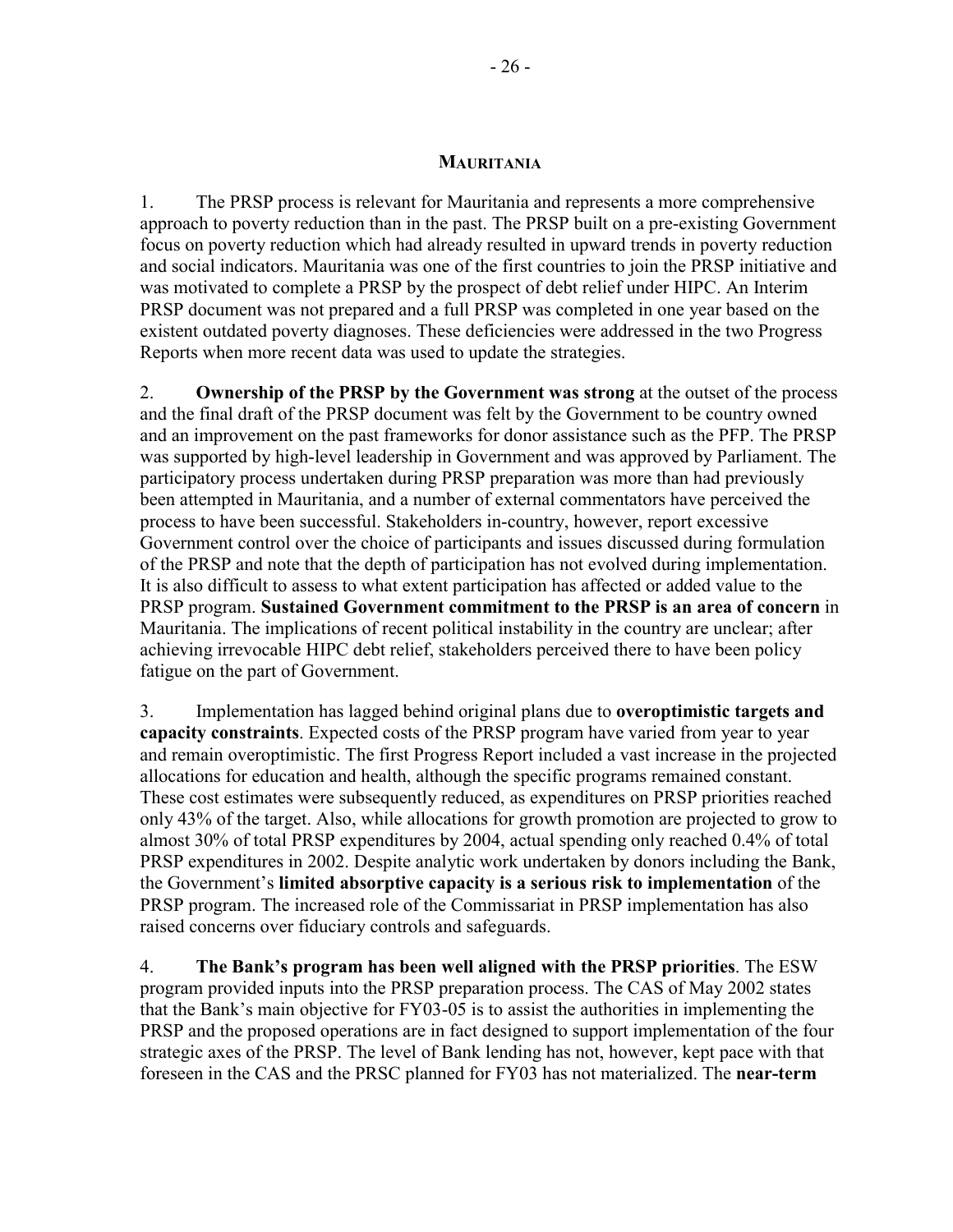**introduction of PRSCs** will challenge the implementation capacity of Government and there are fiduciary risks associated with the implementing bodies.

5. The PRSP provided a relevant mechanism for donor coordination beyond the CG framework and donors have sought to align their programs with country priorities as set out in the PRSP. OED interviews with donors suggest initial enthusiasm diminished as donors came to see the PRSP process as being directed from Washington. Informants specifically referred to BWI control over the deadlines and structure of the PRSP, and to instances where the Bank met separately in Washington or Paris with the Government in order to prepare draft documents before other donors had the opportunity to make any input<sup>13</sup>.

6. Donors report that they have an excellent relationship with the Bank's office in Nouakchott. However, in some instances **poor timing on the Bank's part** limited the participation of donors in the PRSP process, for example, the presentation of the PRSP to the BWI Executive Directors significantly in advance to its enactment into law and prior to its presentation at the Consultative Group Meeting to donor partners.

7. **The quality of the Joint Staff Assessments is uneven** and the mission identified many gaps in the JSAs for both the original PRSP and the two Progress Reports. The JSAs did not discuss key issues such as public sector efficiency, expenditure levels, implementation capacity. Revenues from hydrocarbon are expected to constitute a major source of income for the county, but the **use of the PRSP to channel hydrocarbon resources into poverty alleviation has not yet been discussed**. The JSA of the PRSP assesses the quality of participation despite the JSA guidelines and without identifying objective, measurable criteria for assessing participation. JSA certification of a PRSP process as "participative" should not be confused with frequent, transparent, accountable and democratic political processes.

 $\overline{a}$ <sup>13</sup> According to Regional Bank staff, the practice of meeting in Paris/Washington to prepare draft PRSP-related documents is now actively discouraged by the Bank.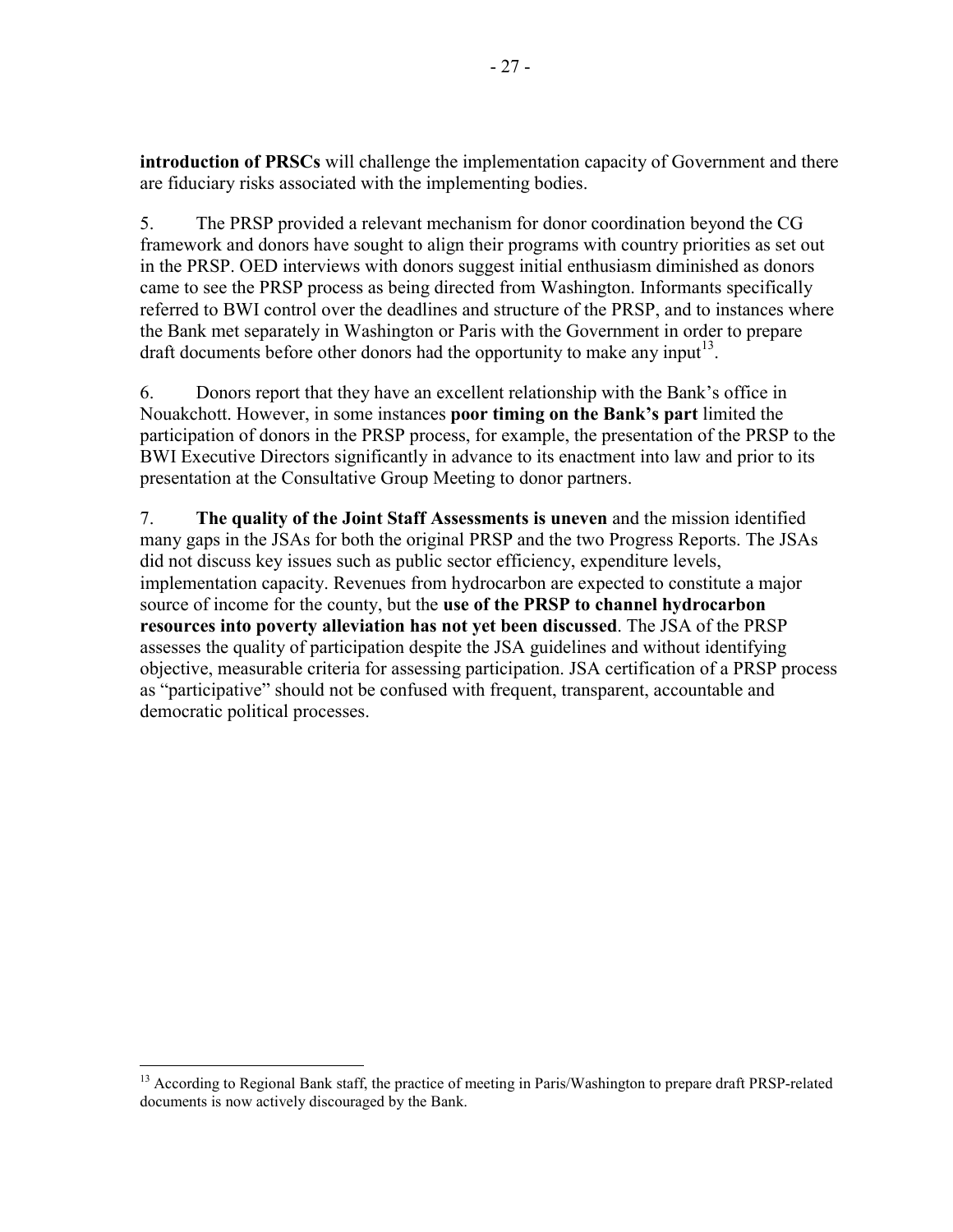#### **MOZAMBIQUE**

#### **Overview**

1. In Mozambique, poverty reduction as a key objective of government policy predates the introduction of the PRSP approach by the IMF and the World Bank. PARPA— Mozambique's PRSP—drew heavily on existing sectoral policies and programs, but it also put more firmly on the public agenda issues related to participation in domestic policy processes (including the role of parliament and political parties), and has brought greater attention to implementation constraints through a focus on monitoring results. It has become the common point of reference on poverty reduction policies within government—across line ministries and between central and provincial levels of government—and for dialogue between the government, other national stakeholders, and international development partners.

2. The principal objective in the PARPA is reduction in the incidence of poverty from 70 percent in 1997 to less than 60 percent in 2005, and to less than 50 percent by 2010. Six priority, and 11 complementary, areas are identified to promote human development and create a favorable environment for rapid, inclusive and broad-based growth. The priority areas are: (i) education; (ii) health; (iii) agriculture and rural development; (iv) basic infrastructure; (v) governance; and (vi) macroeconomic and financial policies.

### **Application of underlying principles**

3. The PRSP approach has proved to be relevant to Mozambique, and the underlying principles have been applied to varying degrees in the PARPA process. Initially, the authorities resented what they saw as an additional externally-driven procedural requirement. Overall, however, the process has been *country-driven with strong government ownership*. A draft of the PARPA was subjected to a consultation process that involved the participation of business associations, labor unions, religious bodies, nongovernmental organizations, media, central and provincial government institutions and donors. Even though the consultation process had its shortcomings—for example, representatives of civil society organizations have pointed to insufficient time for preparation (e.g., materials were distributed late, and there was insufficient time for CSOs to consult members at grassroot levels)—the consultations did lead to significant changes to the draft, most notably the inclusion of good governance as one of the "fundamental priority" areas. However, after approval by the government, little has been done to disseminate PARPA (including preparing popular versions in main local languages); it is largely unknown in any detail outside Maputo and provincial capitals.

4. The PARPA process is *partnership-oriented* and builds on existing mechanisms for government-donor relations. The PARPA process was launched at a time when there was broad consensus between government and donors on key priorities for poverty reduction. Most of the sector policies around which PARPA was built had been developed by the government in close cooperation with donors. This relatively harmonious process reflected the fact that Mozambique already had a comparatively well developed donor coordination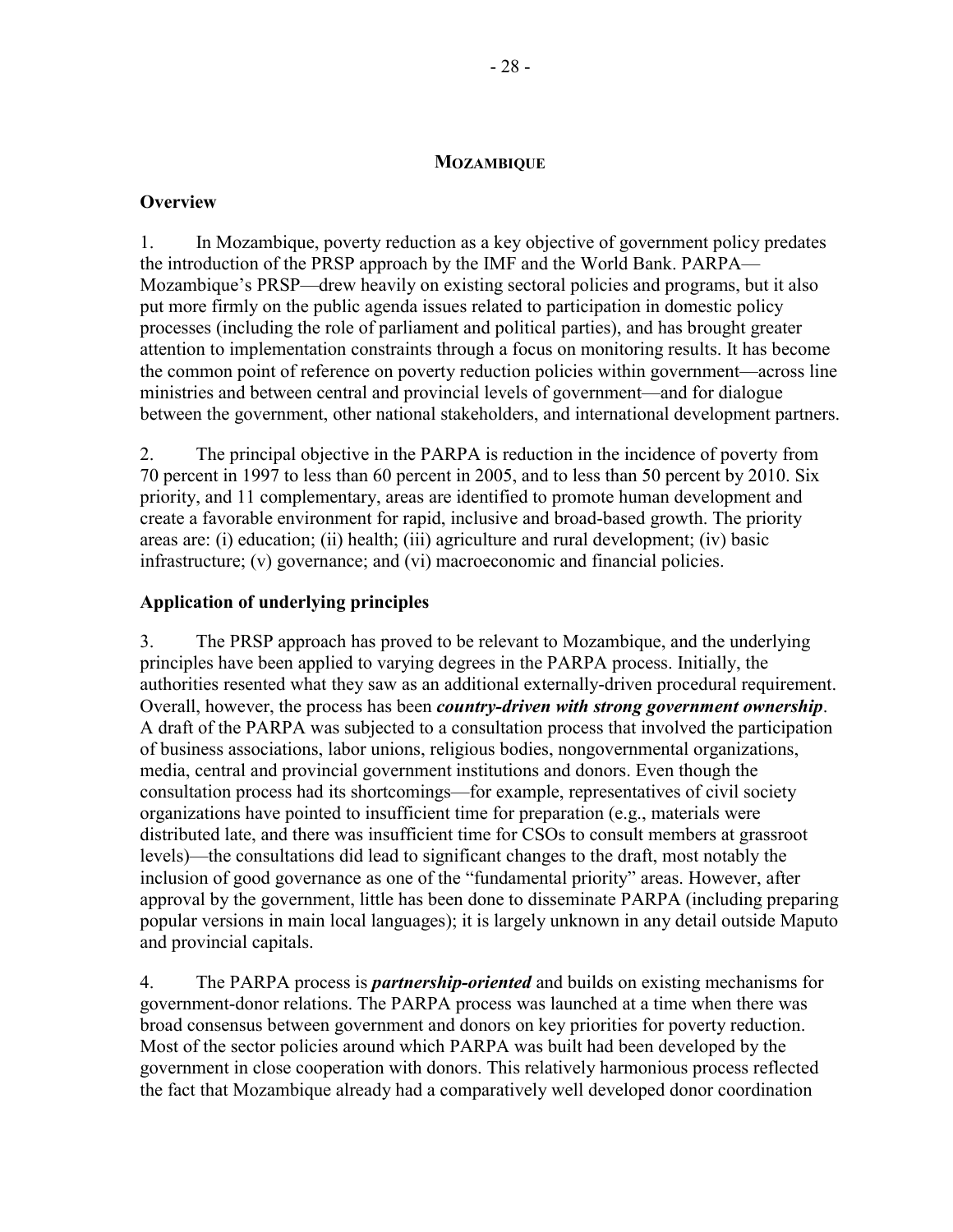mechanism. A number of Sector Wide Approaches (SWAps)—including in health and agriculture—have existed since the mid-1990s. Also, several donors in Mozambique were coordinating their balance of payments support prior to the PARPA process.

5. The PARPA recognizes the *multi-dimensional nature of poverty* and adopts a comprehensive approach to poverty reduction. It employs a wide range of indicators for measuring poverty; e.g., in addition to income- and consumption-based indicators, it also used available data on illiteracy, mortality and water access rates, and drew on the results of a qualitative participatory poverty assessment. Reflecting its broad definition of poverty, the PARPA adopts a comprehensive approach to poverty reduction that includes broad-based growth in a framework of macro-economic stability, actions to enable market-based rural development, and social service delivery. Although it provides a good description of regional differences of poverty incidence, it does not provide provincial- and district-level targets. There is a need for greater clarity on how national average targets relate to provincial and district priorities.

6. The PARPA is based on a *long-term perspective*, but its operational framework is appropriately medium-term oriented. The medium-term nature of PARPA is underlined by two additional factors: government intention to link future versions of PARPA to the election cycle (specifically, the economic program presented to parliament by a newly elected government), and ongoing work towards defining a "Vision 2025."

7. The PARPA is *results-oriented*, but institutional weaknesses pose a challenge for translating plans into action. The operational targets are largely taken from sectoral plans, and vary considerably in scope and precision: some are set at the output level (e.g., enrolment rates in primary education), others are input-oriented (e.g., curriculum reform, teacher training), while others are set on intermediate outcomes (e.g., mortality rates). In a few areas, targets were not yet specified (e.g., anti-corruption).

### **Implementation, monitoring, and preliminary results**

8. Integration of PARPA into the government's planning, budgeting and reporting processes is underway but at a slow pace. The annually updated five-year medium-term budget framework (MTBF) is the principal instrument for translating the public expenditure priorities in PARPA into budgetary allocations. Weaknesses in Mozambique's public expenditure management system need to be addressed to ensure that budgeted funds are available to spending units and that the funds are spent as budgeted. Quality control (i.e., ensuring quality of spending) and monitoring and reporting functions in government also need to be enhanced. Senior officials emphasized to the evaluation team that procedures for monitoring and reporting on progress in implementation should be oriented around the strengthening of domestic processes, rather than fulfilling BWI procedural requirements. In this regard, the recent merging of the annual PRSP process report and the review of the 2003 Economic and Social Plan (submitted to Parliament) is an important step forward.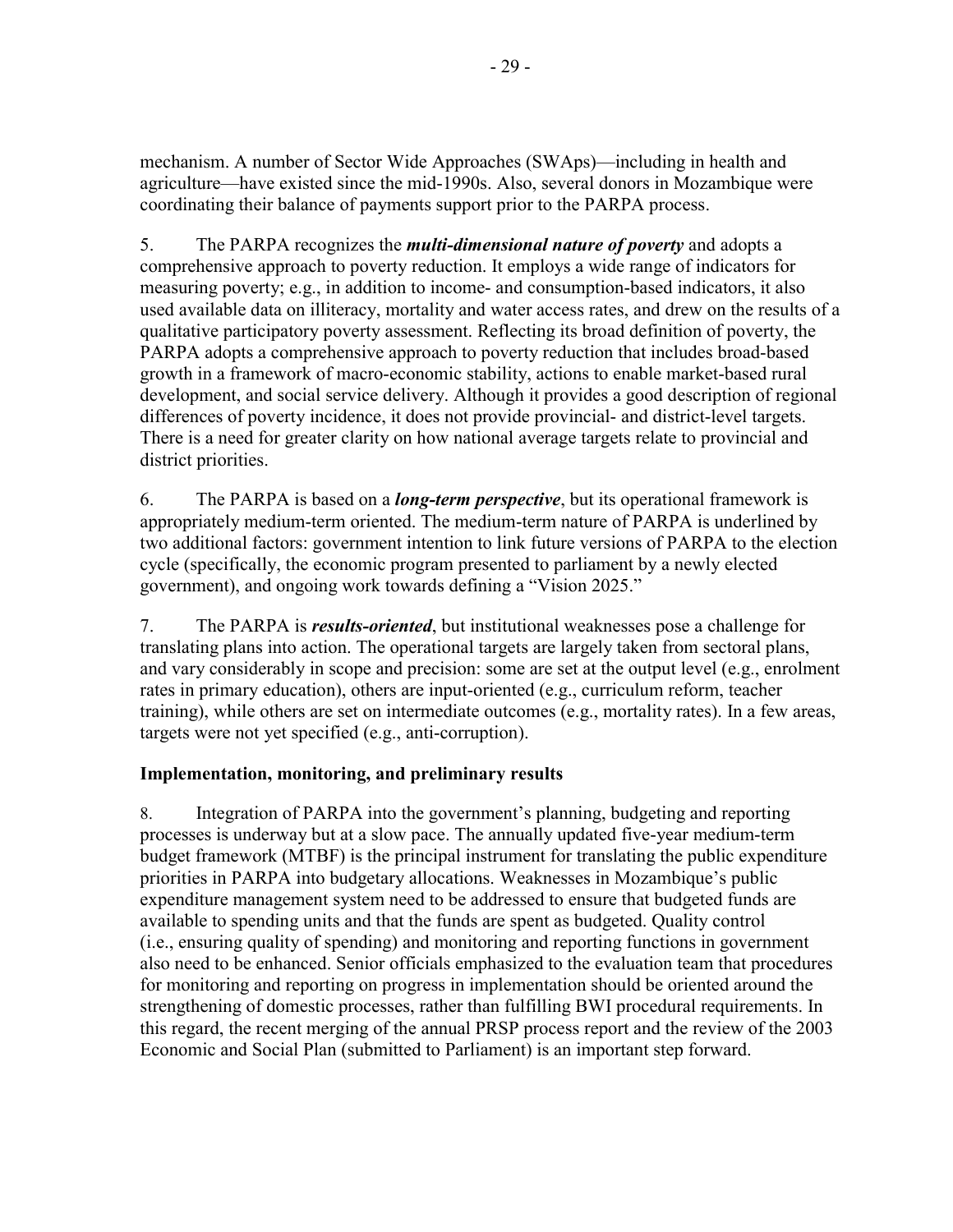9. A high level forum—the Poverty Observatory—has been established to bring together the government, a broad range of national stakeholders and Mozambique's international development partners to review PARPA implementation on an annual basis. The focus is intended to be on drawing lessons from experience and coming up with recommendations for improving implementation and monitoring.

10. Evidence on progress towards meeting PARPA targets and objectives is mixed, with significant progress in some areas (e.g., education and health), and less progress in others (e.g., agriculture). But in most areas, there is uncertainty about the extent to which progress is being made in improving quality of service delivery. These uncertainties reflect system weaknesses in budget execution, monitoring and reporting, and are being addressed as part of the reforms of the public expenditure management system.

## **Enhancing capacity**

11. There is a wide range of ongoing reforms in the public sector aimed at addressing capacity weaknesses related to implementation and monitoring of the PARPA. Although these reforms are meant to address capacity constraints, they appear to be taxing current capacity to the limit. At the same time, different levels of government (i.e., central, provincial and district) are putting great stock in these reforms—especially aspects dealing with decentralization of the planning and monitoring system—to improve the implementation of government policies and programs.

12. The PARPA process seems to have enhanced policy discussions on poverty issues within the government (especially between central and provincial government officials), and to a lesser extent, between the government and non-government stakeholders. However, a broad range of those met by the evaluation team stressed the need to strengthen policy analysis capacity in and outside government for a more meaningful and sustainable participatory process.

## **IMF effectiveness**

13. Reflecting the wishes of the authorities, IMF staff did not participate directly in the preparation of the PARPA. In particular, there was no IMF staff participation in the government-led consultations with stakeholders.

14. When the ESAF was transformed to the PRGF in 1999, this was supposed to signal a new way of doing business for the IMF. In particular a number of "key features" were supposed to distinguish PRGF-supported programs from those supported under the ESAF: (i) broad participation and greater country ownership; (ii) embedding the program in an overall strategy for growth and poverty reduction; (iii) government budgets that are more pro-poor and pro-growth; (iv) appropriate flexibility in fiscal targets; (v) more selective structural conditionality; (vi) emphasis on measures to improve public resource management and accountability; and (vii) social impact analysis of major macroeconomic adjustment and structural reforms.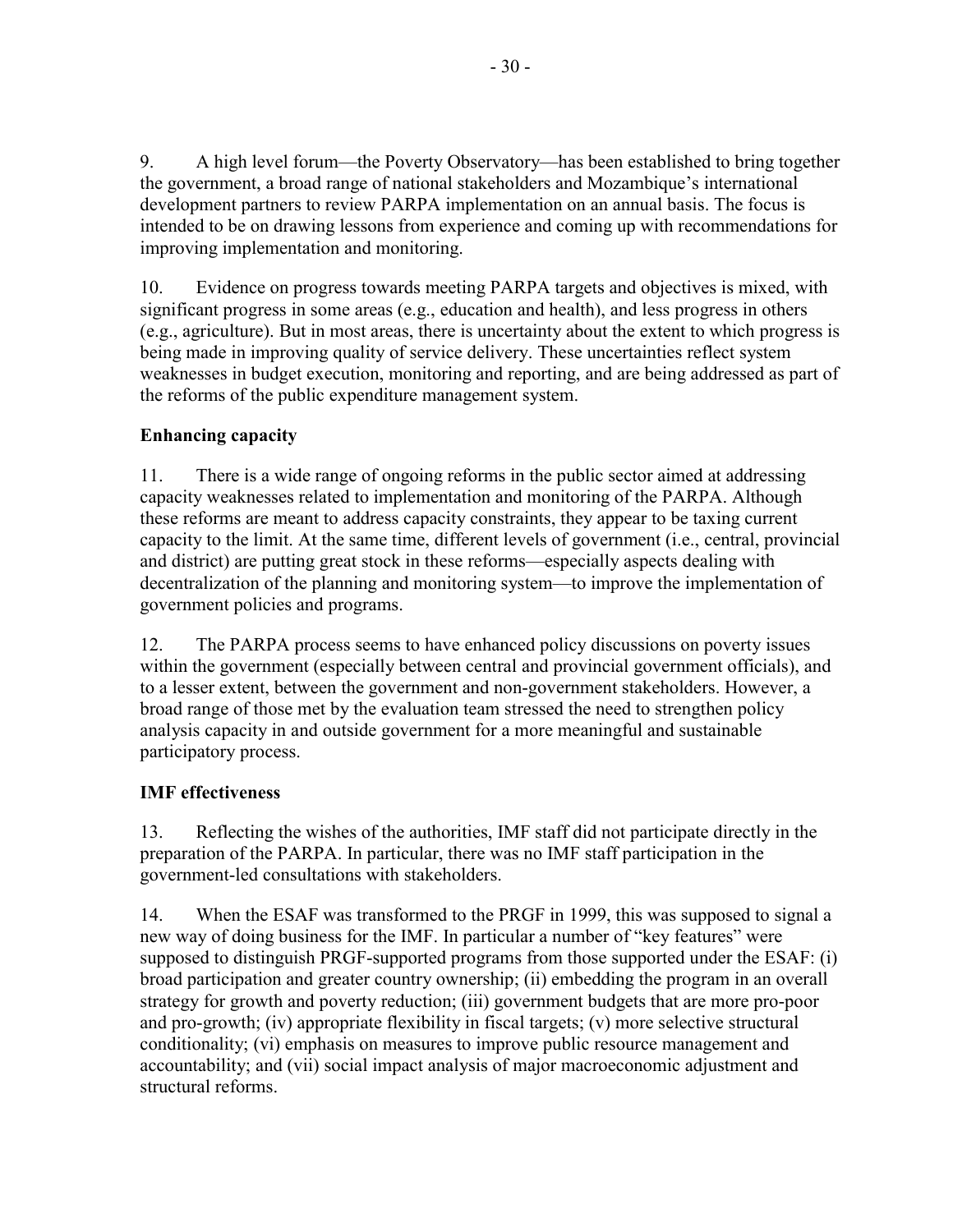15. The evaluation's findings on the application of the "key features" in Mozambique's PRGF-supported programs are as follows:

- Participation in the formulation and monitoring of IMF-supported programs has remained narrow, but there is some indication of greater country ownership of the program.
- The macroeconomic framework of the pre-existing PRGF-supported program influenced the PARPA's macroeconomic framework, but the PRGF objectives have become broadly aligned to PARPA goals.
- The PRGF emphasizes poverty reduction interventions (e.g., pro-poor, and progrowth government budgets) and measures to improve public resource management and accountability (in line with PARPA objectives on good governance).
- The envisaged fiscal stance in programs continues to reflect an "objective" of significant reduction in aid dependence over a relatively short time horizon, but in reality, programs have become more flexible in dealing with aid inflows.
- There has been significant streamlining in structural conditionality under the PRGFsupported program. In practice this has meant transferring responsibility for areas vacated by the IMF to the World Bank. Thus, "streamlining" has been interpreted by the staff in terms of the division of labor with the World Bank rather than reducing the burden of aggregate conditionality on the country.
- Not much has happened with respect to undertaking social impact analysis of major macroeconomic adjustment and structural reforms. One exception was PSIA of a proposed fuel tax increase, where the policy decision was postponed until the assessment was completed.

16. There was little public discussion of the macroeconomic policy content of the PARPA, and more generally, there continues to be little public discussion of macroeconomic policy issues. Broader participation would be facilitated by the establishment of a government-led macroeconomic working group open to representatives from all stakeholder groups. The IMF can contribute towards broadening participation in the discussion of macroeconomic policies in the country by facilitating wider dissemination and discussion of the analytical work that forms the basis for its policy recommendations, including the work of TA missions.

17. Feedback from the authorities and donors on the role of IMF resident representatives was very positive. However, CSOs indicated that the IMF was invisible to them reflecting its low profile outside official circles. The office of the IMF resident representative needs strengthening to be able to effectively play all the roles expected of it.

### **World Bank effectiveness**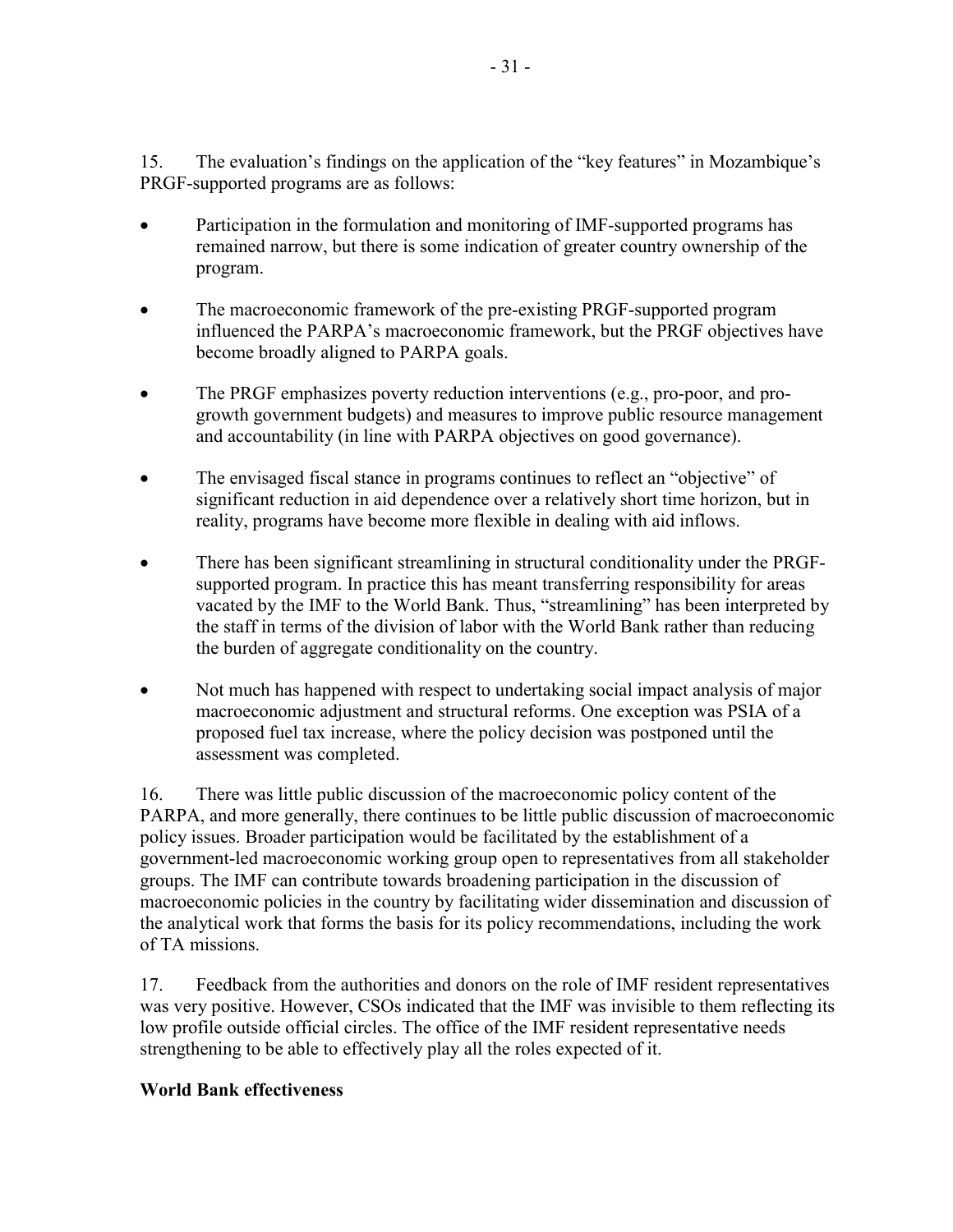18. The Bank supported PARPA formulation the way the government wanted, with appropriate support without being intrusive. Preparation of the PARPA was strongly countrydriven, with the Bank providing comprehensive informal and formal comments as well as offering relevant analytical inputs. There was also considerable work by the Bank preceding the PARPA process that authorities drew from, including development of sector-wide approaches, a Country Economic Memorandum, the participatory activities conducted in preparation of the 2001 CAS, and preparation of a Public Expenditure Management Review starting in September 2000 that was recognized by government as aiding the costing of sector strategies. The end product of the formulation phase was clearly country-owned, with several areas of continued differing viewpoints between the Bank and government. These included the scope of the strategy, which the Bank feared was too broad, too sector focused, and included public policies which were not core to poverty reduction. On specific issues, Bank staff wanted more focus on the quality of primary education, a stronger separate focus on HIV/AIDS, and changes to the land rights regime.

19. The government expressed satisfaction with its relations with the Bank, with discussions now more linked to the realities of Mozambique. The Bank has broadened its contacts with civil society actors, including the business community, with relations with these stakeholders also notably improved. It is important to note, however, these assessments did not relate the perceived change to the advent of the PARPA process per se, but to a broader improvement over the past five years. Some of this improvement was noted to be a result of the significant decentralization of Bank staff including the country director to Maputo. Donors expressed a more ambivalent opinion of their relations with the Bank, painting a mixed picture of the quality of sectoral dialogue. On the one hand, the Bank is perceived to be more participative and sensitive to other donors, by seeking dialogue and participation in joint donor groups (e.g., agriculture). On the other hand, the Bank is still seen as too driven by Washington-based task managers who occasionally overrule country office staff who participate in regular donor working group meetings (e.g., the social sectors and infrastructure).

20. The evaluation's findings on the alignment of the Bank's work with the PARPA initiative include:

- Bank lending and non-lending assistance since the PARPA have largely been in line with its priorities. Significant adjustments have been made to the analytical work program, in line with government priorities, including work on decentralization as well as shifts to procurement and financial accountability analyses in line with furthering the governance objectives of the PARPA. However, activities dropped or delayed have resulted in gaps in the Bank's support for building on important pieces of the PARPA strategy, most notably the critical rural development area.
- A new CAS was discussed by the Bank's Board in November 2003, and the planned assistance is broadly aligned with the PARPA. In addition, the results framework of the CAS is linked to PARPA and PAF goals.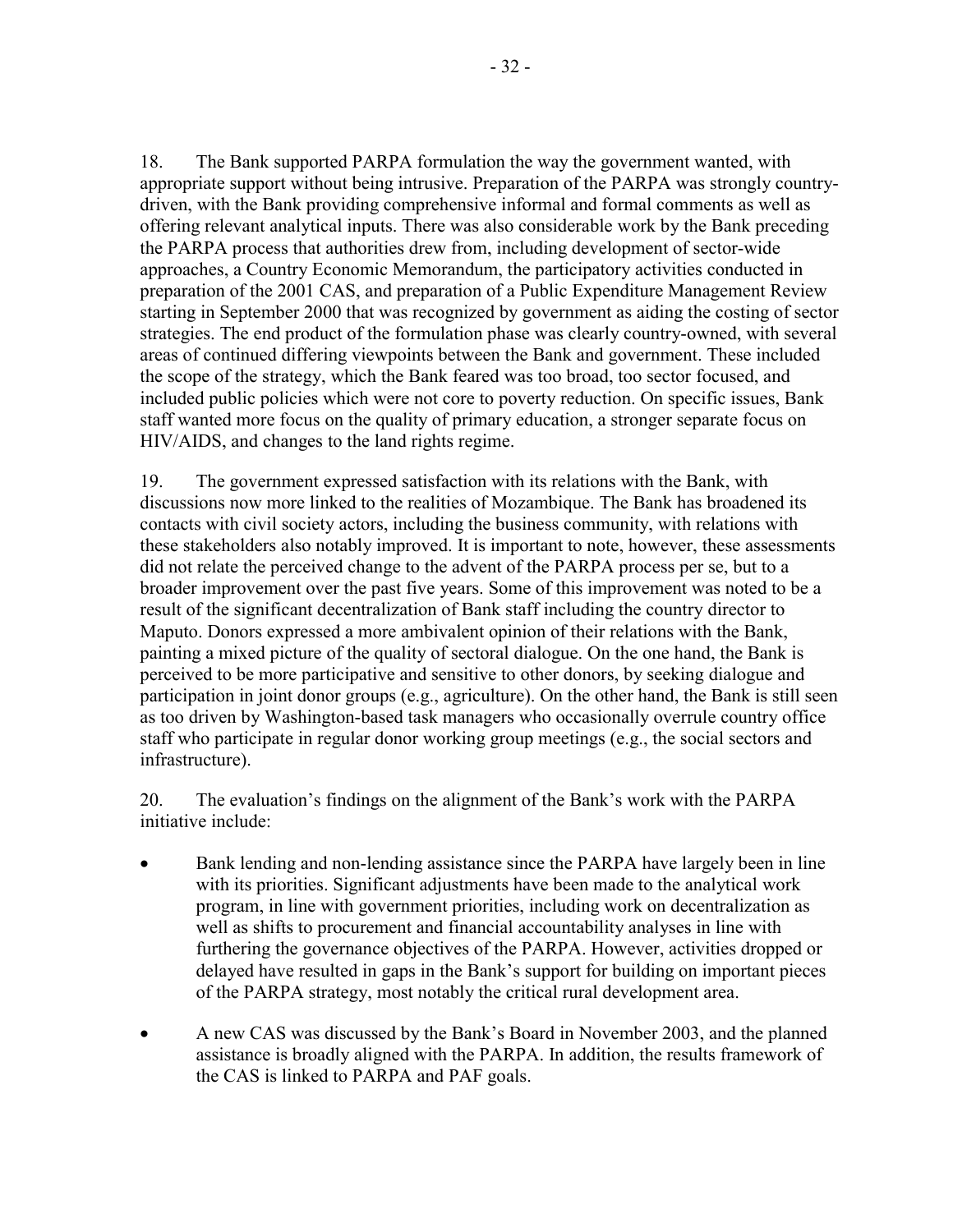- The Bank intends to move with other donors towards providing assistance through budget support linked directly to the PRSP, via a Poverty Reduction Support Credit (PRSC), in spite of cautionary signals from its own analytical work regarding the use of government procedures and systems. Fiduciary risks may be partially offset by linking the PRSC directly to performance indicators related to progress in enhancing public expenditure management capacity (and targets in PARPA). While risky, the move to budget support the signals a strong vote of confidence in the ability of Mozambique to implement the PARPA agenda. Preliminary planning for the PRSC has involved discussions with the G-11 group of donors. This new direction, in conjunction with decentralization by the Bank of key staff to the field, has provided the framework for improved coordination with other external partners.
- The Bank's experience with the PARPA process has implications for the way the Bank operates. First, a qualified local presence of the Bank in key strategic areas is highly appreciated by government, national stakeholders and other donors. It is also a sine qua non for continuous participation in policy dialogue processes, which are becoming less dependent on timing priorities of donors and more linked to domestic needs and events. Second, Bank presence can be of special importance not only as an additional voice among many, but also as a voice that may have a balancing, unifying or if needed mediating function in the donor community. Third, the ability of the Bank to play this role is closely linked to the ability to deliver timely and high quality analytical and advisory inputs. It is important that the Bank ensure adequate resources to provide knowledge services.

### **IMF-World Bank collaboration**

21. The JSAs for Mozambique have been candid in their assessments; they have pointed out strengths and areas of significant improvement without glossing over weaknesses. However, they have tended to understate the challenges to implementation posed by capacity weaknesses. In terms of their role in providing a road map for future improvements, the JSAs have contained suggestions of areas in need of improvement, and the full PRSP (PARPA) did respond to many of the issues highlighted in the JSA of the I-PRSP. The JSAs do not seem to have contributed much to enhancing partnership; donors saw it as geared almost exclusively to the Executive Boards of the IMF and the World Bank. A number of donors would like to participate in the assessment rather than merely provide input to Bank and Fund staff.

22. Problems associated with the production of the first PARPA progress report reflected weaknesses in monitoring and reporting arrangements, but also raised important issues of temporal alignment between government processes and requirements of external development partners (including the IMF, the World Bank). Assisting the authorities to strengthen the analytical content of the national reporting instruments that are subject to parliament scrutiny would enhance the prospect for closer alignment.

23. The transfer of responsibility from the IMF to the World Bank for structural conditionality in areas that the Bank is expected to take the lead in has been facilitated by the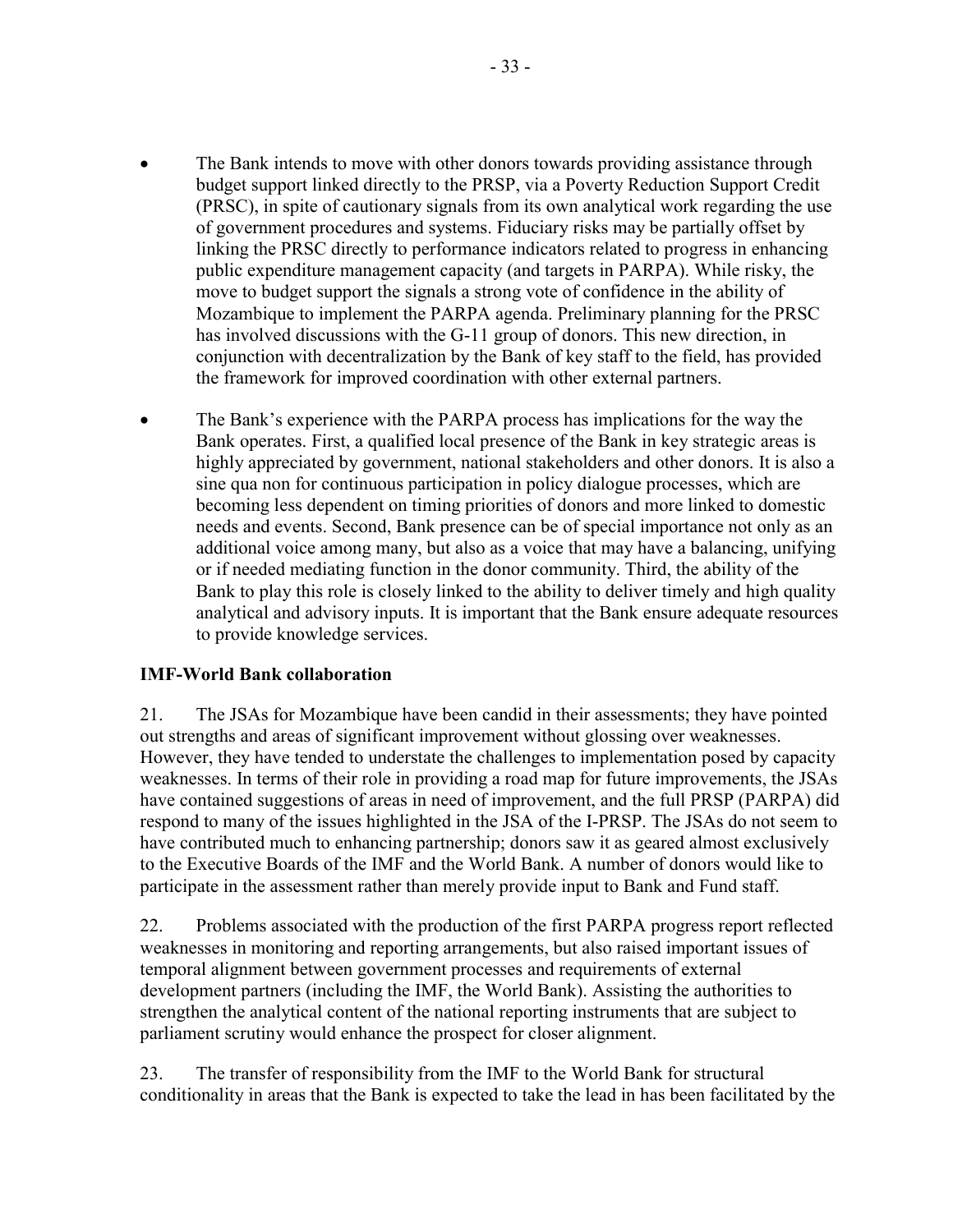existence of Bank adjustment lending. During periods when there has been no such Bank instrument in place, the PRGF has provided the main vehicle for exercising conditionality by the BWIs (e.g., banking sector conditionality during most of 2000-2002).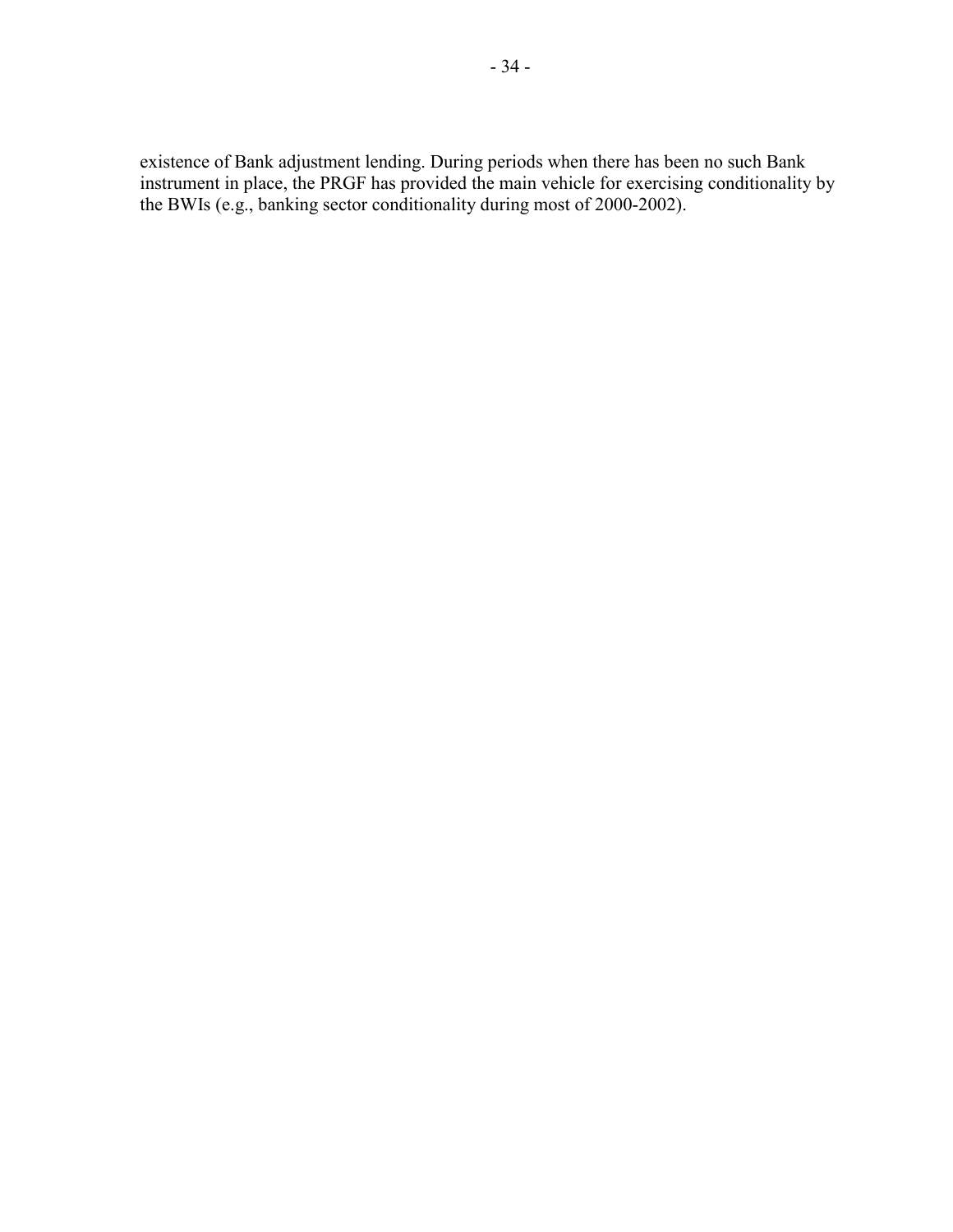#### **NICARAGUA**

#### **Country background**

1. Nicaragua is among the poorest countries in Latin America with a GNI per capita of US\$710 in 2000. Poverty remains largely a rural phenomenon, heavily concentrated in the Eastern and Northern parts of the country. Between 1993 and 2001, the share of the population living below the poverty line declined from 50 to 46 percent and extreme poverty fell from 19 to 15 percent, but poverty reduction has been uneven across regions.

2. Nicaragua's political context is one of a polarized society and political system, and weak institutional capacity and governance. The nature of Nicaragua's polarized society, a century old phenomenon, and political instability have been a strong obstacle to consensus building, constraining the process of participation and opening the policy debate, and on reaching common grounds for broader ownership. Nicaragua's political characteristics have contributed to a weak institutional framework, blurring the separation of state powers, weakening the rule of law and the protection of property rights, and leading to governance problems. Moreover, the state has limited capacity to implement and control activities, with a highly fragmented structure.

3. Throughout the 1990s, after the dismal economic situation left by the Sandinista regime, Nicaragua has struggled with major macroeconomic problems, principally unsustainably large fiscal deficits and debt levels. Repeated efforts to consolidate the fiscal situation during successive government proved unsuccessful owing largely to recurrent expenditure overruns. These recurrent failures put Nicaragua several times in extremely vulnerable positions, on the verge of fiscal collapse and balance of payment crises. Hurricane Mitch at the end of 1998 inflicted serious damage to Nicaragua's infrastructure and disrupted the macroeconomic situation and fiscal consolidation efforts. The Bolaños government has made significant efforts to improve macroeconomic stability.

4. Nicaragua's macroeconomic vulnerability is one of the main challenges to poverty reduction, including external factors (such as terms of trade shocks and foreign aid dependence). Other major obstacles are the challenges in enhancing non-farm rural activities and in sustaining rural income growth, the inefficient health services, high rate of population growth, and chronic malnutrition.

### **The PRSP process**

5. The timetable for implementing the PRSP process was rapid; in a year the government moved from launching the Interim PRSP to reaching a HIPC decision point and completing the PRSP. The Nicaraguan government embarked on the PRSP process because it was a precondition for entering the enhanced HIPC initiative. This underlying motivation appears to have driven many subsequent processes and decisions, including the depth and scope of policy debate, which affected ownership perception across stakeholders.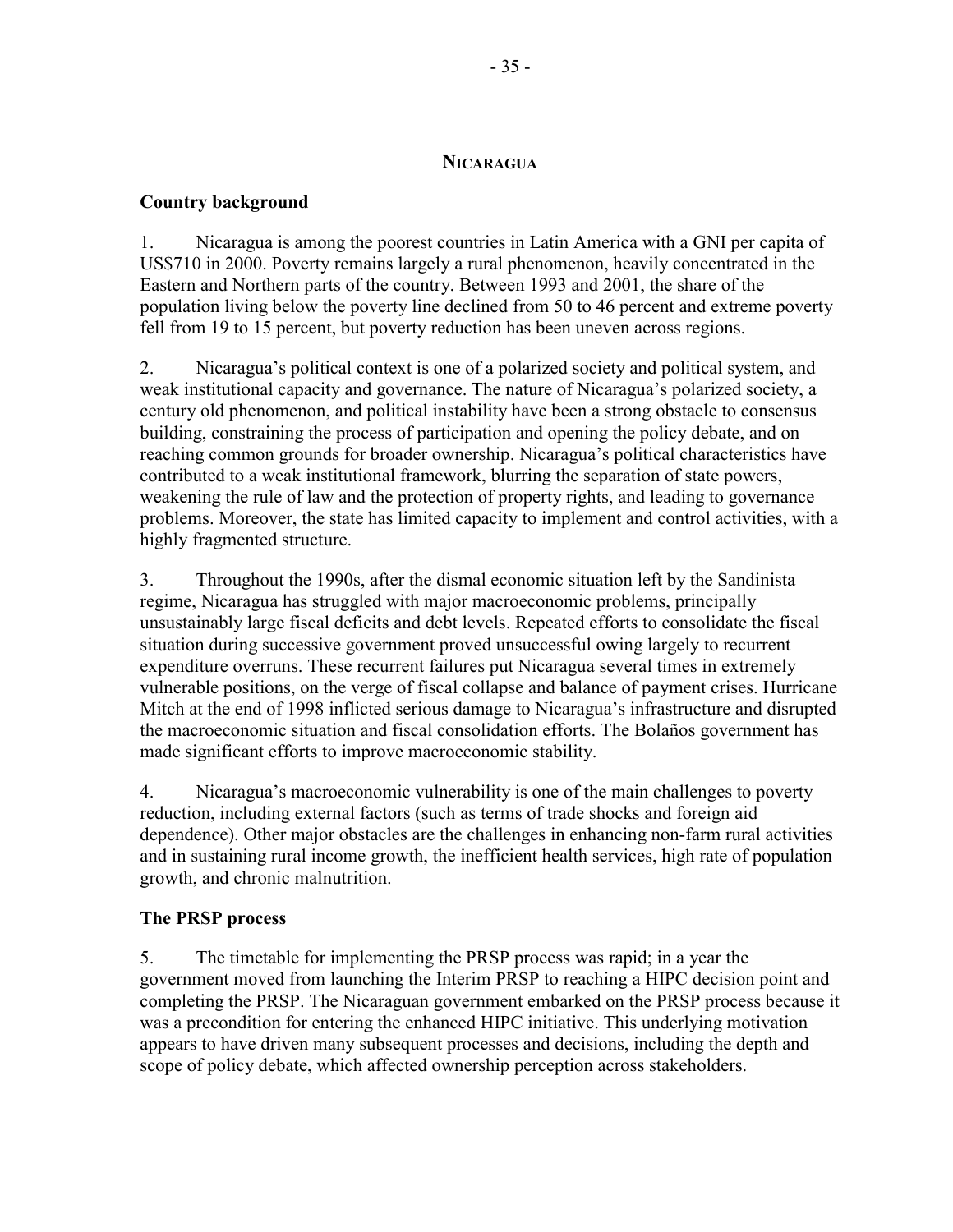6. The PRSP approach has on balance been relevant for Nicaragua's national strategy process and its poverty reduction efforts. The approach has addressed important gaps found in past experiences, including through a widening participation efforts, appropriately focusing on a comprehensive vision of poverty, and addressing a sorely lacking resultsoriented framework. In this connection, it has represented a more binding commitment than past national strategies.

7. However, the PRSP process has initially showed modest results, which needs to be viewed realistically in the context of political and institutional realities and very difficult starting conditions. The PRSP did not initially strengthen policy processes, while poor public expenditure management has been a hindrance to implementation. The fragmentation of policy making has generated problems for coordination and overview of public investment, and weak implementation capacity at the municipal level has remained an obstacle.

8. The consultation process for the PRSP was a step forward, but differences in views about the purpose and legitimacy of such participation have caused assessments of the participatory process to vary widely. This highlights the inherent difficulties of participation in a country with a highly polarized political system. As a result, broad country ownership of the PRSP has remained limited. Nevertheless, most observers agree that it was a helpful attempt to foster a dialogue among the government, donors, and civil society. Survey results highlight, however, that the area where participation was specially lacking was that of the formulation of the macroeconomic framework.

9. The new government's desire to modify the PRSP, with the introduction of a new development strategy that sought to change the expenditure composition guided by a greater emphasis on directly productive investment, was marked initially by tensions in the process. The government felt constrained in its ability to pursue a revised strategy, while donors were initially surprised by the initiative, expecting the PRSP to bring a more lasting and resilient policy framework. This illustrates some of the potential tensions between different elements of the PRSP process, notably between the provision of greater policy space to the government and other objectives such as partnership. These tensions were increased in Nicaragua by the poor alignment of the PRSP process with the domestic political cycle and the limited policy debate early in the process on the tradeoffs involved in the growth strategy. The potential tensions between normal political processes and the PRSP approach are illustrated by the fact that, despite the emphasis on greater participation, the issues concerning the growth strategy were not a topic of debate during the general elections. However, the approach did eventually contribute to bringing critical issues in the open, including through the Plan Nacional de Desarrollo (PND), thereby facilitating subsequent work to create a more effective approach to poverty reduction. Even with the considerable imperfections in the process, the fact that the debate has started to take place should be welcomed.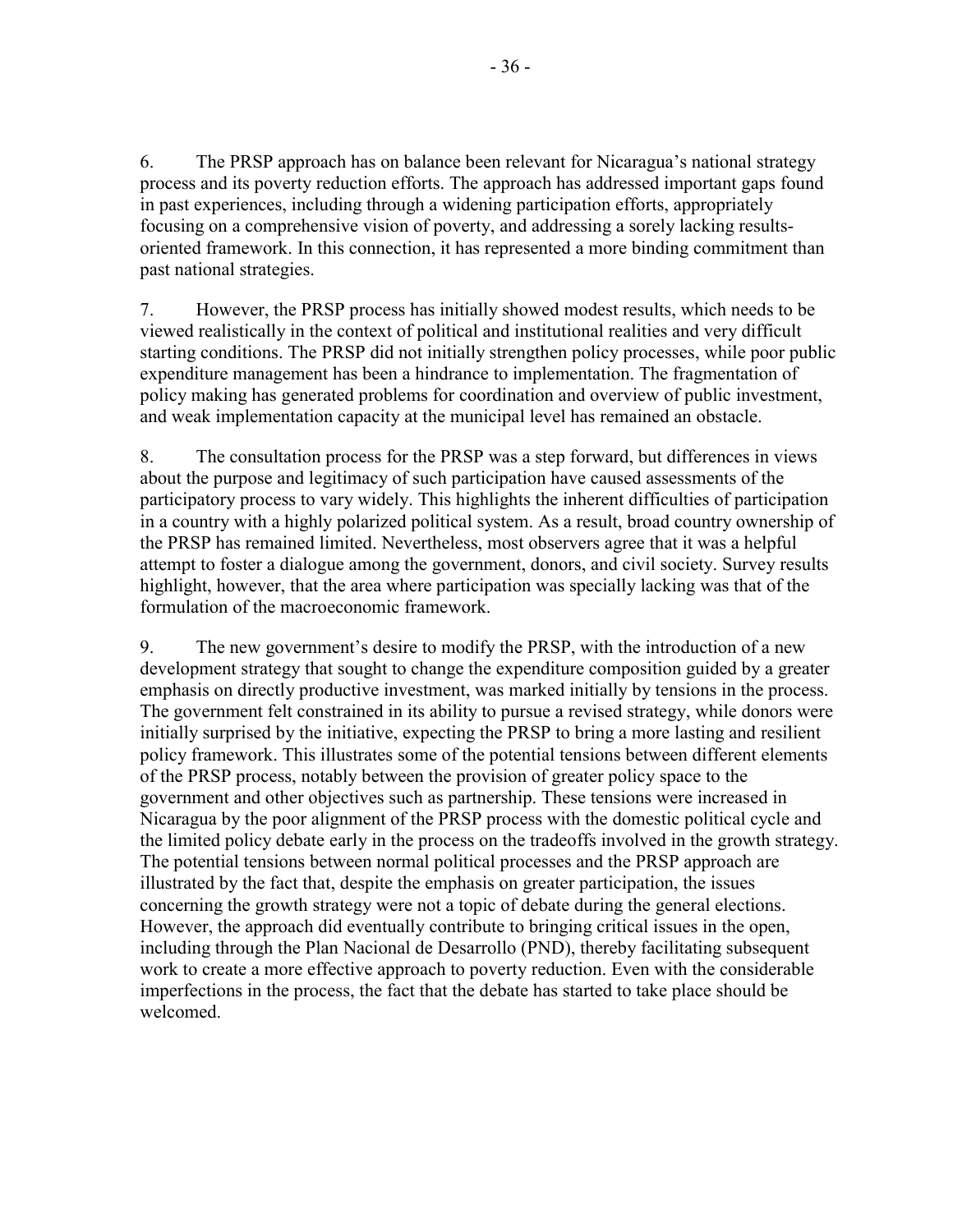#### **World Bank effectiveness**

10. A number of key findings and lessons emerge from the Bank's support to the PRSP process thus far.

#### *The Bank has provided important support to the PRSP process.*

- The Bank was closely involved in the PRSP process, providing relevant analytic inputs and advice. These non-financial services have been well aligned to the needs of Nicaragua through the PRSP process, including two completed Poverty Assessments, a PER, and an agriculture growth study. Key on-going analytical work includes a CFAA, a CPAR, and a PSIA. The quality of the technical assistance and analytical advice provided by the Bank is held in high regard by most informants.
- The Bank's CAS is well-aligned with the PRSP and closely follows the main strategic pillars. The assistance strategy details the specific support to each pillar, in recognition of the main constraints to poverty reduction outlined in the PRSP. The move to programmatic lending through the PSAC and planned PRSCs is the most explicit expression of the alignment of Bank support to the PRSP on the ground.

### *The Bank is improving its behavior in terms of promoting the PRSP principles.*

- According to stakeholders the Bank has become more open to dialogue with the country and is taking steps to increase its responsiveness to civil society, both reported as areas of weakness in terms of country ownership. The Bank is increasing the cohesion of its large country program and is addressing the decentralization of task managers. The agriculture growth study is an example of unprogrammed analytic work being undertaken at the request of the government and demonstrates greater responsiveness on the Bank's part. The study was also produced in very close cooperation with government officials, and represents a more participative approach to the Bank's work.
- While the Bank may contribute to a technically sound strategy, the durability of a strategy requires both the substance and process dimensions. The Bank could do more in focusing on improving processes in Nicaragua and not just working towards preparation and refinement of a strategy. The process management skills and collaborative attitudes of the Bank need strengthening to allow country ownership to grow, to allow negotiation processes to get to better results, and to achieve the vital balance between technical and political quality in advisory services.

### *The Bank could do more to advance the debate on broad based growth and the trade-offs between growth and poverty-related spending in Nicaragua.*

There is widespread perception that the emphasis on social sector spending has been imposed by the Bank. In reality, there is an inherent incentive and bias towards social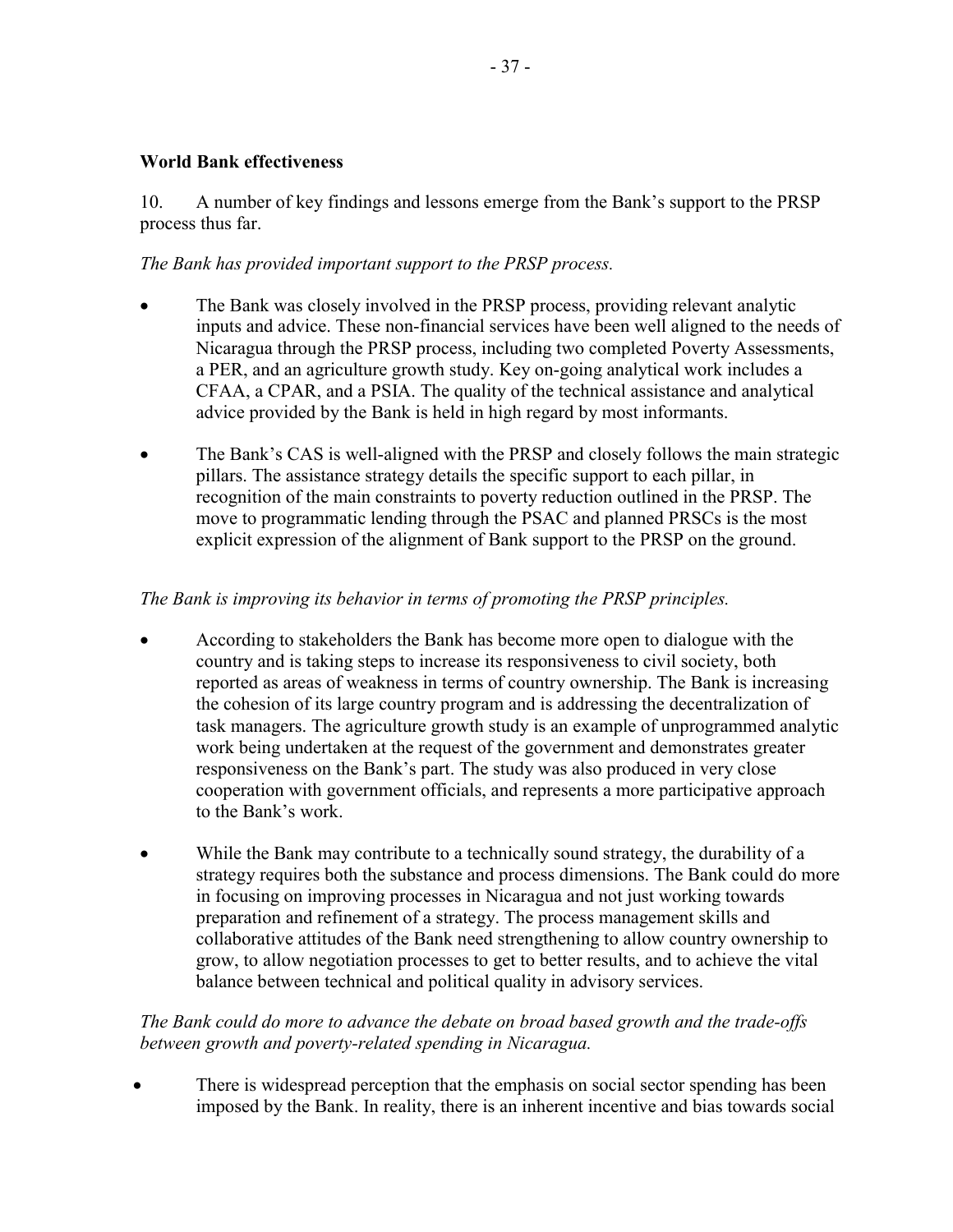sector spending by government given the link with use of HIPC resources and, rather than an imposition of a "social agenda" by the Bank, the key issue is the absence of a frank discussion of growth issues in Nicaragua.

• The growth-social balance is a technically very complex discussion. It is connected to highly contended political issues and to conflictive political processes—but it needs precisely for that reason to become a more public debate in an appropriate forum, based on arguments rather than mutual mistrust. The Bank should promote and participate in this discussion, integrating the process under the PRSP framework. The ongoing Development Policy Review, with its focus on sources of economic growth, may play a positive role in this regard. Involvement of stakeholders during preparation, for example through feedback on drafts or presentations of preliminary findings, and appropriate dissemination are likely to be important factors in this works value-added to the PRSP process.

### *The Bank could play a more aggressive role in supporting government led donor coordination.*

- The Bank has in the past not played an effective role in coordinating its activities with those of other donors in Nicaragua. There have recently been promising steps taken towards improving the situation on which the Bank can build. These include improved coordination and participation in its analytical work and the emphasis on SWAps in the CAS.
- Improved aid coordination will require continuing efforts to clarify own policies, positions and procedures, willingness to cede donor-side leadership to other donors, and, as a particularly important signal in this area, assistance to the government enabling and motivating it to coordinate the support from the World Bank and the IDB.

### **The PRGF and IMF support**

11. The Fund's internal policy formulation process for Nicaragua under the PRGF/PRSP approach was initially not very different from previous practices, although there is some evidence of improvement over time. Macroeconomic stabilization efforts took up most of the attention, and while emphasis on growth and poverty issues has occupied a more prominent place in the internal process, they have not received the consideration that would have been expected under the new approach. Fund technical assistance has generally supported the priorities highlighted in the PRSP, including tax reform and banking crisis resolution.

12. Program negotiations, rather than the PRSP, remained the driving force behind the formulation of the macroeconomic framework because of several factors including: pressing initial conditions and lack of government credibility; a PRSP macroeconomic framework that was quickly superseded by events; and lack of operational guidance on some major policy tradeoffs in the PRSP. Some sensitive but critical issues (i.e., the resolution of the banking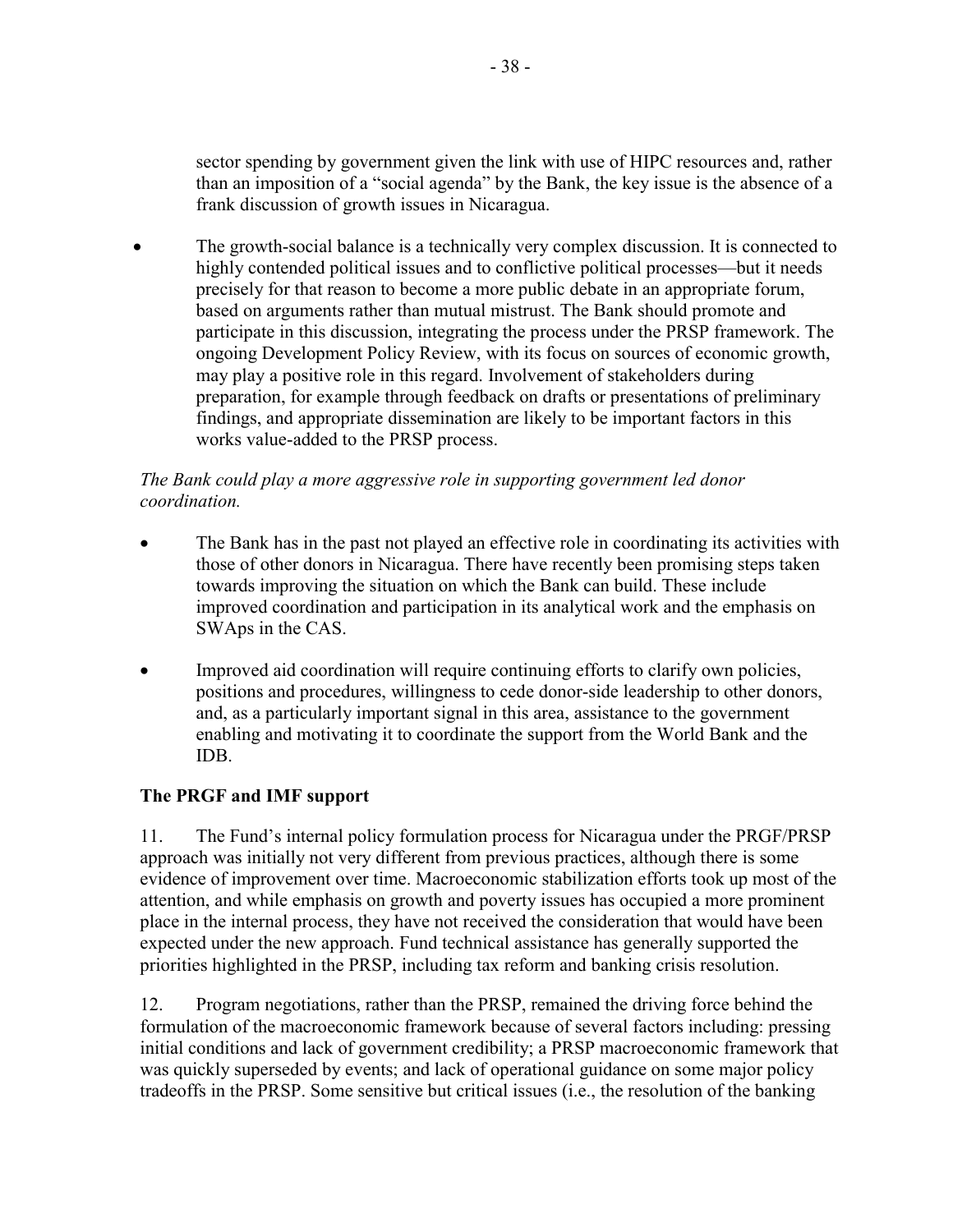crisis and its fiscal consequences) were not part of the broader policy debate, reflecting government choice. The focus of the PRGF-supported program on macroeconomic stability issues diverted efforts from its linkage to the PRSP's growth pillar. Moreover, limited growth analysis prevented the considerations of tradeoffs, including between alternative fiscal consolidation paths and infrastructure investment.

13. The initial design of the PRGF-supported program did not differ significantly from earlier ESAF-supported programs, with a key element of the macroeconomic framework being the path of fiscal consolidation. This was in part because both the government and the IMF staff considered stabilization a priority and made it the main axis of the program. However, more recently there appears to be greater fiscal flexibility, including with regard to the accommodation of potentially higher aid flows. Structural conditionality in the PRGFsupported program was streamlined, focusing on financial system and public sector issues that have major macroeconomic relevance in Nicaragua and have been highlighted in the PRSP as key priorities. But the burden of quantitative performance criteria did not diminish.

14. The policy space for government-led initiatives and flexibility to political considerations in the context of the PRGF-supported program did expand over time—mainly reflecting increased government credibility and a more stabilized macroeconomic environment. This was reflected, for example, in the context of policy choices associated with the approval of the 2003 budget, the passage of tax reform legislation, and the process of asset recovery from liquidated banks.

15. Key components of the PRGF-supported program—the need of fiscal consolidation and macroeconomic stability—have been government owned, but the program has lacked broader ownership. Despite recognition of increased outreach efforts by the Fund, the formulation of macroeconomic policy is still regarded as not being open to a broader policy debate outside of traditional negotiations between the IMF staff and the authorities. To a large extent, this reflected the choice of the government. Opening program negotiations to non-government actors is not realistic, but efforts by both the government and the IMF to broaden the discussions of macroeconomic policy could contribute to an explanation of various policy choices and a better understanding of trade-offs. So far, the PRSP has had little impact in this area, although the use of technical commissions, akin to the one employed to formulate tax reform proposals, may be one approach worth exploring further.

16. The case of Nicaragua illustrates that, when macroeconomic stability issues still require significant attention, PRGF arrangements may only be expected to move gradually to cover in-depth growth and poverty aspects, taking into consideration initial country circumstances. But the issues of how to transit from stabilization to growth and enhanced growth analysis—including consideration of key tradeoffs—would eventually require heightened attention to move towards the key features of the initiative.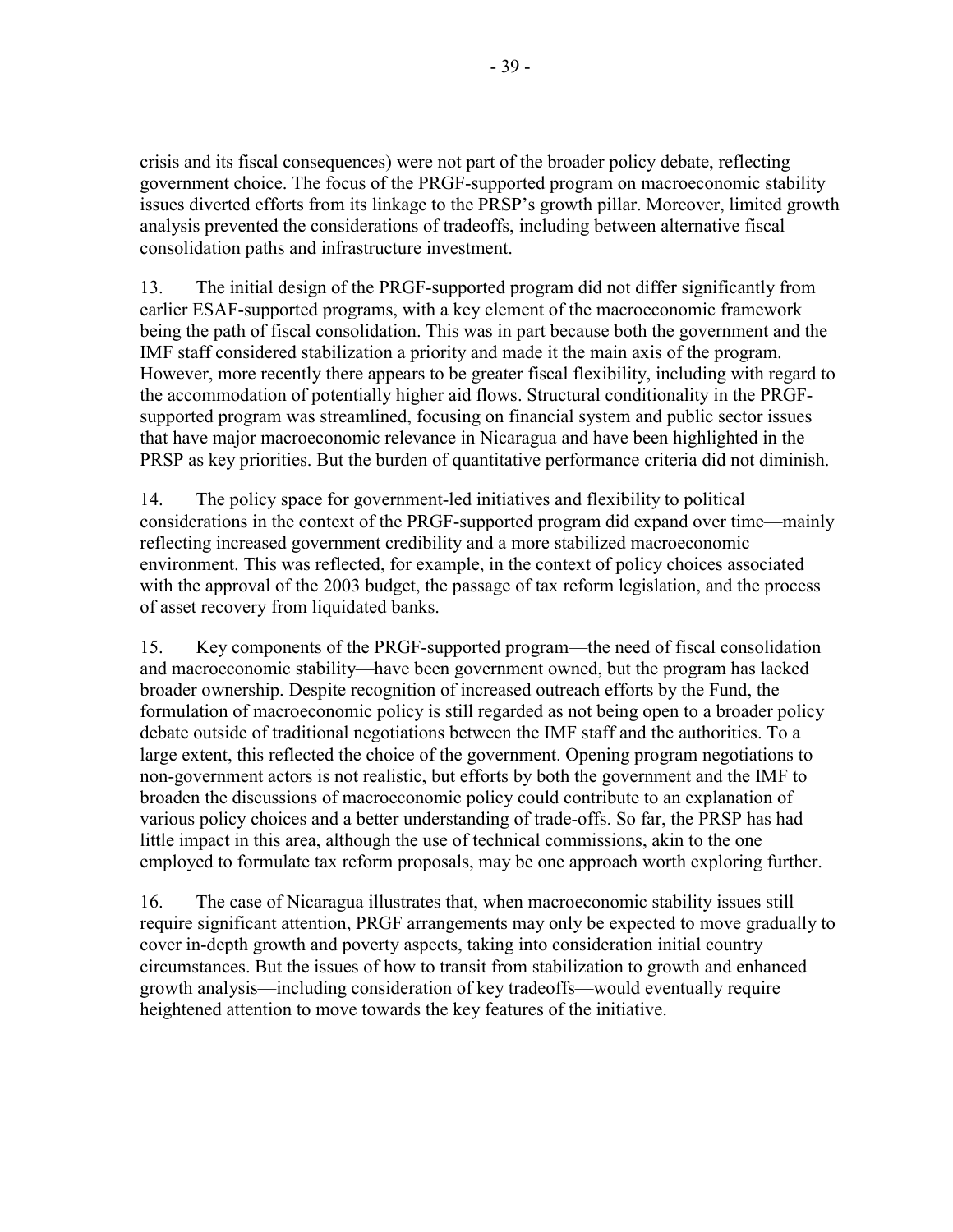#### **Bank-Fund cooperation and the JSA**

17. Joint Staff Assessments were insufficiently candid in some key areas, notably the constraints to participation, but nevertheless played a useful role, identifying country-specific risks to the implementation of the strategy as well as areas where further development of specific policies in the PRSP or policy prioritization was needed. However, the Progress Report did not play the central role that would have been expected in the ongoing debate on the growth strategy and modification of the PRSP, and the associated JSA could have signaled the limited use of the Progress Report in this respect.

18. The World Bank and IMF have collaborated closely since the PRSP, with country offices playing a key role, providing inputs to the respective programs, and participating regularly in meetings with civil society groups in various fora. The area of governance and legal reform, of prominent importance in Nicaragua, is an example where collaboration appears to have been effective, leading to a clearer delineation of responsibilities and conditionality.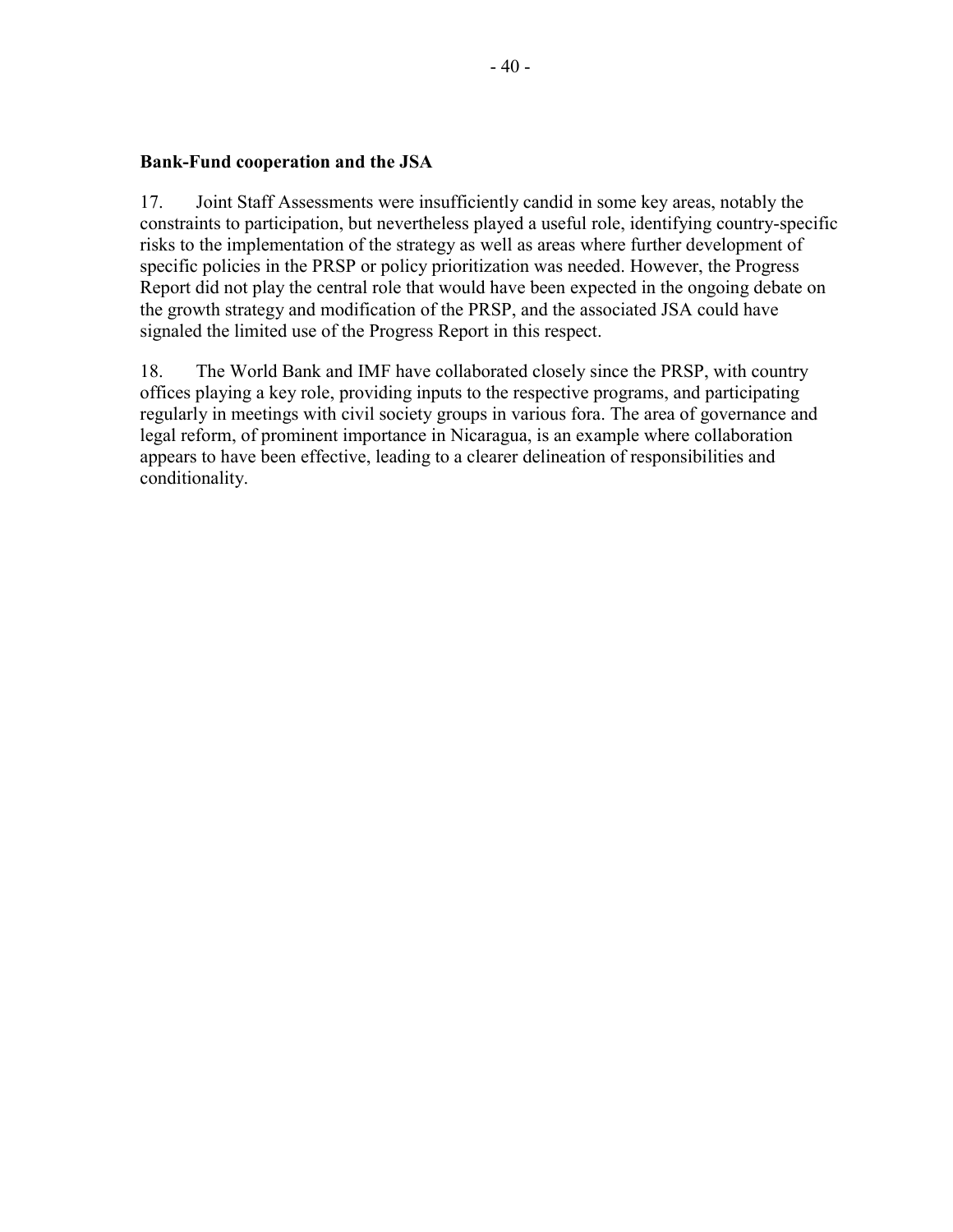#### **TAJIKISTAN**

### **Overview**

1. Tajikistan experienced a tumultuous decade following the collapse of the Soviet Union, marked by a protracted civil war and sharp reductions in the population's incomes and living standards. The civil war and a serious brain drain left their mark on the country's economic infrastructure and capacity in the public service. Economic reforms gathered momentum in 1997 following a peace accord that marked the end of the war. Real GDP growth has been strong since 1998—albeit from a low base—and a measure of macroeconomic stabilization has been achieved.

2. The PRSP sets a target of reducing the proportion of the population living below the poverty line from 83 percent in 2001 to 75 percent in 2006 and to 60 percent by 2015. The strategy for reducing poverty involves: (i) export-led labor-intensive growth, with increasing reliance on the private sector; (ii) efficient and fair provision of basic social services; (iii) targeted support to the poorest groups; and (iv) efficient governance and improvement in security.

3. The authorities see the PRSP mainly as an instrument for attracting external development assistance.

## **Application of underlying principles**

4. The PRSP approach was relevant to Tajikistan, given: weak country-ownership of ongoing economic reforms, the lack of a forum for the participation of a wide range of stakeholders in policy discussions, and weak coordination of external development assistance.

5. The PRSP was prepared through a well-organized *government-led* process that involved *broad participation*—including line ministries, scholars, and representatives of civil society organizations (CSOs). Regional participation was a strong feature of the process; scores of workshops and conferences were held across the country to discuss sector notes prepared by Sector Working Groups. A number of other initiatives were undertaken to supplement the official regional consultations: a donor-funded NGO umbrella group "Counterpart Consortium" sought the views of local NGOs and communities on poverty and compiled these in a key document, the "NGO Poverty Assessment Report;" and the World Bank and the Asian Development Bank supported a "Voices of the Poor" study which provided qualitative feedback from the poorest segments of the population.

6. The PRSP process opened up the policy making process to some extent, but there is little familiarity with the final version of the PRSP outside government. Furthermore, the role of the participatory process in implementation and monitoring, and in future iterations of the strategy, has not been defined by the government and is a source of concern among stakeholders. NGOs described their interactions with government as having "petered out" after the formulation of the PRSP.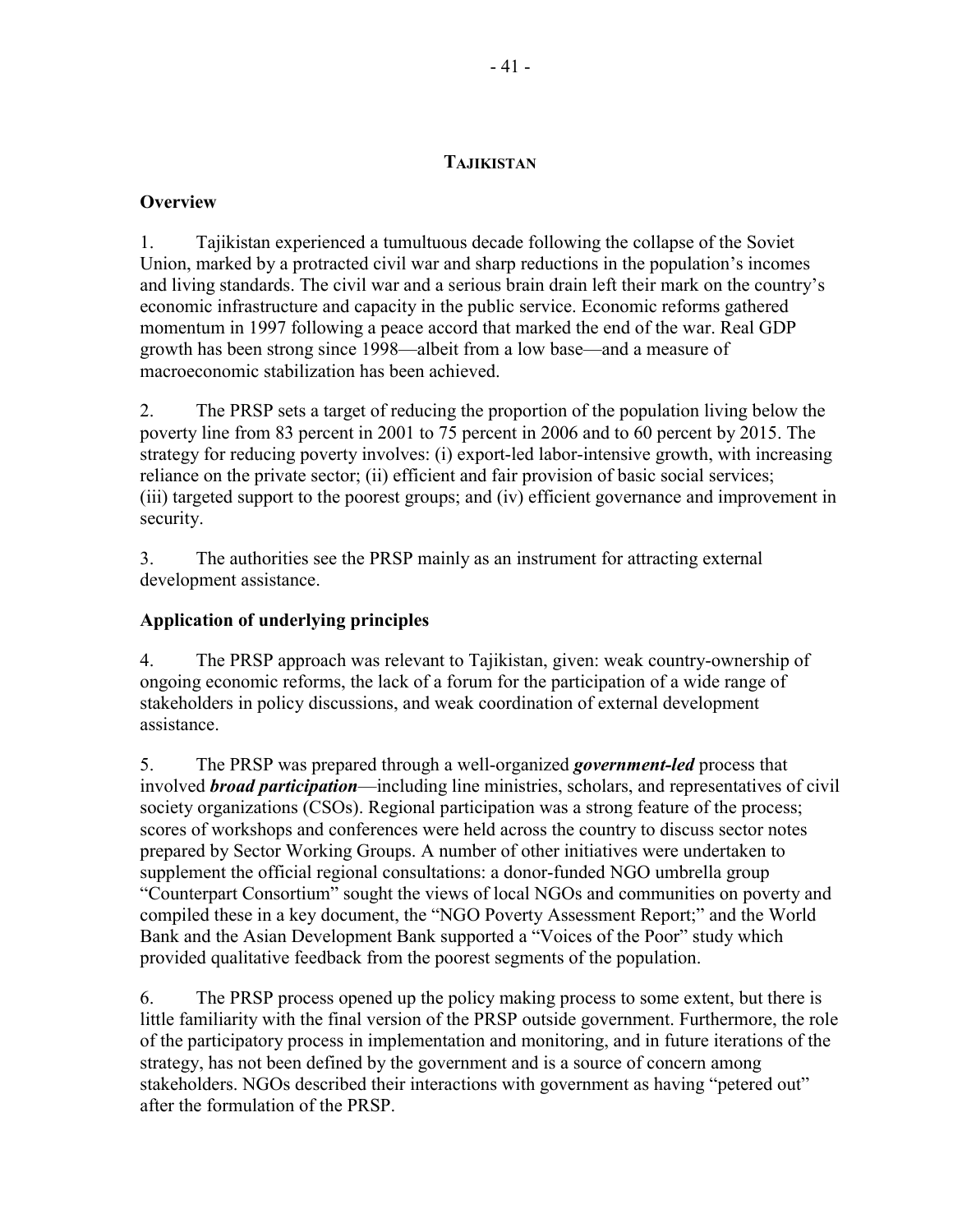7. The PRSP recognized the *multi-dimensional nature of poverty* by defining poverty broadly, to encompass income and non-income aspects of poverty (including indicators that measure well-being and access to social services). The PRSP also highlighted differences in poverty incidence across geographical regions.

8. To tackle poverty issues comprehensively, the PRSP proposed a cross-cutting, intersectoral approach, whereby, for example, the improvement of infrastructure would need to be linked to the improvement of social services, and vice-versa. The organization of the PRSP work around nine "sector" working groups under the direction of an overall Steering Committee helped to provide a comprehensive view. However, in a number of areas, greater coverage and more detailed discussion could have given the PRSP more cohesion (for example, constraints to private sector development and links between the formal and informal sectors).

9. The PRSP is based on a *long-term perspective* for poverty reduction, with key targets linked to the MDGs. However, as a guide to operations, it is insufficiently result-oriented, as the vast majority of indicators specified in it relate to processes and policy measures rather than to outcomes. Furthermore, public actions are not well prioritized and there is a disconnect between the PRSP and the government's public investment program, with neither being well integrated into the government budget process. The institutional arrangements for monitoring the implementation of the PRSP revolve around a PRSP Implementation Unit that became operational in the first half of 2003. The Unit, in conjunction with other agencies, is in the process of developing a more focused set of indicators, including for measuring intermediate outcomes.

10. A weakness of the PRSP which adversely affects its results-orientation is inadequate prioritization. All major issues are covered in some form, but public actions needed to achieve goals are weakly prioritized. By way of better orienting the government budget towards poverty reduction, the PRSP highlights reform of the public expenditure management system as critical. Three key elements are marked as being in need of strengthening: the medium-term budget framework (MTBF), the public investment program (PIP), and the preparation of the annual budget.

11. The PRSP is *partnership-oriented* in that it has provided a point of reference for donor interactions with the government. However, it has not provided a basis for reconciling what appears to be a substantial difference between government preferences (top priority to infrastructure development) and what donors are willing to finance (spending on social sectors and on safety nets).

12. The size and composition of external aid to Tajikistan has evolved significantly over the last decade, moving from being predominantly humanitarian assistance to becoming mainly development assistance provided by an increasing number of donors. Donors were involved to varying degrees in the preparation of the PRSP, mainly through commenting on sector notes circulated by the sector working groups. On the whole, donors felt that their inputs were taken into account in the preparation of the PRSP.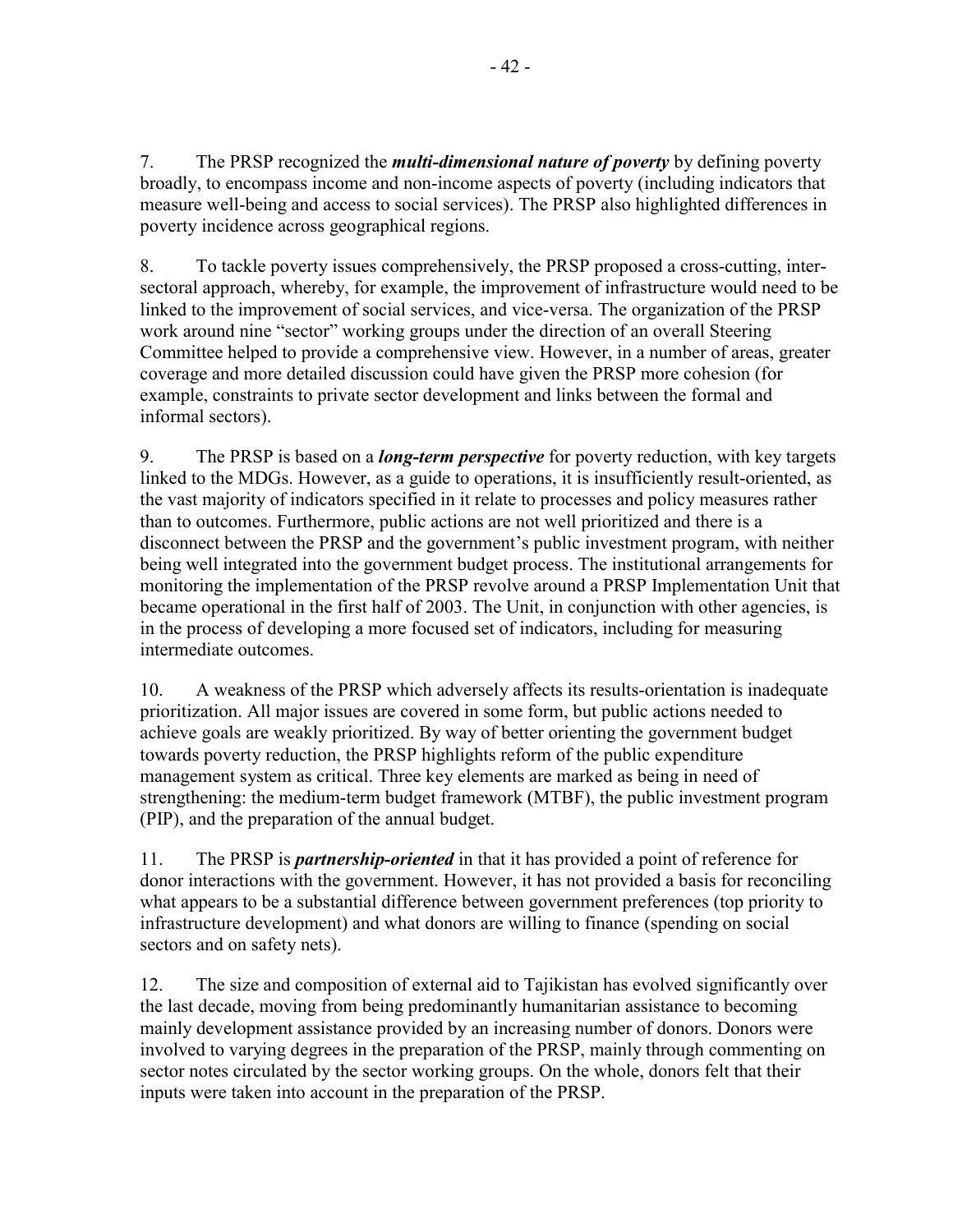13. There is some evidence of donors aligning their programs to PRSP objectives, but with no clear links to the PRSP policy matrix. In discussions with the evaluation mission, a number of donors noted that the unprioritized nature of the PRSP meant that it was easy for donor programs to be aligned to some PRSP objective or other.

### **Preliminary results**

14. The authorities indicated to the evaluation mission that they have been implementing measures specified in the PRSP "policy matrix" to the extent that they can, and cited lack of external financing as the major factor hindering implementation. All the ministries contacted said that their budgets for 2003 and the proposals under formulation for 2004 were based on the PRSP. However, the evaluation mission formed the view that not much has happened by way of integrating the PRSP, the PIP, the MTBF and the government budget. This is an important task since currently, the PRSP and the PIP appears to have different priorities.

15. The government's attempt to coordinate more effectively donor assistance has led to a proliferation of units with responsibilities that include liaison with donors. This has resulted in overlapping functions and accountability.

### **World Bank support**

16. PRSP formulation. There is awareness and appreciation of the Bank's role in support of PRSP formulation both within government and outside. Bank staff (including local office and sectoral staff) provided useful comments on the draft PRSP document, they assisted the working groups in mounting the workshops and consultations with civil society, and they helped to familiarize key officials about best practices in tackling poverty, through the holding of a series of workshops in Moscow and Budapest.

17. A key part of the Bank assistance came as a result of the Poverty Assessment Report of June 2000, which was a well-argued, analytic document. While this report preceded the PRSP, it formed a cornerstone on which the authorities could base their PRSP proposals and measures. The report established the poverty line benchmarks and it highlighted strategic issues to be tackled in the labor market, agriculture, education, health, social protection, and governance sectors/areas. The report did not cover energy, infrastructure, and private sector development.

18. In assessing sectoral differences, the evaluation mission's discussions with representatives of the PRSP Working Groups revealed that the Bank's work on education, poverty analysis, social protection, health, energy, and agriculture/land reform have been the most appreciated as having direct relevance to the PRSP, while private sector development, the financial sector, water, and the transportation sectors are seen as perhaps being relevant, but have had the least input into shaping the PRSP.

19. Alignment of Bank assistance to PRSP priorities. The Tajikistan CAS of February 2003, which was formulated after the PRSP, takes a medium-term perspective of 5-6 years, and as such, represents a good fit with the long-term perspective of the PRSP. The guiding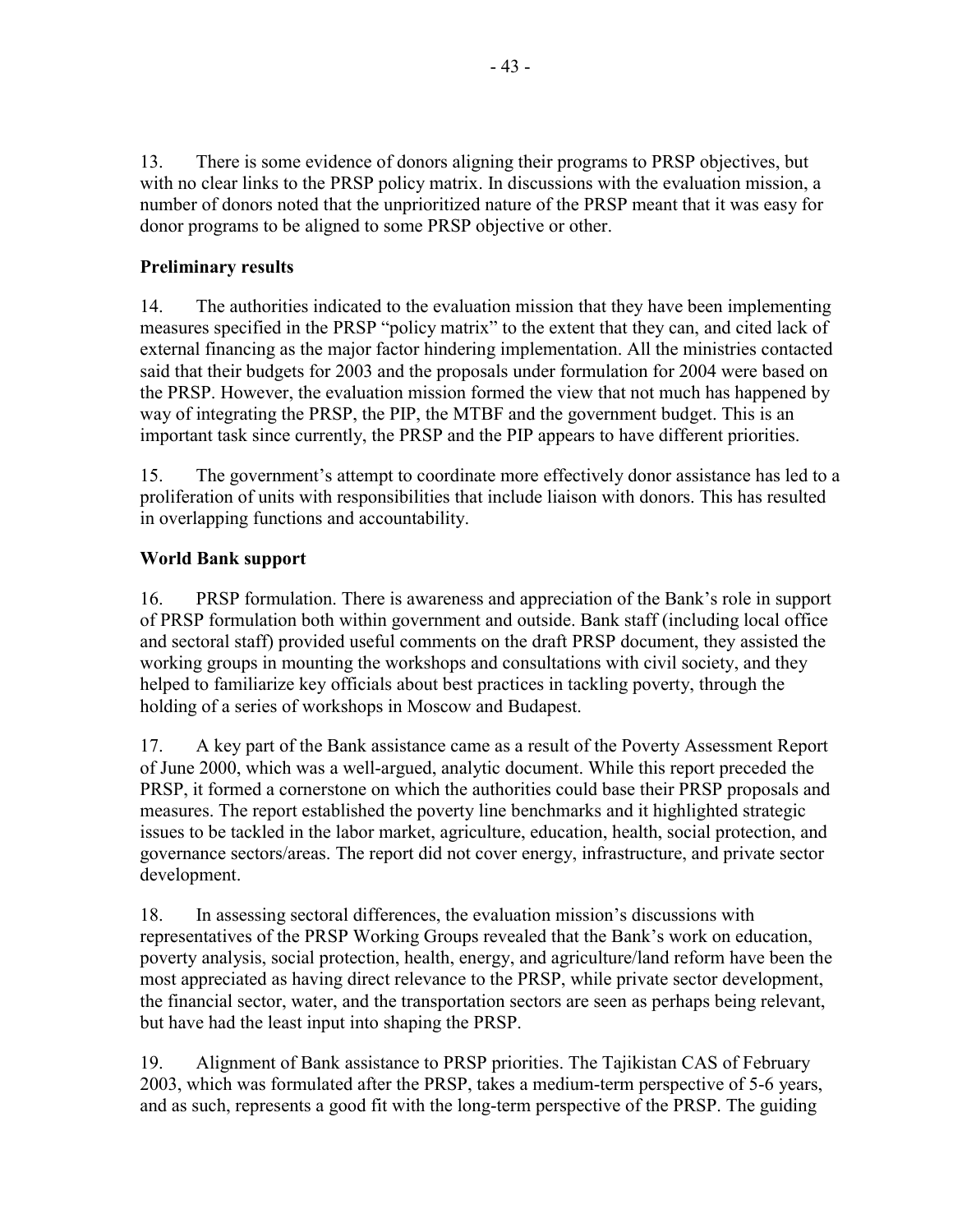principles of the CAS are in line with the four PRSP pillars or elements mentioned above, and this alignment is further reflected in the areas of focus in the Bank's lending program: a mix of adjustment lending and investment lending in the social sectors (education and health), agriculture, watershed management, banking, private sector support, and municipal infrastructure. The economic and sector work represents a key element of the Bank support to the PRSP. To assist in improving governance, the Bank will focus on public sector management reform, including civil service reform, and the strengthening of the customs and tax departments, and improving the budget process.

20. The ongoing Public Expenditure Review (PER) is a key exercise in providing the prioritization that was missing in the PRSP, especially as regards highlighting the main expenditure items or programs to be supported in the budget. All potential Bank actions/activities are aimed at the same basic problem that was flagged in the PRSP formulation stage: strengthening the weak institutional capacity that exists within Tajikistan. The Bank is increasing its program of analytical work, which has important potential to assist the PRSP implementation phase. All major non-lending products are associated with key focus areas of the PRSP, including the Business Environment and Investment Climate Review, PER, Living Standards and Measurement Survey and Poverty Update, Social Sector Expenditure Review (completed), and Education Sector Review (completed).

21. A key element in the CAS revolves around the community-driven development (CDD) approach. Board discussion of the CAS highlighted the riskiness of this approach, while agreeing that it had a role to play in the country, and stressed the importance of considering the broader growth agenda and sources of future growth. Risks outlined by Board members included the substantial concentration of authority at the central government level, capacity constraints with regard to coordination between the central government and the communities, and limited prior Bank activity in this area. The evaluation mission's discussions with NGOs and field visits outside Dushanbe confirmed that there are significant challenges and risks to the CDD approach: (i) factoring in capacity constraints at the local level, as well as at the center (national capital and Oblast capitals); (ii) constraints in scalingup quickly to assist in achieving the PRSP's time-bound targets; and (iii) meshing with the CDD projects or programs of other donors in the country.

22. Capacity building in PRSP implementation. In 2003 the Bank approved a grant for Provision of Implementation Support and Development of Monitoring Indicators for the PRSP. The grant is channeling technical assistance to the PRSP unit in the Presidential Administration, which has been set up to coordinate the implementation of the PRSP. The World Bank Institute's selection of Tajikistan as a focus country for its capacity-building programs should allow training and global distance learning opportunities to be delivered to key officials, and to have these activities geared around supporting the PRSP objectives. Regional learning opportunities and seminars at the Bank's Kazakhstan hub office, and at other ongoing PRSP exercises such as in the Kyrgyz Republic, could also play a valuable role.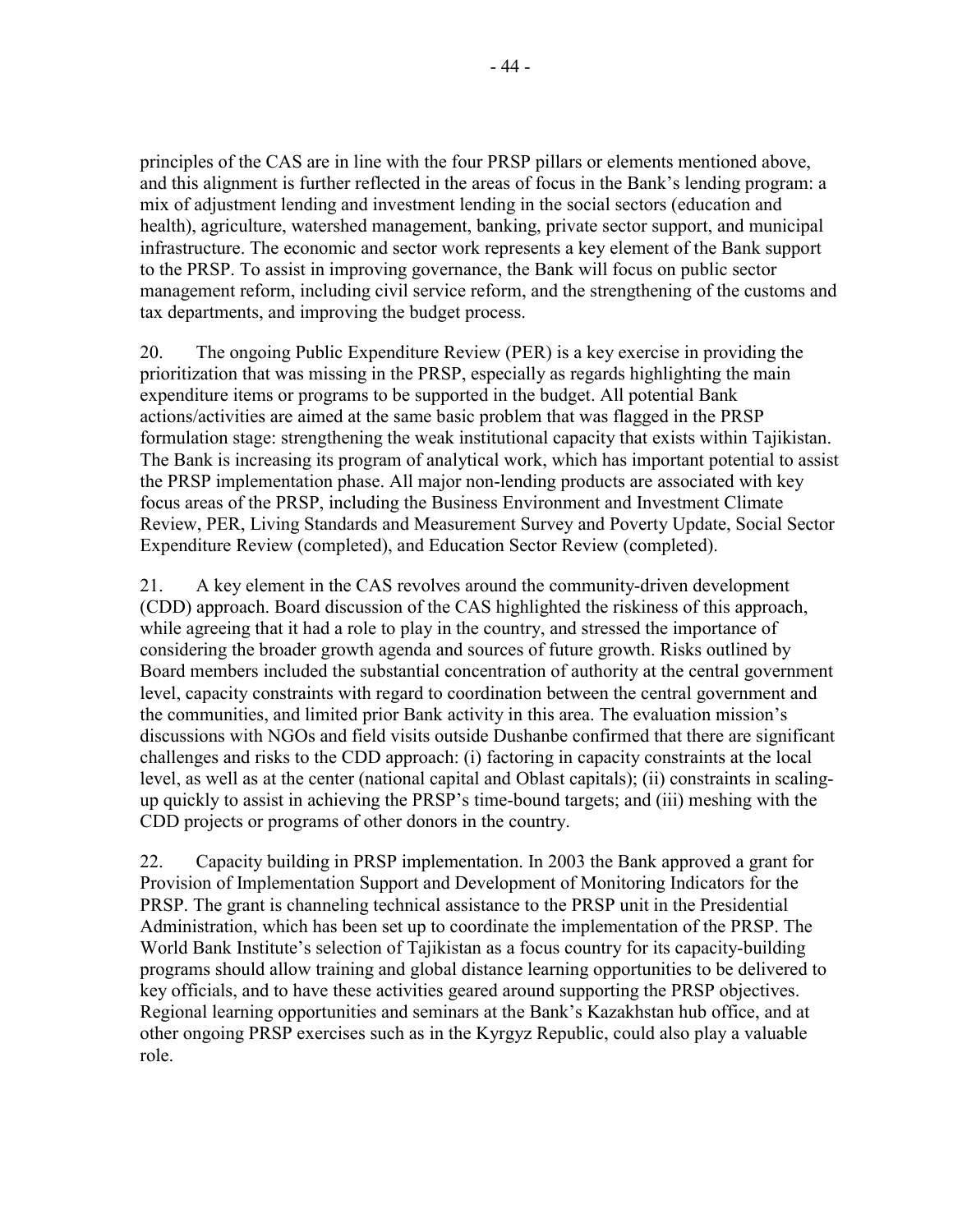23. In order to ensure effective support of the PRSP process, the evaluation mission sees five other areas that merit the Bank's close attention:

- *i*) Creating stronger partnerships with other donors on PRSP issues. At the CG meeting in Dushanbe in May 2003, the Bank exercised a direct role in keeping the PRSP on the radar screen. The Bank should continue to use the CG process to help identify shared priorities and policies and continue this process throughout the year with donor/government discussions on policy and implementation issues.
- *ii)* Monitoring the effectiveness of Bank support in the PRSP implementation phase. This requires a holistic view: how to integrate the work of the new implementation grant into drawing out the poverty-related linkages of regular project work, and how best to tackle the poverty issues that are embedded in the major ESW studies -- all of this represents a vital part of the Bank's support role to PRSP implementation.
- *iii*) Sequencing the Bank's work on PSIAs. Government officials noted to the evaluation mission that the PSIAs on energy and land reform had not been carried out, yet conditionalities on tariffs (in natural gas) had been agreed without the benefit of having the PSIA on Energy completed.
- *iv)* Designating a focal point on PRSP work in the Bank's program. The Dushanbe office is short of a specially-appointed or designated person on PRSP issues.
- *v*) Interactions with the hub setting. Bank leadership on Tajikistan is exercised through a hub setting in Almaty, Kazakhstan. This places a particular challenge in keeping the triangular communication patterns close and frequent.

## **IMF support**

24. IMF staff, especially the resident representative, provided substantial support to the authorities in the preparation of the I-PRSP, but were more removed from the PRSP preparation process. In particular, they did not participate in the government-led consultative process; staff saw this as essentially a domestic stakeholders' affair. However, the PRSP acknowledged the influence of the IMF on its macroeconomic framework; for example, it indicated that monetary policy would be guided by the PRGF-supported program (then under negotiation).

25. The inclusion of "macroeconomic management" as one of the nine "sector" working groups ensured that there was some discussion of macroeconomic issues in the PRSP consultation process, including in the NGO Poverty Assessment Report. Several of the policy recommendations in the NGO Report indicate a state-interventionist rather than market-based approach to economic management, but others emphasized the importance of strengthened institutions and greater transparency as essential elements of a sound macroeconomic framework. The issues raised demonstrate the potentially useful role IMF staff can play in raising broader awareness of macroeconomic issues, and in promoting broader participation in policy discussions.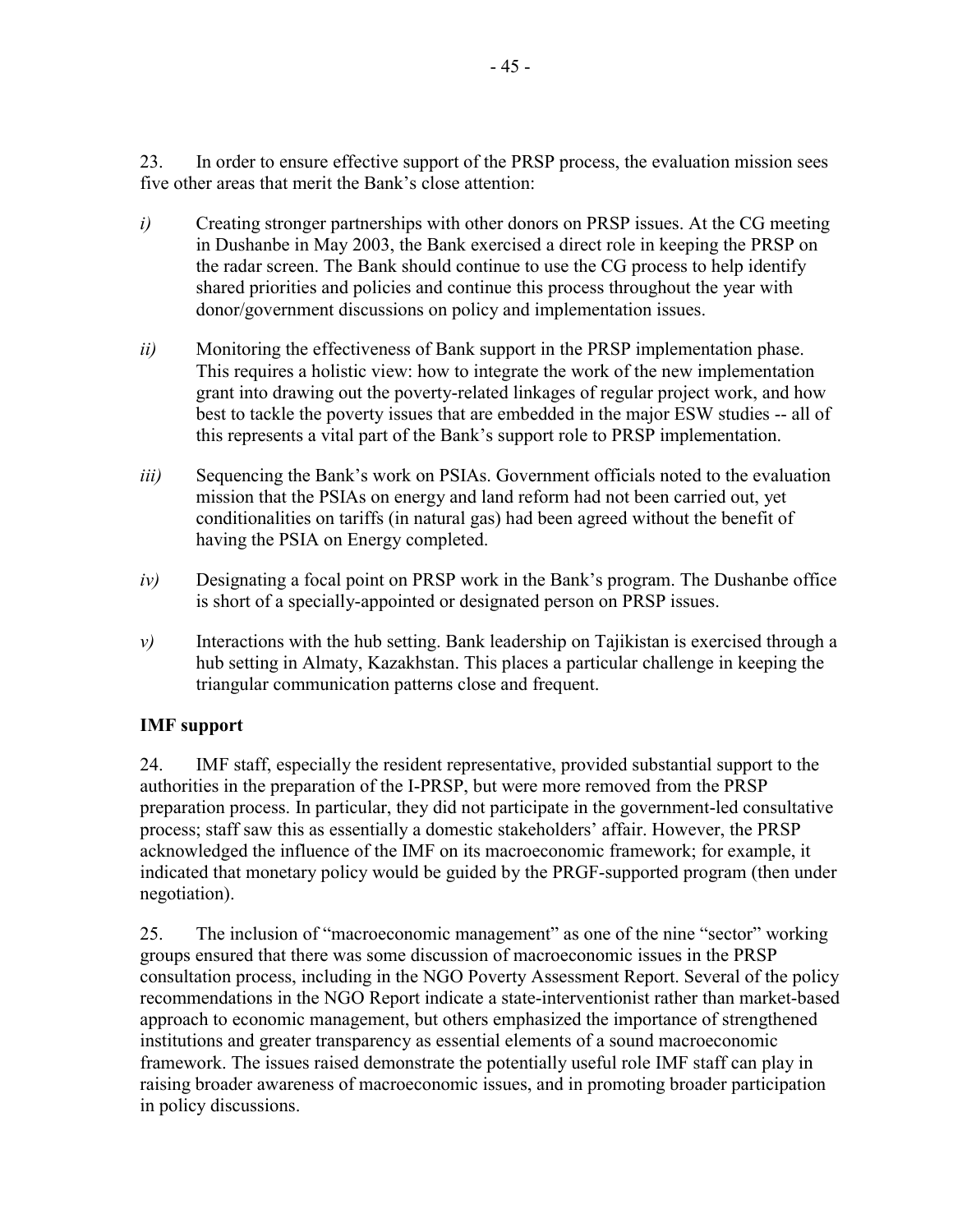26. We found the IMF's technical assistance to be broadly consistent with priorities and objectives set out in the PRSP. In recent years, the areas covered by this assistance have included: bank restructuring, tax policy and administration, external debt management, monetary operations, macroeconomic statistics, and economic legislation. Much of the technical assistance has been closely coordinated with program activities; for example, providing key elements of structural conditionality and/or aimed at meeting capacity gaps revealed by poor implementation of program commitments.

27. Overall, we found evidence that the internal IMF policy formulation and review process has adapted to the PRSP/PRGF approach in some areas—such as allowing room for alternative options for meeting some program objectives and in paying attention to guidelines on streamlining structural conditionality. However in other areas, notably related to fiscal flexibility and to PSIAs, there was little evidence of movement towards a markedly "different way of doing business" suggested by the PRSP/PRGF approach.

28. *Participation and country ownership*. Participation in the formulation of Tajikistan's IMF-supported programs continues to be limited to a relatively small circle of government and central bank officials. Typically, the discussions revolve around a draft "memorandum of economic and financial policies" (MEFP) prepared by IMF staff. In our view, this approach is not conducive to encouraging government ownership and runs the risk of perpetuating dependence on IMF staff. We recommend that the staff and the authorities establish a time table for turning over to the authorities increasing responsibility for the preparation of the first draft of the MEFP. We formed the view that the PRGF-supported program is playing a crucial role in maintaining a measure of discipline in Tajikistan's public finances, but we also formed the strong impression that the authorities have gone along with important aspects of the PRGF-supported program that they do not fully agree with, mainly because they perceive that to do otherwise would reduce development assistance to the country.

29. *Fiscal policies*. There has been a modest increase in government spending on social services in recent years and this trend is projected to continue under the current PRGFsupported program. The program also provided for some compensation to low-income households to mitigate the impact of tariff increases in the energy sector, and has recently introduced a "floor" on government spending as part of conditionality under the program. With respect to pro-growth orientation, the PRGF emphasizes governance measures especially to stop public officials' interference in the affairs of private enterprises—more than fiscal measures.

30. The key feature "appropriate fiscal flexibility" is intended to allow room for programs to be more accommodating of increased public spending (linked to poverty reduction goals) that can be financed in a non-inflationary way (usually through concessional external financing). Although the program's formal conditionality does not cover concessional borrowing, there is an understanding that external borrowing to finance the PIP will be limited to no more than 3 percent of GDP. IMF staff have justified this limit on grounds of debt and fiscal sustainability, and absorptive capacity constraints. However, a number of senior government officials question the rationale for the limit, viewing it as arbitrary. In our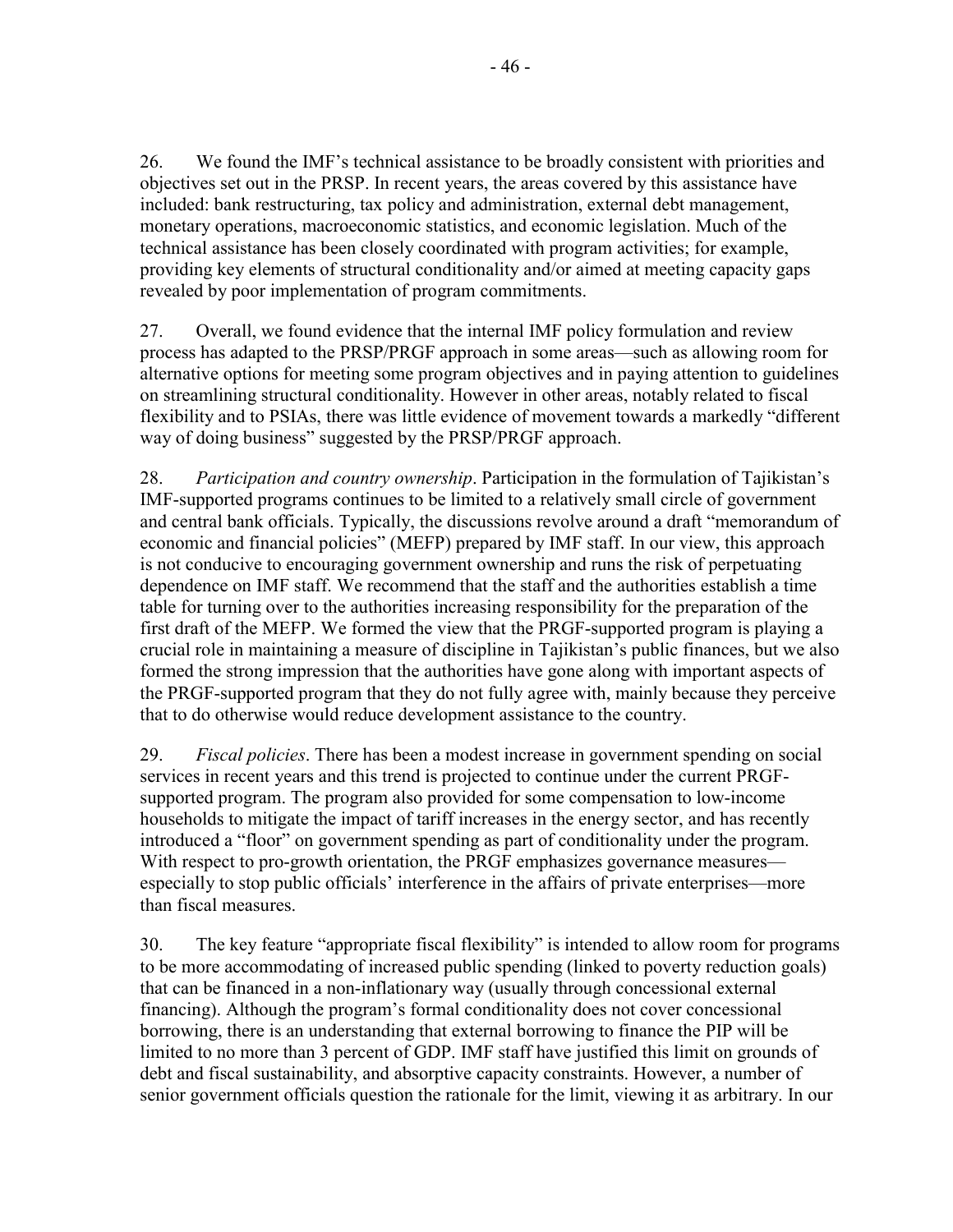view, justification of the 3 percent of GDP limit needs to be more firmly grounded in a quantitative sustainability framework and also in growth analysis.

31. *Structural conditionality*. The total number of structural conditions has fallen, and its composition has changed slightly. In particular, conditionality on public enterprise restructuring/privatization has been dropped, but conditionality remains on sectoral issues deemed to have macro-relevance, especially when other IFIs—especially the World Bank have no lending operation in the sector. Although staff have cited capacity constraints as a reason for streamlining structural conditionality, in practice "streamlining" has been interpreted to mean clearer division of labor vis-à-vis the World Bank.

32. *Social impact analysis*. There has not yet been a PSIA on any aspect of Tajikistan's IMF-supported program, although the programs recognized that measures aimed at eliminating quasi-fiscal deficits in the energy sector would have severe adverse effects on the well-being of a large part of the population.

## **IMF-World Bank collaboration**

33. Tajikistan was a pilot case for an "enhanced Bank-Fund collaboration" project that was initiated in late 1998. With the advent of the PRSP approach, it was expected that staff would build on the progress achieved under the pilot project.

34. In general, the staffs have tried—not always successfully—to coordinate their work programs. Areas in which collaboration has been very effective include support to the government in ensuring that the priority status of the education sector in the PRSP is translated into appropriate budget allocations (based on World Bank analytical work). Collaboration has also been good on issues related to the agriculture sector and land reform, though the IMF has now pulled back from these areas. Collaboration on energy sector issues appears to have improved over time, but could be closer.

35. Areas in which collaboration has either not been effective or has been slow in producing results include PSIAs and expenditure policy issues. Regarding current issues that have an important bearing on poverty, IMF staff indicated that they looked forward to receiving the report on the Public Expenditure Review (PER) being undertaken by the World Bank staff. Also, the PSIA for energy was delayed, which meant that it will be undertaken after a number of important policy measures have been implemented, rather than before.

36. The staffs of the IMF and the World Bank maintain contacts with staff of other international financial institutions, especially the AsDB which is a major source of concessional loans to Tajikistan. An economist from the AsDB routinely participates in IMF missions as an observer; both sides indicated to the evaluation team that this arrangement has proved to be mutually beneficial. In our view, closer collaboration among the three institutions would enhance the effectiveness of assistance being provided to Tajikistan by each in at least three areas: (i) support for the development of a well functioning mediumterm expenditure framework that integrates the PIP into the budget process (requiring closer coordination of the various strands of the assistance that each institution is already providing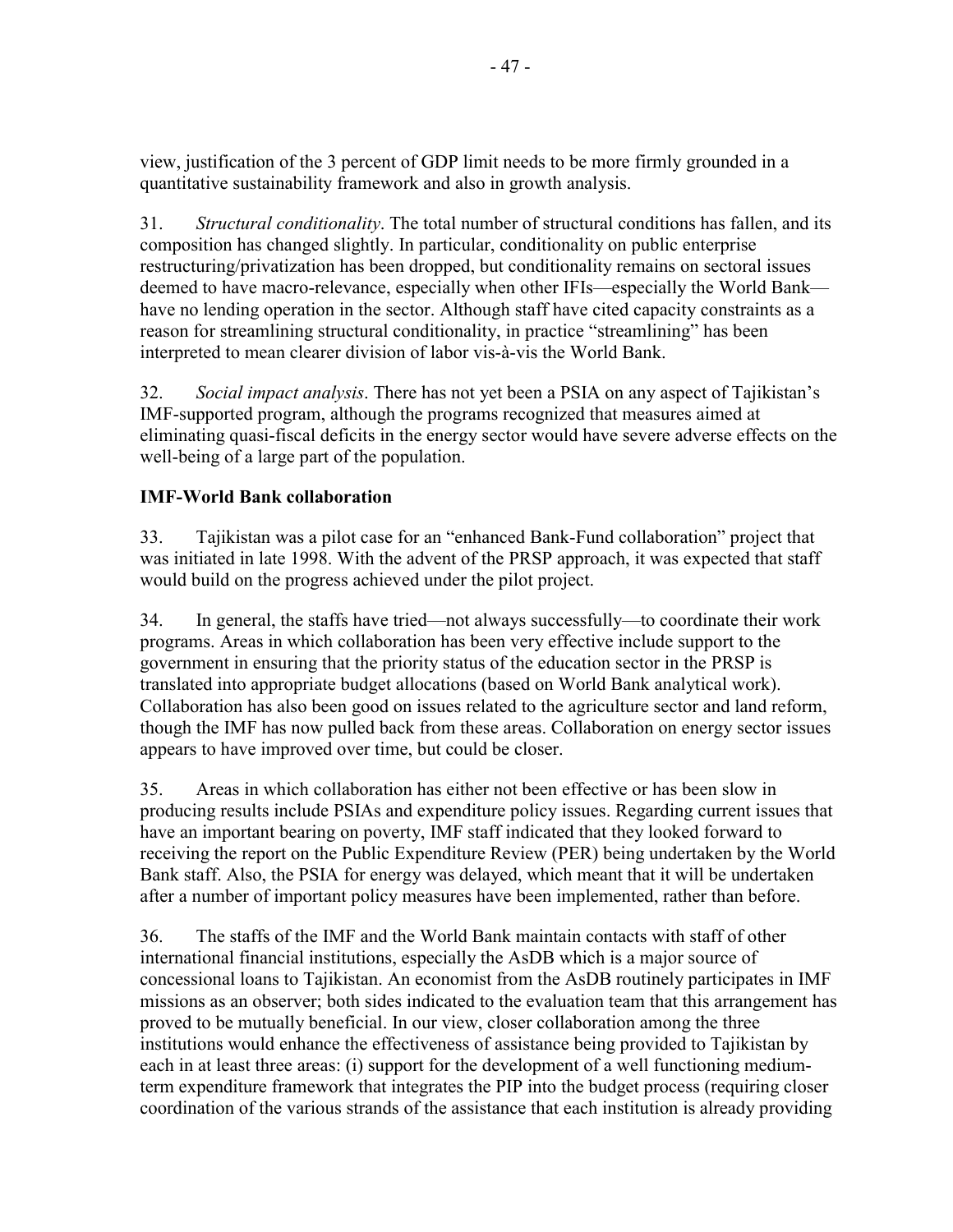to the budget process and/or the PIP); (ii) energy sector reforms (AsDB has taken the lead in assisting the authorities but its operations and conditionalities have not addressed the issue of quasi-fiscal activities, which IMF and World Bank staffs have highlighted as significant problems); (iii) PSIAs—the three institutions can collaborate in a manner that complements each other's operations.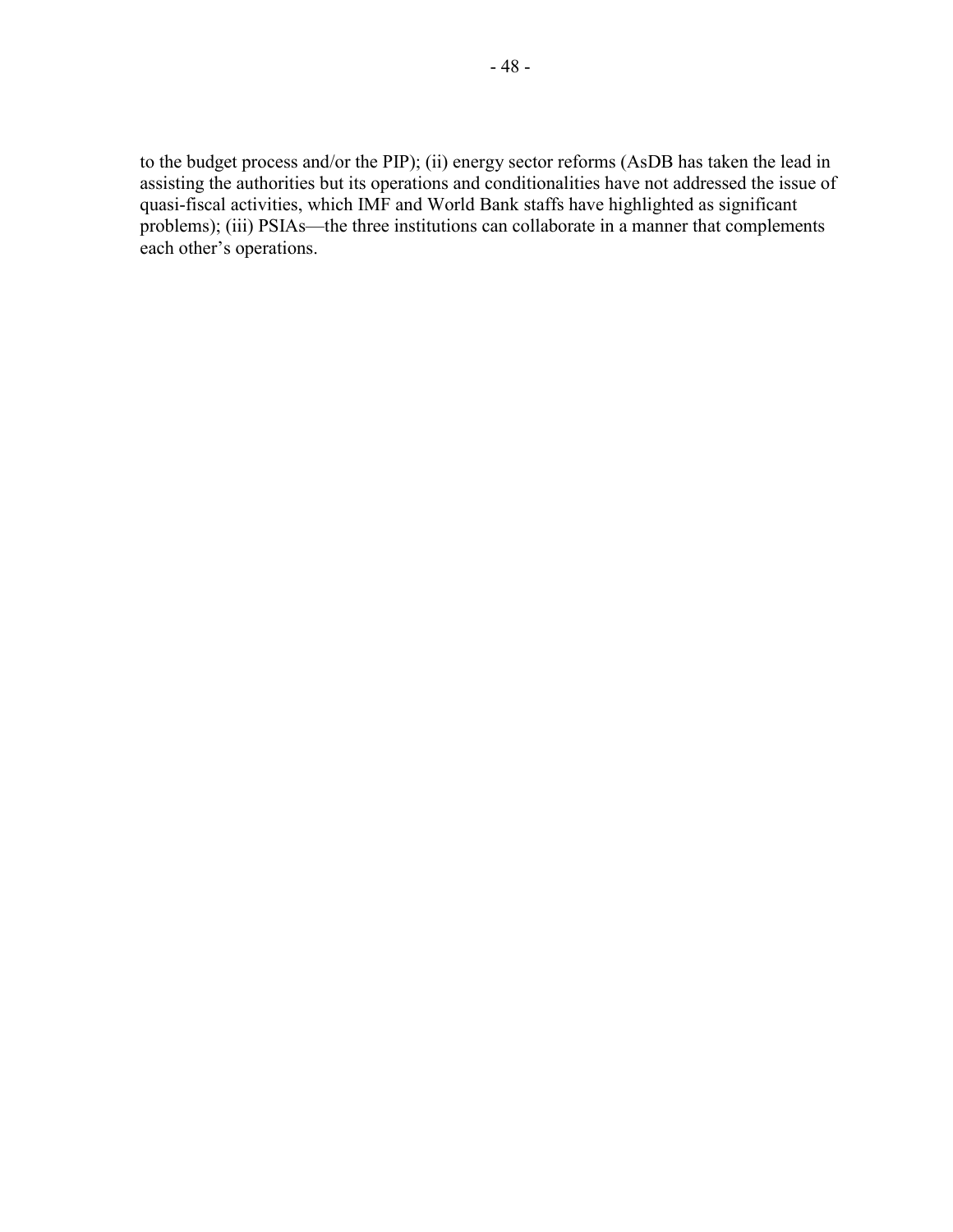#### **TANZANIA**

#### **The PRSP process**

1. The initial formulation of the PRSP took place within an extremely compressed timetable, under pressure to reach the HIPC completion point. Civil society inputs in the preparation of the PRSP were limited and hence had little influence on the initial policy content of the PRSP. The Ministry of Finance officials indicated that at the beginning they were frustrated over the lack of clarity of what was expected from a PRSP. A country-led and comprehensive poverty reduction strategy, set in the context of the long-term Vision 2025, already existed in the form of the National Poverty Eradication Strategy (NPES). With respect to partnerships, the Helleiner report had initiated a fruitful dialogue with the country's external partners and the Tanzania Assistance Strategy (TAS)—aimed at coordinating donor assistance—was under formulation. So what potential did the PRSP have when it was introduced? A review of the existing strategy documents and the evolution of the process, as evidenced from the preparatory phase and the subsequent three years of implementation, suggests that the PRSP process has indeed added value in some important areas, although challenges remain.

2. A key contribution of the process has been the opening up of a dialogue between the government and civil society. Civil society is now more actively engaged in national policymaking through channels such as participation in the public expenditure review (PER). The PER has broadened to become the main avenue for public policy debate and strategy formulation in Tanzania. The institutionalization of the policy dialogue, through the PER process, where the World Bank played a critical supporting role, has been crucial—although it is not possible to attribute this development to the PRSP approach per se. The PER process provided a forum for follow up of the policy debate which was very important given initial gaps in the poverty reduction strategy. It is broadly participatory, government-led and encourages domestic and external partnership. It also facilitates a multi-sectoral resultsorientation of the PRSP via links to the budget and assessments of the poverty focus of expenditure.

3. One area where stakeholder involvement has been limited is on macro policy issues involving mainly the government, donors, and the World Bank and the IMF. While this is partly due to the weak technical capacity among civil society groups, it also reflects limited success by the IMF in framing key macro policy issues in a manner digestible to a wider audience and in ensuring that all major macro issues were included in that debate. IMF staff were not clear as to what their role should be if some key policy issues were not emerging and were reluctant to intervene too actively in what was meant to be a government-led domestic debate.

4. The PRSP has enhanced the mobilization of resources and focused them on priority sectors—with public expenditure reviews as major inputs. During the PRSP process the shares of priority sectors in expenditures have risen steadily, although PER analyses have shown that spending within priority sector needs to be better targeted to the poor. The PRS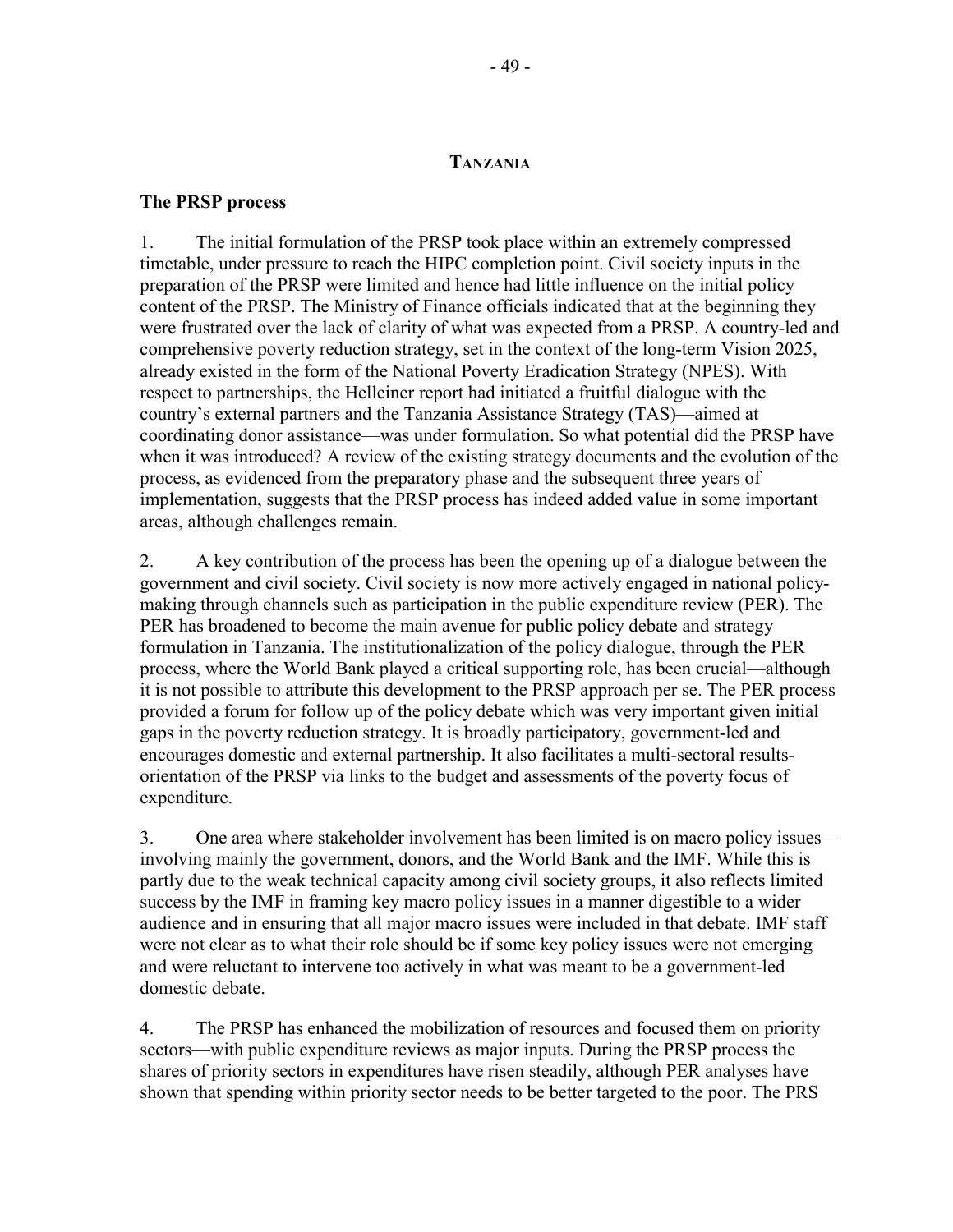process has substantively enhanced national processes for poverty monitoring and a master plan now guides all monitoring activities. But the feedback between monitoring of results and policy actions remains in need of improvements.

5. In retrospect, the issue of poor domestic capacity has not been adequately considered given the broad agenda of reform—both within the process of implementing the PRSP and more broadly as part of ongoing government reforms—particularly management and coordination at the sub-national level. Lack of capacities has led to serious delays, and may ultimately lead to inadequate outcomes.

6. The PRSP process has been partnership-oriented. External partners view the PRSP as the guiding framework for development assistance and have attempted to streamline their processes accordingly. The BWIs have also aligned their processes and their behavior in the field, along the lines of the PRSP approach, although in the view of domestic stakeholders more remains to be done. Two issues of concern on partnerships are the still low levels of involvement in the process of the business community and the continuing high transactions costs for the government of numerous donor missions, some of which are still not well coordinated.

7. In the initial phase of its implementation, the PRSP has been mainly focused on improving service delivery, particularly in education and health, by increasing social sector expenditures. Several stakeholders also noted that the poverty diagnosis of the PRSP was not comprehensive enough, with a bias towards non-income aspects. The income-oriented elements of a broader growth and poverty reduction strategy were delayed by the late completion of sector specific strategies, notably for agriculture and rural development. This also reflects the legacy of the initial focus on social expenditures of the HIPC process. The completion of sector strategies and action plans in later years and the more elaborate PRSP progress reports have helped to expand on and balance the implementation of the strategy.

8. The ownership of the PRSP is strongest at the level of top leadership and the Ministry of Finance, followed by priority sector ministries, but is found to be much lower in nonpriority central ministries. Among civil society and local government, ownership has been mixed, being a function of their involvement in the process, with Dar-based groups more favorable to the process than those outside. Parliament has been largely outside the process, and its ownership is low.

9. The main conclusions from Tanzania's PRS experience are fourfold. First, it is the process, not the document itself that matters. Despite the compromised quality of the initial participatory process, the insufficient poverty diagnostics and lack of a broader growth strategy in the initial PRSP, three years after the launch of the PRSP policy-makers have been able to flesh out the strategy and improve poverty monitoring mechanisms. Second, while there has been commitment to the strategy at the top leadership level, there is by no means a full consensus on many key issues among all stakeholders involved in the exercise. The sustainability of the PRS process depends upon a broader level of participation by Parliament, non-priority sector ministries, and civil society, including in the macroeconomic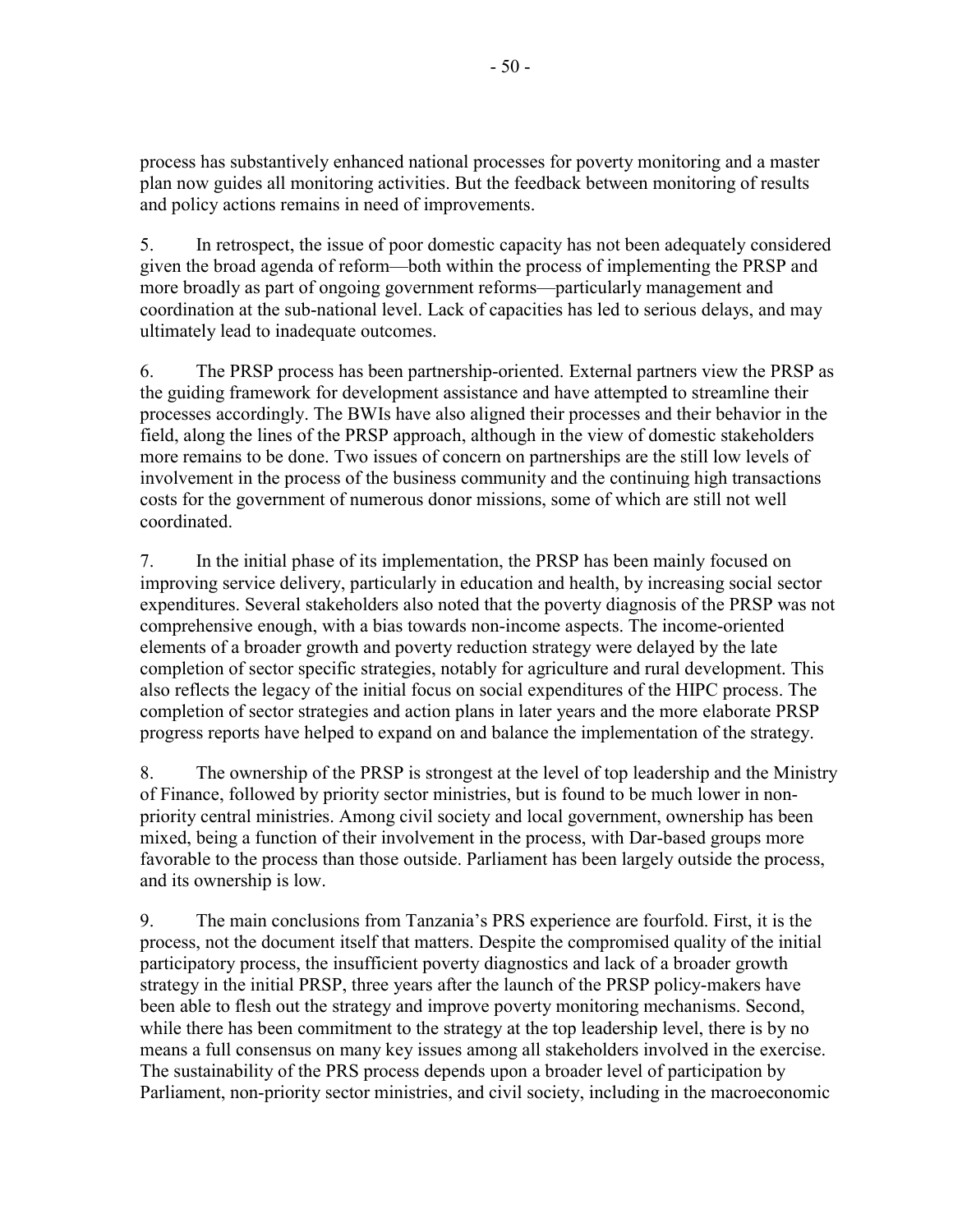policy framework. Third, capacity constraints and lack of clarity about the role of the BWIs if major policy issues are not emerging in the debate are currently hindering such participation and need to be addressed. It is also clear that wide differences of view about the scope and goals of participation remain. Fourth, the PRSP process requires closer World Bank and IMF collaboration, including a clearer delineation, as part of the PRSP framework, of what analytical inputs should be delivered.

#### **IMF role and the PRGF**

10. The consultation processes under the PRSP did, over time, have a significant impact on the content of macroeconomic policies, and the PRGF-supported framework did show considerable flexibility. In this sense, there was eventually an "alignment" with the key objectives of the PRSP although the process was not driven by preparation of the original PRSP. In assessing how the PRSP process affected the scope of policy choices available to the government and how the PRGF adapted to these policy choices, we examined in depth four policies in the macroeconomic area. They included two cases, the PRGF programming framework and cash budgeting, where a broader debate in the PER working groups led to a more flexible fiscal stance and increased priority expenditure better insulated from temporary budget shocks; one case, trade reform, where the political nature of the problem and the lack of a domestic debate on the lines of the PER evaded easy resolution; and a last case, fiscal federalism, which, though considered a priority by the government and with clear relevance for the PRSP, was approached very cautiously by IMF staff, in light of the fairly limited local capacities and the IMF's own experience from other countries, and thus the alignment of the PRGF remained incomplete.

11. Lack of capacities within government led to delays in policy formulation and implementation, although the process of interaction and debate finally led to the convergence of views on key macroeconomic issues. However, effective networking by key government officials, reinforced by donor concerns that the initial macroeconomic framework did not sufficiently accommodate increased aid flows, helped bring onboard technical expertise from local consultants, academics engaged in local research-oriented NGOs, and others from abroad. Their participation in the PER macro working group and workshops organized by the government, as well as technical contributions to policy discussions helped move the process forward. In this sense, the substantive revisions that were made in the original PRGF program design reflected an effective contribution of the institutional framework set up for consultations between stakeholders and the use of outside expertise to strengthen capacity. However, this participatory process was incomplete since it largely involved government, the BWIs, and bilateral donors, with civil society stakeholders largely on the sidelines.

12. With regard to internal IMF policy formulation and review processes, the overall conclusion is that the IMF does seem to have evolved towards better discussion of the PRGF-PRSP linkages, as well as poverty issues more broadly, and did show flexibility in modifying the program design. However, while the program was able to accommodate higher aid inflows and did modify the targeted fiscal path, in light of the slower-than-expected-response of private sector investment and demand for credit, the assumptions on growth remained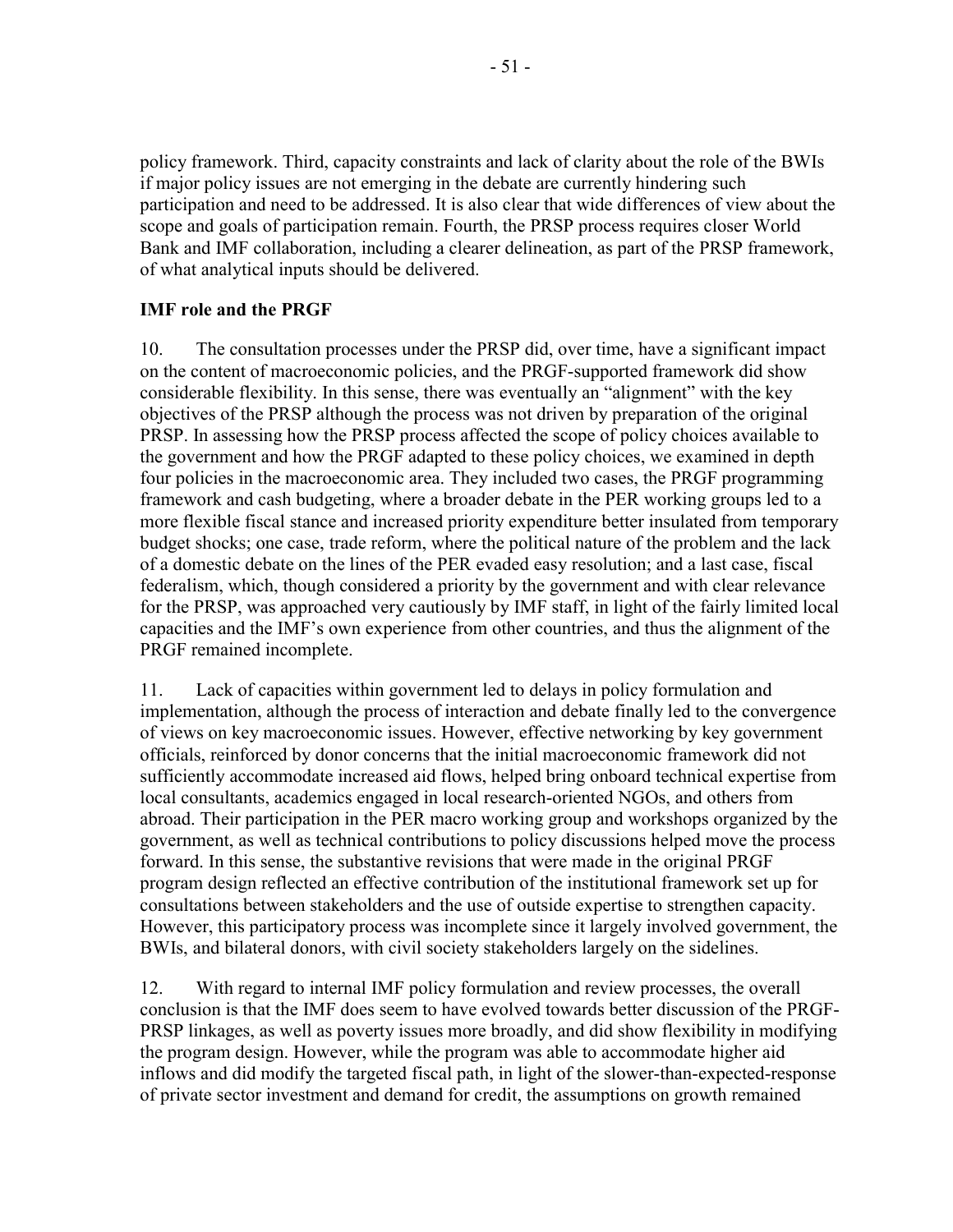largely exogenous to program design. Moreover, PSIA still did not play a significant role as a guide to policy formulation.

### **World Bank effectiveness**

13. The Bank played a facilitative role, providing technical advice to the government during the short formulation period of the PRS as well as in identifying key process issues, which influenced the sectoral contents of the strategy and helped promote a more participatory process. Stakeholders were critical of the Bank's "intrusive" influence in the initial stages of the formulation of the strategy, but acknowledged that this keenness was tempered by the country office. Overall, the principal drafters of the PRSP described the formulation as a government-led process with the BWIs not influencing the substance of the final strategy. Government officials, however, did complain about having to adhere to "formatting requirements" for the BWIs.

14. Civil society members, on the other hand, were critical that during formulation the Bank did not exert more influence on the government to increase their participation. But they were cognizant of the dilemma faced by the Bank in urging the government to expand the consultative process while respecting the "country-led" principle. Further, the Bank as well as the civil society was reluctant to hold up Completion Point under HIPC to demand a more extensive consultative process. During implementation, the Bank has promoted the participation of civil society within the national PRS processes with encouraging results. Civil society participation has been a feature of the PER process and is being further strengthened year by year.

15. An area where the Bank could have been better prepared for the PRSP was in assisting Tanzania to conduct a Household Budget Survey prior to 2000. During implementation of the PRS, however, Bank staff have provided substantial technical advice in analyzing the results of the Household Budget Survey and in establishing the Poverty Monitoring System. The Bank's technical expertise and sectoral inputs in education and health and via the PER process have supported the 1st and 2nd Annual Progress Reports and have been greatly appreciated. The PER process in particular has been well recognized for its support of the PRSP and its principles, and the Bank has played a leading role in promoting and expanding the PER from an external technical assessment to a country-led participatory process involving a wide range of stakeholders. Besides providing secretariat services to the bi-weekly PER meetings until the end of 2003, Bank staff have fostered the momentum of the process and have continued to provide high-quality technical expertise.

16. In other areas of the Bank's analytical support, some key shortcomings came to light in the formulation of the PRSP, and some of these remain. There are continuing knowledge gaps between the micro-macro linkages, specifically the micro-economic social and poverty impacts of macro-economic and structural policies, analysis on the sources of growth and the poverty impact of alternative policy and strategy options. At the sectoral level, the depth and breadth of the Bank's analytical work was uneven prior to the formulation of the PRSP.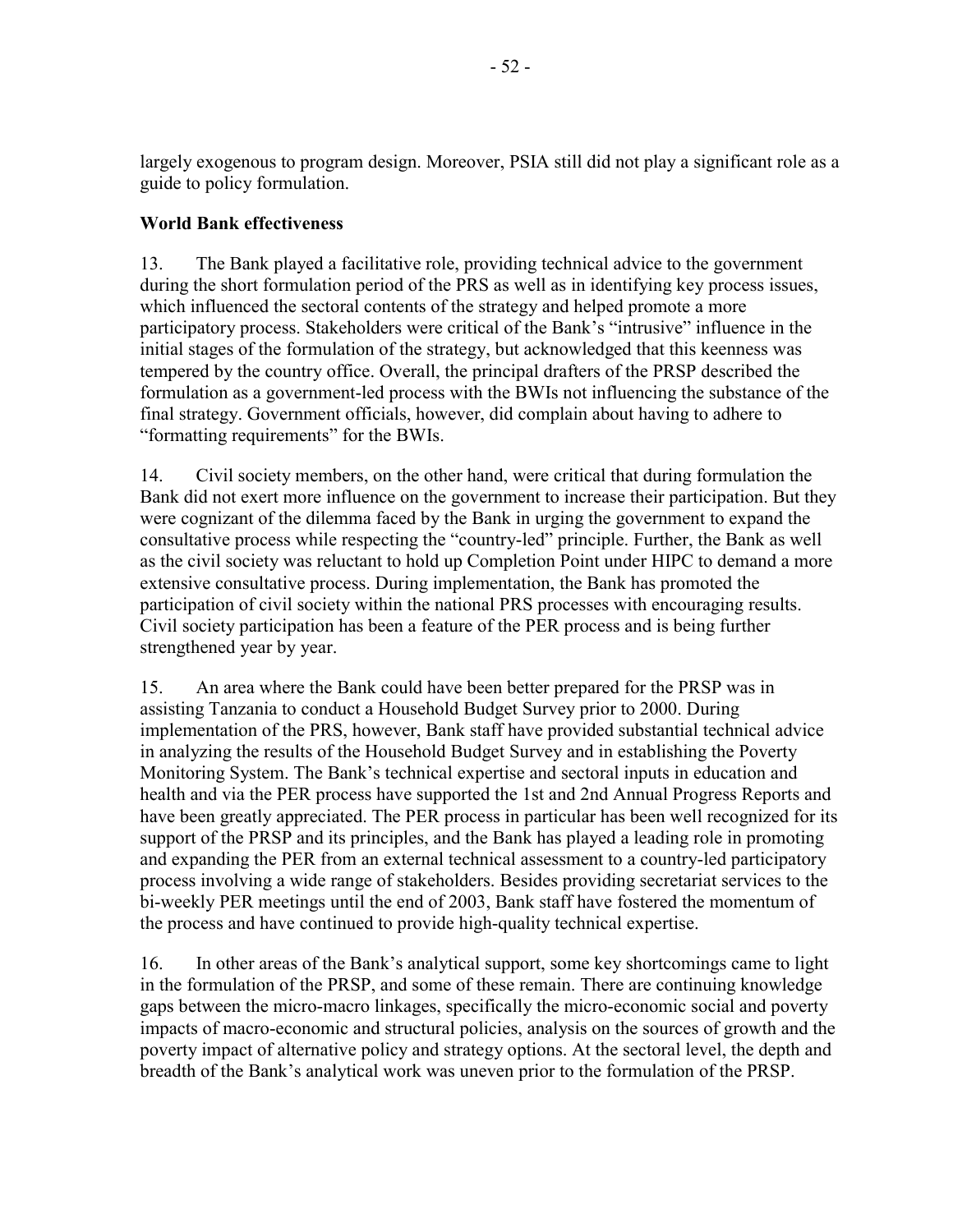Work in agriculture, for example, should have started much sooner and the Bank could have been more assertive in promoting the growth agenda in the PER/MTEF processes.

17. The Bank's lending portfolio in the last three years has been well aligned with the PRSP, and the recently introduced PRSC signals a further shift towards alignment with country processes. The PRSC1 is programmatic, aligned with the PRS policy matrix and has much less conditionality than previous policy-based lending instruments.

18. The Bank's overall behavior vis a vis respecting the "country-led" principle is widely recognized as having improved significantly. The Bank was already moving in this direction but the PRSP has helped moved it much further and faster. Interviewees described a "sea change" in the Bank's behavior, and have cited the strong role of the country office in promoting this change. But there is still room for improvement, with some national stakeholders feeling that the "Washington consensus" has become a "Washington-Dar" consensus. Government officials and NGOs also feel that some sector teams are more resistant to the principle of country ownership and often fail to adequately consider alternative viewpoints.

19. The Bank has continued to promote the "partnership" principle. The Bank's proactive role in the participatory PER process, the alignment of the PRSC within the framework of the PRBS, and its engagement with the DAC, are important steps that have enhanced the collaboration of donors in Tanzania. There are still complaints about the Bank's coordination at the sector level which relate to the large numbers of missions that regularly arrive from the Bank. At the same time stakeholders have acknowledged that the complaints at the sectoral level are strongly correlated with capacity problems within ministries, an area where the Bank's and donors' technical assistance has not been successful in addressing.

### **World Bank-IMF collaboration**

20. The PRSP process has fostered greater coordination amongst the World Bank and IMF teams working on Tanzania, although there remain important gaps—including the setting of priorities for timely delivery of PSIA. On conditionality, the BWIs have narrowed their focus to areas of their specialty, but this has not resulted in substantial reductions in aggregate conditionality. The Joint Staff Assessments of the PRSP and the Progress Reports have been important in providing a forward-looking perspective on the process but have been fairly uncritical, especially with respect to implementation capacity at the local level. As commentaries on a multi-stakeholder process, however, questions have been raised on their limited inclusiveness.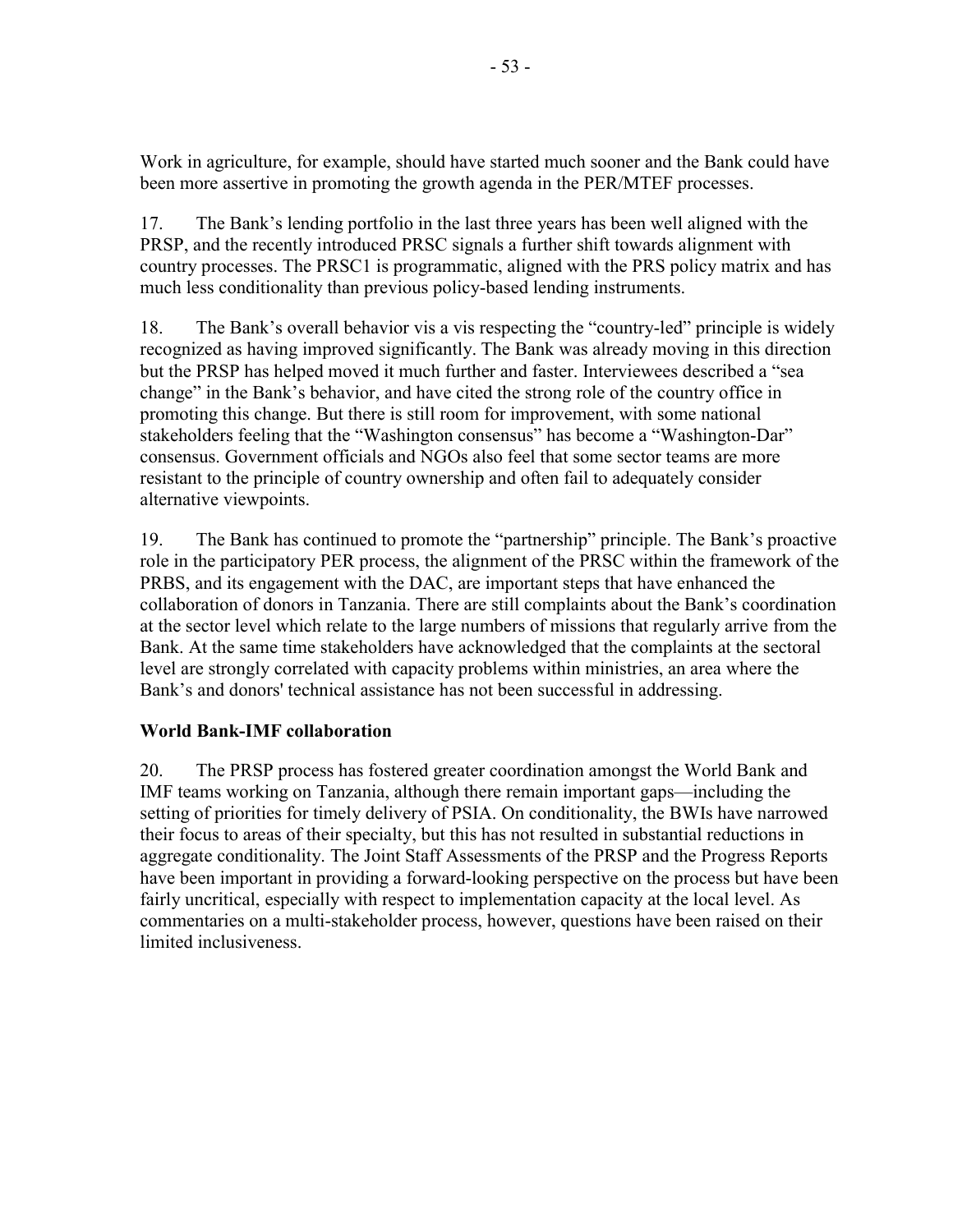#### **VIETNAM**

1. The Government of Vietnam (GoV) initiated the preparation of an I-PRSP in mid-2000 which coincided with an intense planning phase in the country's policy cycle leading to the production of the current 10-year Socio-Economic Development Strategy and 5-year Socio-Economic Development Plan (SEDPs). The I-PRSP was presented to the Executive Boards of the Bank and the IMF in March 2001 along with a request for a 3-year PRGFsupported program and the first World Bank-supported Poverty Reduction Support Credit (PRSC). The full CPRGS (as the PRSP is known in Vietnam) was finalized just over a year later, around the time that the second review under the PRGF-supported program was completed.

2. The CPRGS was produced by the Ministry of Planning and Investment (MOPIC) in association with relevant ministries. Actual drafting was done by a 52-member committee from 16 ministries and agencies. Organization of the supporting participatory process was centered around the Poverty Task Force (PTF) composed of government ministries, multilateral and bilateral donors, and international and local NGOs. The PTF had emerged from the poverty working group, a forum set up by the government to facilitate collaboration with the donor community and NGOs on poverty issues.

3. **The content of the CPRGS is widely considered to be domestically owned**. The authorities maintained a firm hand throughout the drafting process, much of which was done in Vietnamese with only selected drafts translated into English. The strategy's emphasis on human capital and poverty reduction relative to other growth considerations reflects a perception that the donor community was the target audience for the document. A notable exception is the pattern of resource allocation for the public investment plan which does not appear linked to the poverty reduction orientation of the CPRGS, and which contains a stronger emphasis on infrastructure and industrialization. With the encouragement of Japanese donors, the authorities have since amended the CPRGS to include a chapter on the contribution of large-scale infrastructure to poverty reduction.

4. **The participatory process in the formulation of the CPRGS was less "country driven"** with international partners (the World Bank and a group of INGOs, in particular) initially assuming a leading role in the organization and financing of public consultations. To some degree, this reflected a lack of experience with, and initial discomfort on the part of, the authorities in conducting participatory exercises of the type called for under the PRSP Initiative. Government engagement with the participatory process intensified during the formulation process, but the true extent of the authorities' ownership of, and commitment to, a participatory approach to policy making will only be tested once they take the driver's seat in future participatory consultations.

5. Particularly absent from the participatory process were discussions of the macroeconomic framework and many of the associated structural reforms underpinning the strategy. There were numerous possible reasons for this, including a lack of interest and/or expertise in discussing the macroeconomic framework on the part of organizers of the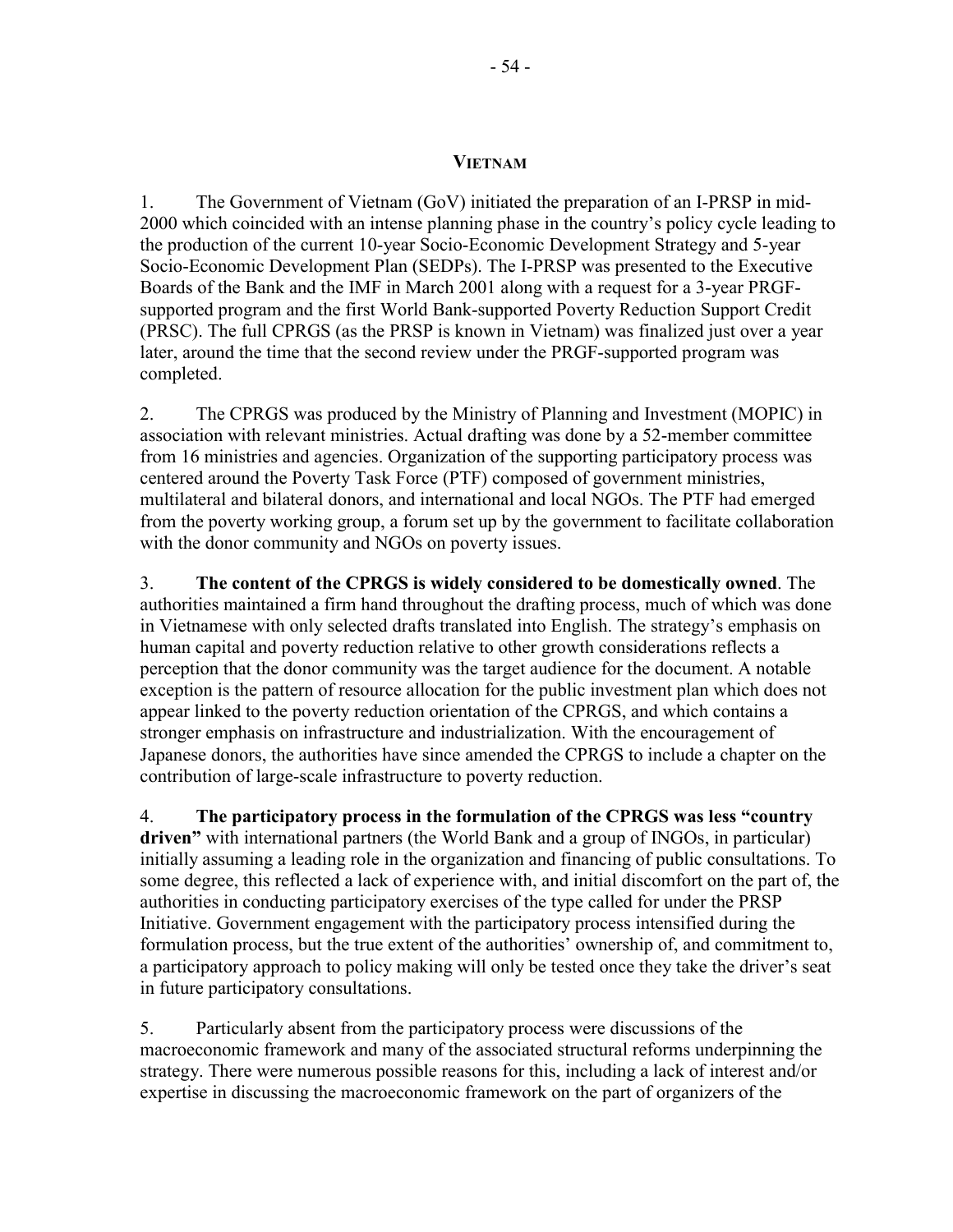participatory exercises, the absence of a systematic effort on the part of the IMF to encourage public discussion of these issues, and the perceived lack of pressing macroeconomic problems that would warranted the allocation of scarce time at participatory workshops.

6. **The relationship of the CPRGS to the existing indigenous planning processes and documents (SEDPs) remains unclear**. Donors and IFIs look to the CPRGS as the key policy document while the authorities consider this to be the role of the SEDPs. The authorities have characterized the CPRGS as an "action plan" for implementing their SEDPs. However, the lack of clear priorities among competing demands and the absence of a transparent medium-term expenditure framework (or indeed a transparent budget planning process) in which to situate the SEDPs detracts from its operational value.

7. More generally, and despite proactive outreach on the part of the IMF's Senior Resident Representative, there was **a lack of clarity with respect to the role IMF staff were expected to play in the formulation of the CPRGS**. At the same time, there was broad-based interest in the IMF playing a greater role in the policy debate (i.e., extending beyond traditional official interlocutors). While not a problem in Vietnam, it was felt that this would require IMF staff to more routinely develop their capacity to discuss complex macroeconomic issues with non-economists. Furthermore, it is unlikely that the current limited resources of the resident representative office would permit meaningful and sustained participation in a broader policy dialogue.

8. T**here has been some increase in donor coordination**, most notably with the formation of a Like-Minded Donors Group, some of which are involved in the co-financing of PRSCs. However, there exists scope to improve coordination and some major donors are (for a range of reasons) reluctant to adapt their programs to align with the strategy. That said, the breadth and generality of the CPRGS has made it relatively easy to justify most preexisting donor activities and therefore has not constrained donors in pursuing pre-existing priorities.

9. **On balance, the PRSP (CPRGS) has made a positive contribution to the policymaking process in Vietnam**. It is generally seen as having helped improve inter-ministerial coordination and the increased participation promoted transparency. The CPRGS has led to improvements in the mandate and capacity of information-producing entities such as the General Statistics Office. However, the monitoring and evaluation framework contained in the CPRGS appears to have been excessively ambitious and would have benefited from streamlining and priority setting to better reflect administrative capacity.

### **With respect to the adaptation of IMF-supported programs under the PRGF to reflect PRSP principles and the "key features" of PRGF-supported programs, performance was mixed**.

10. Alignment of polices in the PRGF-supported program with those of the CPRGS was only partial, although it has improved over time. This was particularly the case with respect to SOE reform where vagueness about the authorities' priorities initially masked differences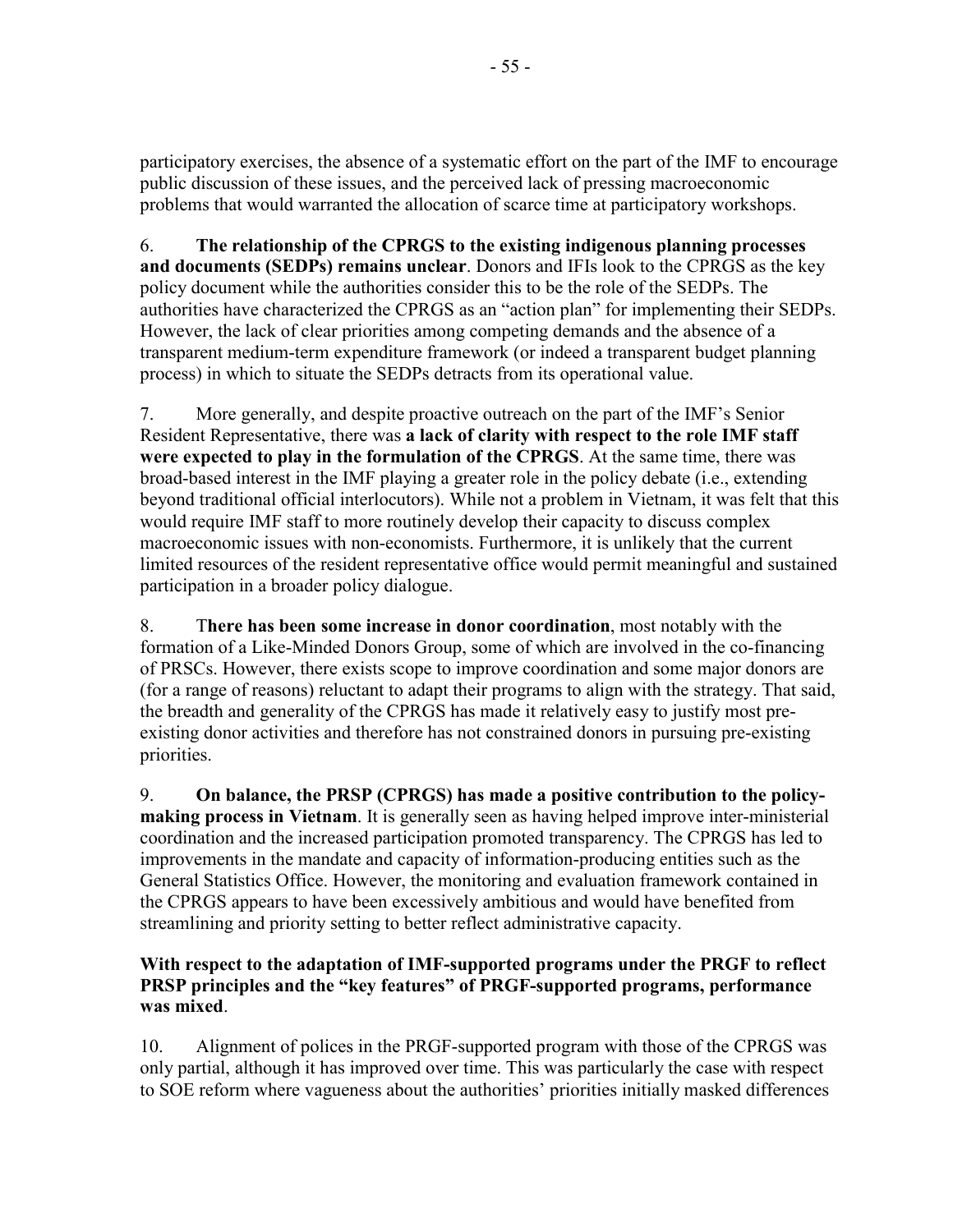between PRGF program commitments and the authorities' desire for a substantial and continuing role for the public sector in the economy. While there existed a range of opinion among the authorities, the decision to maintain a substantial public sector role was based on a broadly-owned government policy derived from lengthy internal party discussions. While the IMF eventually went along with this approach, it remained concerned about the potential long-term fiscal consequences of large SOEs and tensions with the authorities in this area were not fully resolved.

11. At the level of the macroeconomic framework, there were persistent differences of view between staff and the authorities on GDP measurement and macroeconomic prospects. This resulted in two separate medium-term forecasts, with the authorities' forecast underpinning the PRSP and that of staff underpinning the PRGF-supported program. However, the difference of view was transparently reflected in IMF staff reports and the CPRGS.

12. While program conditionality has become more focussed on the IMF's traditional areas of expertise, there was little evidence of an actual reduction in the number of structural conditions. This is surprising in light of the widely-acknowledged strong government ownership of the announced strategy, but appears to have reflected IMF staff's concerns with the strength of the political commitment in areas such as state-owned commercial bank reform as well as the adequacy of the agreed-to reform agenda.

13. The more defined division of labour between the Bank and the IMF in areas of overlapping interest complicated the design of program conditionality. The example of Bank-Fund conditionality on SOE reform illustrates two messages. First, the debate on the overall policy direction needs to take place in the context of the PRSP or equivalent strategy document; Fund conditionality that is not reasonably well aligned with this domestically owned strategy is unlikely to be effective. Second, in areas where the Bank has lead responsibility, it may well have its own priorities for analysis and conditionality design which may create "principal-agent" difficulties in setting conditions. This was the case in Vietnam where the focus of Bank lending operations in the SOE sector was on improving efficiency and privatizing smaller state enterprises, in line with the Government's gradualist reform strategy. In this case, the effectiveness of IMF conditionality may have been further undermined by attempts by IMF staff to use quantitative conditionality on credit growth, which—while perhaps justified on its own merits in pursuit of macroeconomic objectives was not well suited for pursing structural reforms in the SOE sector.

14. Perhaps reflecting the authorities' good track record in conducting fiscal policy, **significant fiscal flexibility was integrated into the PRGF-supported program**. Higher levels of spending in priority social sectors were accommodated and these were not constrained by overly pessimistic projections of ODA flows. The authorities had significant leeway on the manner in which they could use higher-than-expected revenues. Perhaps most notable was the absence from the PRGF-supported program of quantitative conditionality (i.e., performance criteria or benchmarks) on major fiscal variables.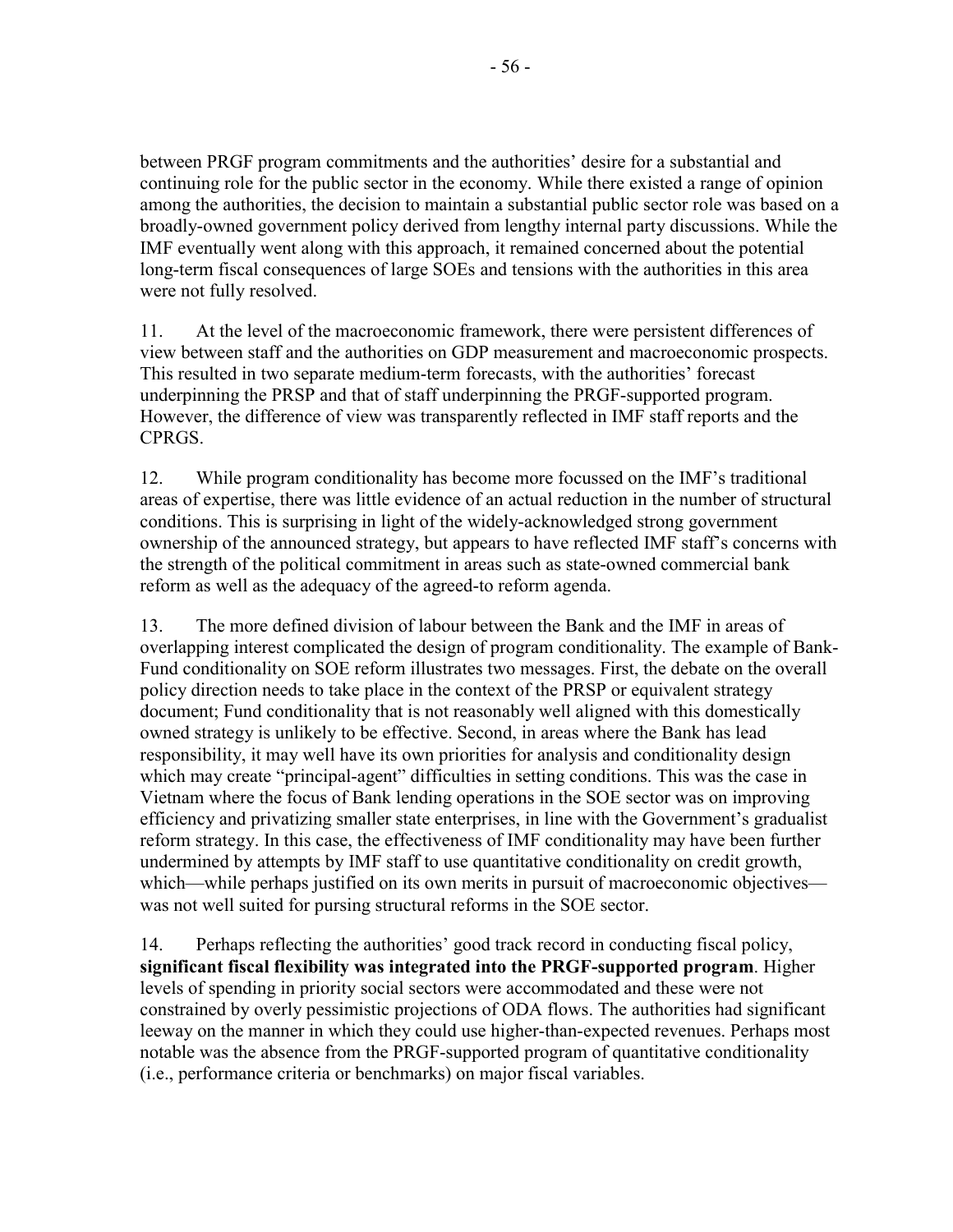15. Under the PRGF-supported program, **budgets became somewhat more "pro poor,"** as total poverty-reducing spending increased both as a share of GDP and of total expenditure. However, it is not clear the extent to which this trend can be attributed to the PRGFsupported program since it began well before the adoption of the program. The progressivity of the tax system was not addressed as part of the PRGF-supported program although there are plans to undertake PSIA to assess the impact of future tax reforms.

16. **Some effort was made to assess—a priori—the impact of proposed program measures on the poor and most vulnerable**. Of particular note are efforts to establish and finance a social safety for workers displaced by SOE reform. Preliminary work was undertaken to assess the social and poverty impact of trade liberalization but the analysis was of only limited value in informing policy design. Beyond these examples, PSIA did not figure prominently as an input to PRGF program design, partly reflecting IMF staff's sense that proposed reforms would not have a major negative impact on the poor. Looking forward, an agenda for PSIA work has been endorsed, including with respect to trade and tax reforms.

17. There have been **some improvements in Bank-Fund collaboration**, most notably at the level of information sharing and as a result of the authorities' insistence on joint missions. However, further improvement may be constrained by tensions between the degree of decentralization in the respective institutional structures of the two institutions.

18. At a more fundamental level, the case of Vietnam raises important questions about the **value-added of an IMF-supported program in a low-income country experiencing macroeconomic stability and no pressing financing gap**. While program financing was clearly appreciated, it is not obvious that a PRGF-supported program with higher-thenaverage access was the most appropriate mechanism to support sound macroeconomic performance. Most donors appear to have valued primarily the "signalling" role that the program provided, but discussions with bilateral donor representatives suggested that the absence of such a program would not have significantly affected their aid decisions.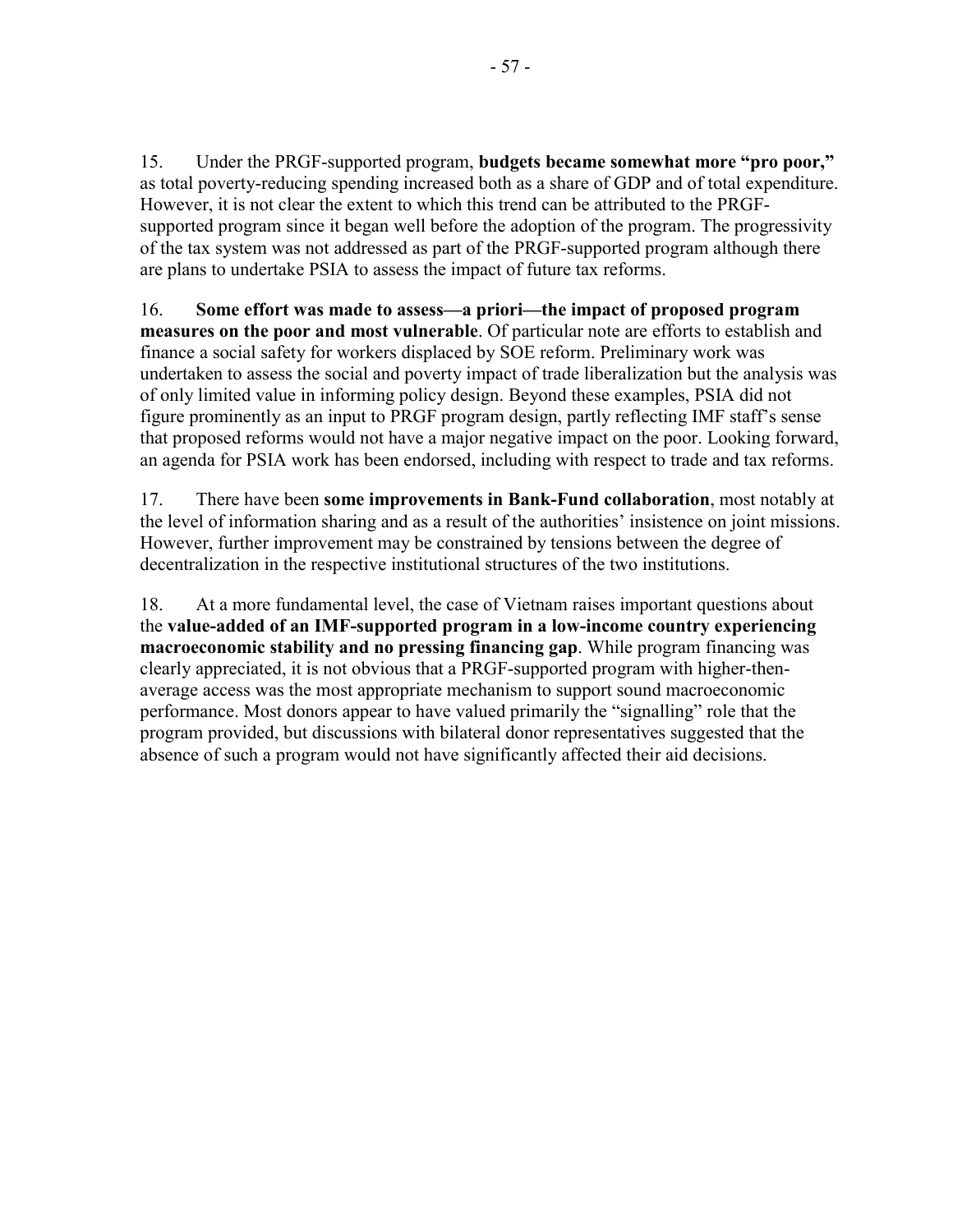#### **GUIDELINES FOR COUNTRY CASE STUDIES**

1. The Operations Evaluation Department (OED) of the World Bank is undertaking an evaluation of the Poverty Reduction Strategy (PRS) process. The objective of the review is to assess progress of the PRS process toward meeting the challenge of poverty reduction and to assess the World Bank's role in support of the process, with a view to informing, and where necessary, making recommendations to strengthen the implementation of the Initiative and to increase the effectiveness of the World Bank's support. The evaluation will be conducted in collaboration with the IMF's Independent Evaluation Office (IEO), who are carrying out a parallel evaluation of the PRSP/PRGF process. Together these evaluations will provide an independent assessment of BWI effectiveness in support of the PRS process to the Boards of the two institutions. The issues that the evaluations will cover are discussed in detail in the Issues Paper from IEO (http://www.imf.org/external/np/ieo/2002/prsp/index.htm) and Approach Paper from OED (http://www.worldbank.org/oed/prsp).

2. This note proposes guidelines for conducting country case studies answering the evaluative questions laid out in the Two Approach/Issues Papers. It is based heavily on related work between OED and IEO as primary input for both evaluations. While the individual evaluations will each focus on institutional performance, the OED and IEO teams will conduct joint desk and field work in overlapping country case studies. It is expected that collaboration between the units will result in a single country case study report for each of the joint case studies. $14$ 

## **Approach**

 $\overline{a}$ 

3. Given the country-specific nature of the PRS process, case study analysis will be used as a key source of evaluative material. The methodology will combine two types of case studies identified in the evaluation literature, "program implementation" (primarily explanatory) and "illustrative" (mainly descriptive).<sup>15</sup> The case studies will be "program" implementation" case studies as they intend to investigate the implementation of the PRS process in each country relative to its underpinnings. They will also be illustrative in nature as they will add in-depth examples to other sources of evaluative material including external evaluations, thematic studies, cross-country analysis and survey work.

4. To capture the diversity of country experiences with the PRSP Initiative, OED plans to conduct eight case studies for the evaluation, four of which will be conducted jointly with

<sup>15</sup> See Datta, Lois-Ellin, United States General Accounting Office, "Case Study Evaluations", GAO/PEMD-91-10.1.9, November 1990. Also Morra, Linda G. & Friedlander, Amy C., OED, "Case Study Evaluations" (available on OED's website.)

 $14$  These guidelines refer to the expected coverage in the case studies undertaken jointly by the IEO and OED. Coverage in case studies conducted by either the OED or the IEO only will not address specific issues concerning, respectively, the effectiveness of the IMF or the World Bank.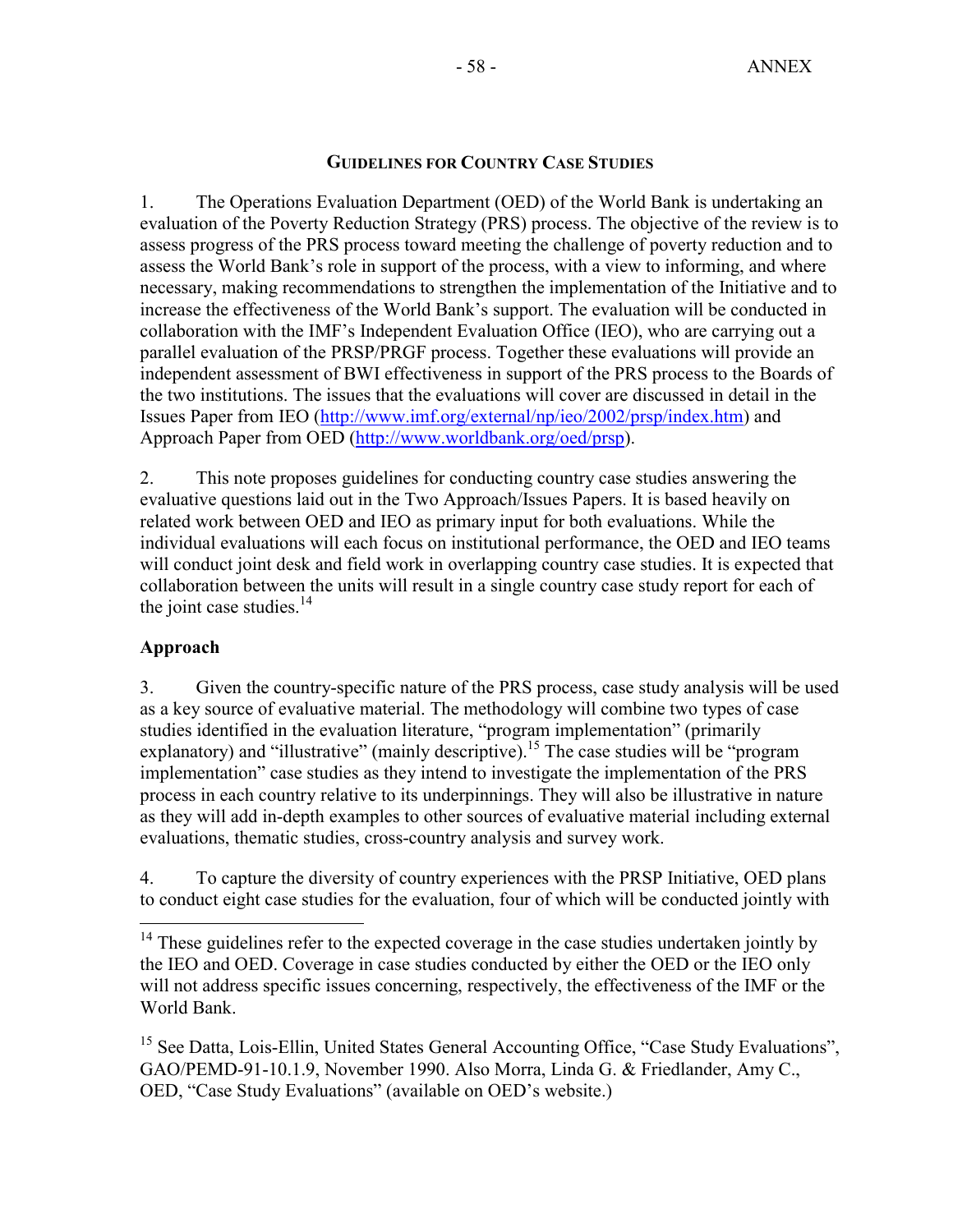IEO. IEO is planning to conduct another two case studies independently from OED. In total, therefore, OED and IEO will perform an in-depth investigation of 10 of the 23 countries with completed PRSPs through December 2002.

5. A range of criteria were considered in selecting the PRSP countries for case studies: geographic balance; HIPC and non-HIPC; range of country conditions and PRSP experience; and both mature and recent programs. Country selection also took into account the country coverage of previous or on-going work.<sup>16</sup> The following countries were selected based on the criteria set out above: Mozambique, Nicaragua, Tajikistan, and Tanzania (joint OED-IEO); Albania, Cambodia, Ethiopia, and Mauritania (OED); and Guinea and Vietnam (IEO).

### **Details on Methodology**

 $\overline{a}$ 

6. The following guidelines define the basic parameters for the case studies, and can be further tailored to reflect country characteristics. The guidelines have been informed by experience from lead missions in Albania (OED) and Tanzania (joint OED-IEO).

7. **A local consultant** will be sought to assist in each of the case studies.<sup>17</sup> The local consultant will be expected to contribute to the team in line with their level of expertise and knowledge. This is expected to yield a range of local consultant assistance across the case studies, from assisting in scheduling meetings and providing local knowledge, to preparing background papers and briefs. Local consultants will also be used to coordinate implementation of the country stakeholder survey (see below).

8. **Key informant interviews** will be held in both Headquarters and in the field. Interviews will be conducted with relevant World Bank and IMF staff who have been associated with the country team and/or the PRS process. This will be followed by in-country consultations to be conducted for a period of at least two weeks. These consultations are the primary input for the fieldwork and will be targeted at a broad range of stakeholders including; key ministries (central and line), key government units involved in the PRS process, local governments, bilateral and multilateral donors, local and international NGOs, private sector representatives, media, and, wherever possible, Parliamentarians. Interview modalities will vary and may include group consultations. Finally, an exit workshop (see below) will be held which will target stakeholders consulted during the mission.

9. In-country **field visits** outside of capital will be conducted in each case country, unless not warranted, or not possible given country conditions. Field visits were conducted in both Albania and Tanzania and provided considerable value-added. The modalities of field visits will vary from country to country.

 $16$  For example, the extensive country studies by the Multi-Donor Evaluation of the CDF covering countries with completed PRSPs (Uganda, Bolivia, Vietnam, and Burkina Faso) contain a significant amount of information on the PRSP process in these countries.

 $17$  No local consultant was used in Cambodia and Vietnam.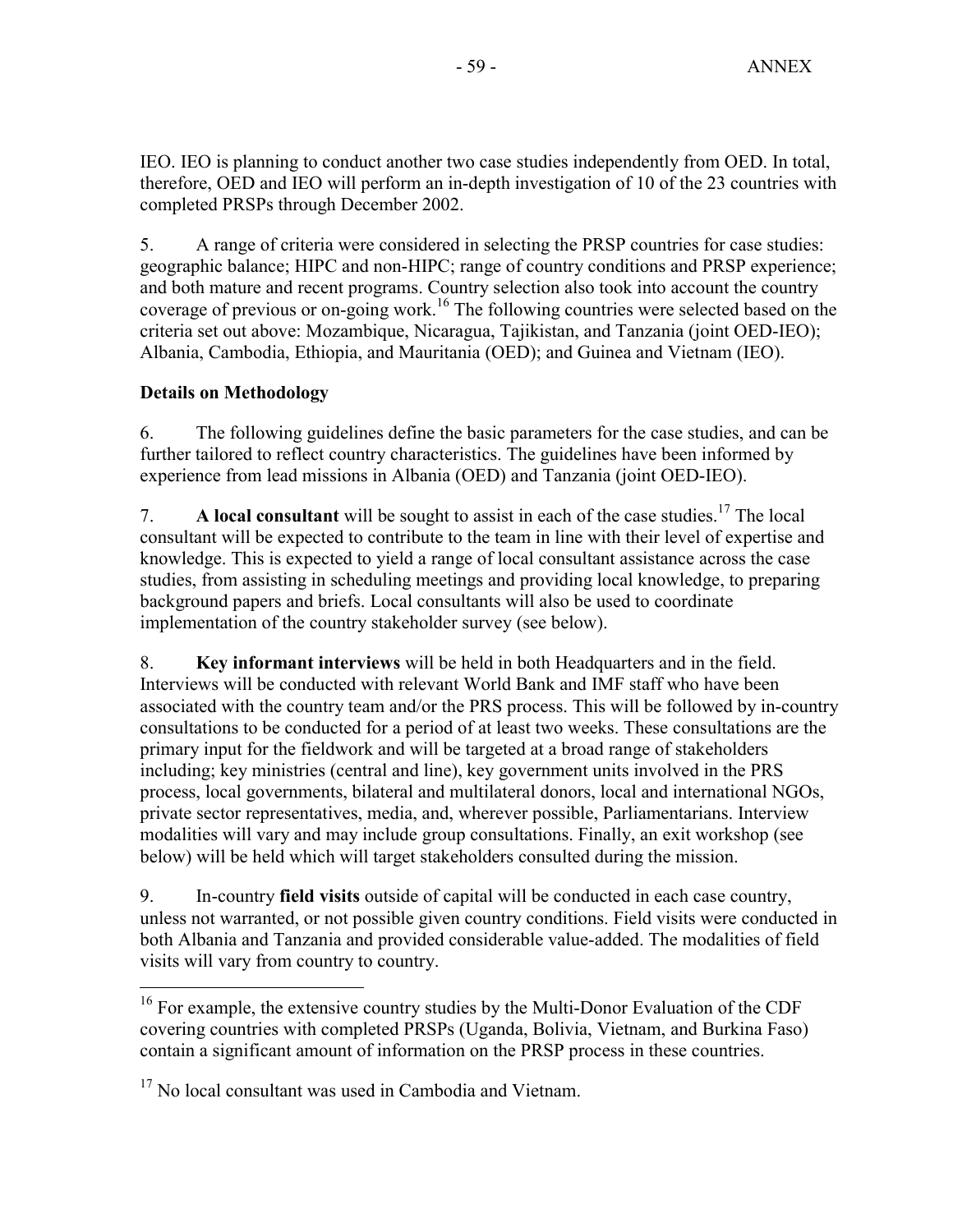10. An informal **exit workshop** will be held in each case country at the conclusion of the mission. The purpose of the workshop is to seek feedback on the emerging findings of the case study from a representative group of stakeholders, including stakeholders involved in the interviewing.

11. A **stakeholder survey** jointly designed by OED and IEO is being conducted in each country to provide input for both the OED and IEO studies. The survey will supplement information gained from key informant interviews and will target each category of stakeholder involved in the PRS process. Coverage will include the central government ministries (Planning and Economy/Finance) and Central Bank, line ministries, donors, NGOs, and representatives of the private sector and other civil society groups (e.g., trade unions, labor unions, academia, media, and faith organizations).The goal of the survey is to obtain institutional responses (not individual views) on the PRSP and Bank and IMF performance in supporting the process. As a result, the criteria for respondents includes good knowledge of the PRS process and familiarity with their respective institution's positions on specific issues. A core set of stakeholders has been identified which each country survey must target, including key ministries involved in the PRS process, but outside of these parameters, the specific coverage and number of responses is likely to vary from country to country. Local consultants will be used to administer surveys in each case country further enhancing the independence of the exercise.

12. Case studies will use multiple methods for data collection, including reviews of relevant documents and databases, in-depth interviews of key informants both in Washington D.C. and in the country, and an in-country workshop. Relevant documents may include official government data and reports, Bank and Fund analytical and advisory work, related policy documents, staff reports to the Boards of the IMF and World Bank, internal documentation, prior OED and IEO evaluations, external evaluations and materials from research institutes and civil society.

13. An extensive analysis of the data will be carried out using the technique of triangulation in which the reliability of findings will be developed through multiple data sources and findings will be validated through agreement across multiple types of data. An example would be assessing process changes in public expenditure management in a country. The country's Public Expenditure Review may yield an initial finding which could then be verified with multiple data sources e.g. interviews with Bank staff in the regional Public Expenditure thematic group, officials in the Ministry of Finance, and civil society. Economic data on budget execution could be cross-checked against budget laws and qualitative data on disbursements and procurement, i.e. data would be validated across multiple types of data. Likewise, to assess the realism of macroeconomic projections made by the IMF, one may assess the extent of deviations from recent trends, compare projections with outcomes, and cross-check that against views expressed at the time by the authorities, review departments and the World Bank.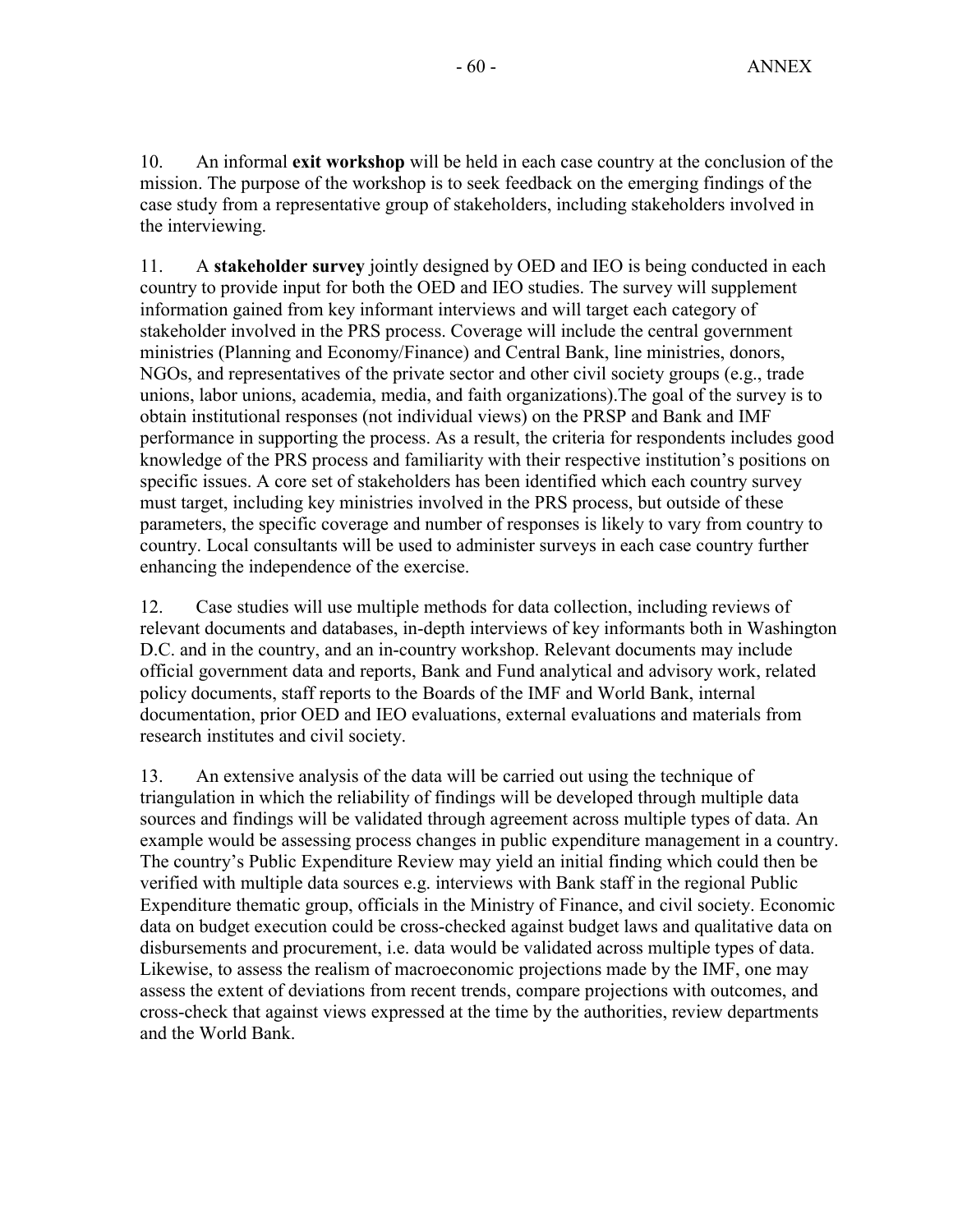## **Phases and Key Deliverables**

14. **Phase 1—Desk Review**: A desk review will be conducted in advance of field work in each of the case countries. The desk review will analyze and summarize main findings from available research materials and collate the necessary data. A desk brief will be prepared following a standard outline to provide an initial basis of information for the country study.

15. **Phase 2—Washington-Based Interviews and Mission Planning**: Phase 2 will build on the desk review through interviews with Bank and Fund staff. Key persons for interviewing in the field will be identified, evaluative questions will be tailored around the emerging evaluative hypotheses, and arrangements for the workshop and field interviews will be finalized.

16. **Phase 3—Country Visit**: The field work will investigate the key evaluative questions in-country and seek to address open issues. Structured interviews with key informants and an in-country workshop will form the basis for consultations. As noted above, an in-country stakeholder survey will be applied after field work has been completed.

17. **Phase 4—Final Washington-Based Analysis**: In Phase 4, the case study team will agree on the main findings and supportive evidence, submit them to a new round of triangulation with HQ-based staff from the Fund and the Bank, and draft a report. The case study teams may present their findings to key internal stakeholders at a World Bank or IMF brown bag lunch. The views of the authorities on the draft final report will be sought.

## **Final Report**

18. In joint case study countries, OED and IEO will coordinate to produce a single report as a key input to both evaluations. Some sections of the report will be under the exclusive responsibility of either IEO or OED, while others will convey a joint assessment. The suggested outline for case study reports is as follows, although the format may differ in those reports that are not joint:

I) Country Background:

- Poverty, political context, economic policy and performance, national strategies and their formulation.
- II) The PRSP Process:
	- Relevance and value added of the PRSP approach compared to past modalities for strategy formulation and donor assistance
	- Application of underlying principles and assessment of what has changed
	- Preliminary evidence on process results including alignment of budget to PRSP